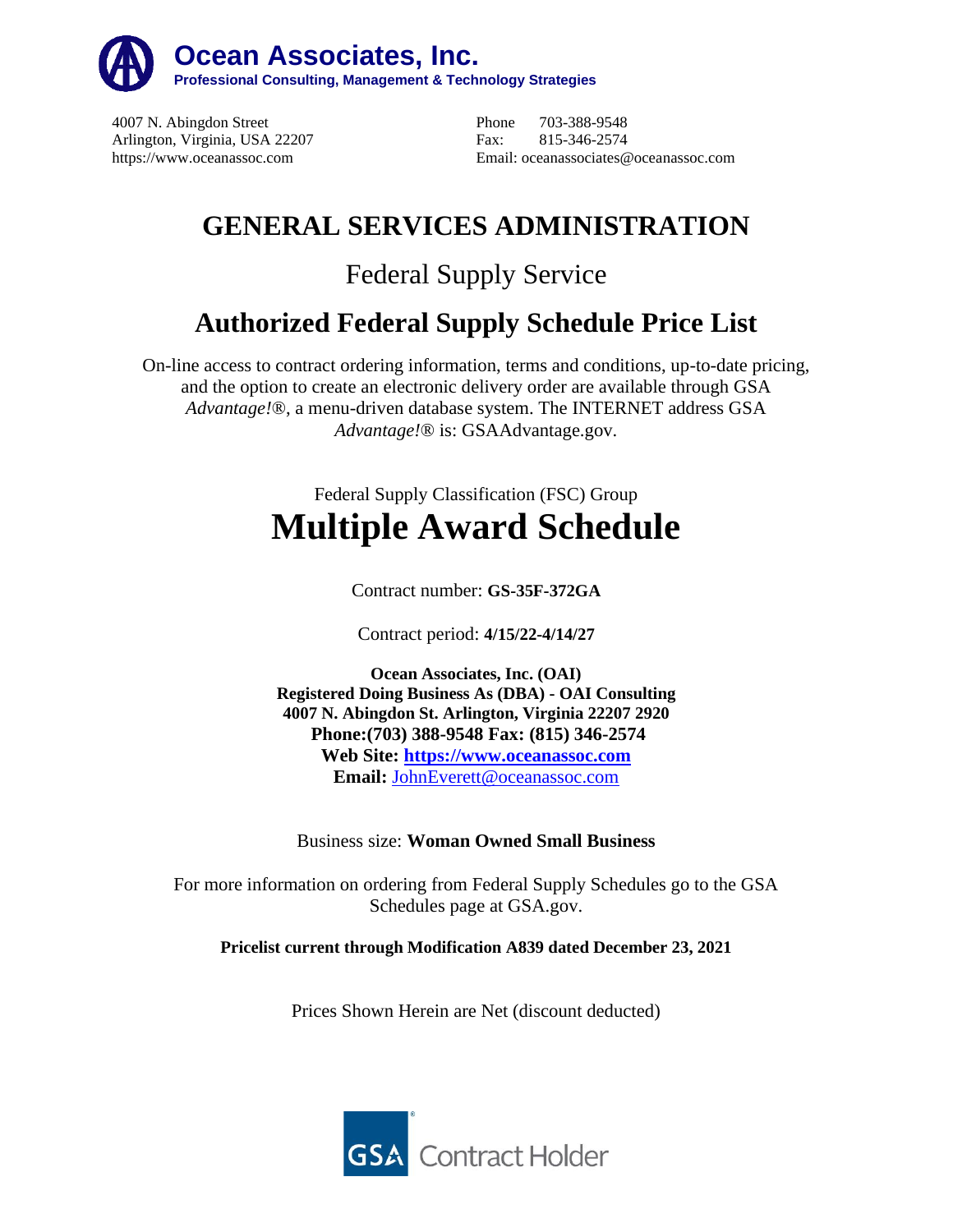## Table of Contents

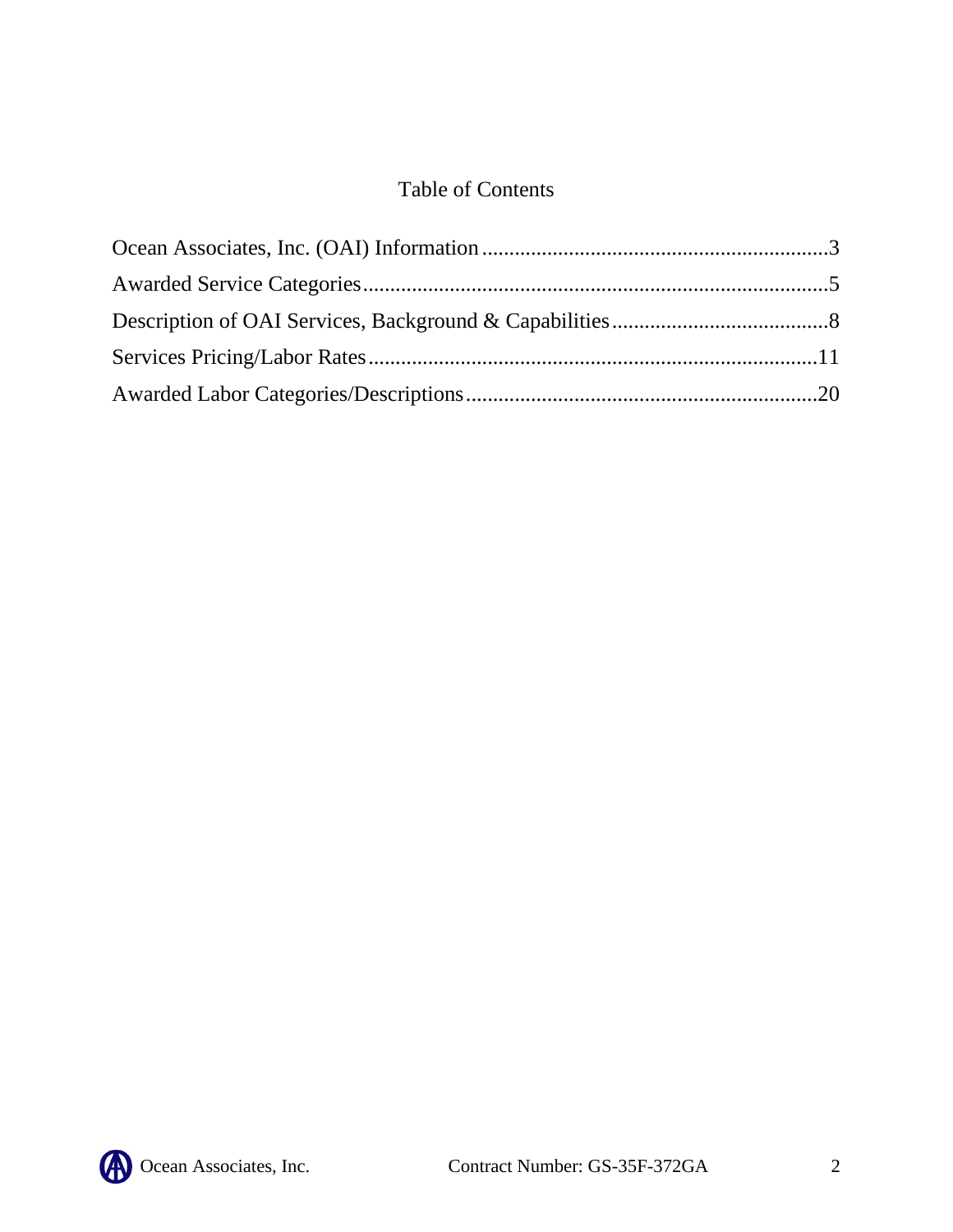## **Ocean Associates, Inc. (OAI) Information**

| <b>SINs</b> | Recovery     | <b>SIN Title</b>                            |
|-------------|--------------|---------------------------------------------|
| 54151S      | 54151SRC     | <b>IT Professional Services</b>             |
| 541330ENG   | 541330ENGRC  | Engineering                                 |
| 541370GIS   | 541370GISRC  | Geographic Information Systems (GIS)        |
| 541611      | 541611RC     | Management and Professional Consulting      |
| 541620      | 541620RC     | <b>Environmental Consulting</b>             |
| 541715      | 541715RC     | Engineering R&D and Strategic Planning      |
| 611430      | 611430RC     | Professional and Mang. Development Training |
| <b>OLM</b>  | <b>OLMRC</b> | <b>Order Level Materials</b>                |
| Ancillary   | AncillaryRC  | <b>Ancillary Supplies and Services</b>      |

<span id="page-2-0"></span>1a. Table of awarded special item number(s) with appropriate cross-reference to item descriptions and awarded price(s).

1b. Identification of the lowest priced model number and lowest unit price for that model for each special item number awarded in the contract. This price is the Government price based on a unit of one, exclusive of any quantity/dollar volume, prompt payment, or any other concession affecting price. Those contracts that have unit prices based on the geographic location of the customer, should show the range of the lowest price, and cite the areas to which the prices apply. **See prices in catalog below**.

1c. If the Contractor is proposing hourly rates, a description of all corresponding commercial job titles, experience, functional responsibility and education for those types of employees or subcontractors who will perform services shall be provided. If hourly rates are not applicable, indicate "Not applicable" for this item. **See Labor Category Descriptions in catalog below.** 

### 2. Maximum order: **\$1,000,000**

- 3. Minimum order: **\$100**
- 4. Geographic coverage (delivery area). **Worldwide**

5. Point(s) of production (city, county, and State or foreign country). **Same as company address**

6. Discount from list prices or statement of net price. **Government Net Prices (discounts already deducted). Please see price list below for details**

### 7. Quantity discounts. **Quantity Volume discounts of an additional 2% will be offered for orders in a single task order over \$300,000.00**

8. Prompt payment terms. Information for Ordering Offices: Prompt payment terms cannot be negotiated out of the contractual agreement in exchange for other concessions. **Net 30 days**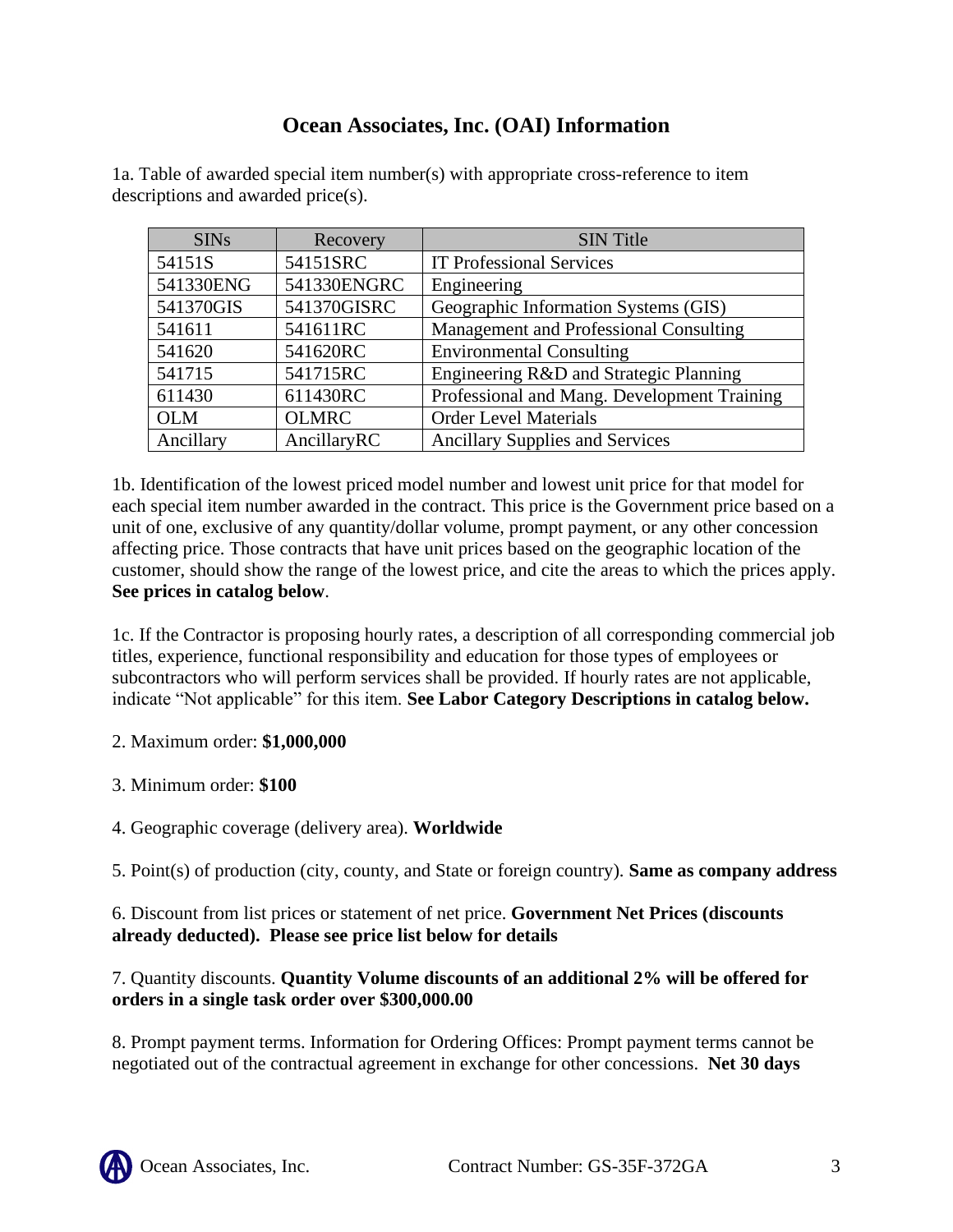9. Foreign items (list items by country of origin). **Not Applicable** 

10a. Time of delivery. (Contractor insert number of days.) **To Be Determined at the Task Order level**

10b. Expedited Delivery. Items available for expedited delivery are noted in this price list. **Contact Contractor or To Be Determined at the Task Order level**

10c. Overnight and 2-day delivery. **Contact Contractor or To Be Determined at the Task Order level**

10d. Urgent Requirements. **Contact Contractor or To Be Determined at the Task Order level**

11. F.O.B. point(s). **Destination**

12a. Ordering address(es). **Same as company address**

12b. Ordering procedures: For supplies and services, the ordering procedures, information on Blanket Purchase Agreements (BPA's) are found in Federal Acquisition Regulation (FAR) 8.405-3.

13. Payment address(es). **Same as company address**

14. Warranty provision. **Standard Commercial Warranty Terms & Conditions**

15. Export packing charges, if applicable. **Not Applicable** 

16. Terms and conditions of rental, maintenance, and repair (if applicable). **Not Applicable** 

17. Terms and conditions of installation (if applicable). **Not Applicable** 

18a. Terms and conditions of repair parts indicating date of parts price lists and any discounts from list prices (if applicable). **Not Applicable** 

18b. Terms and conditions for any other services (if applicable). **Not Applicable** 

19. List of service and distribution points (if applicable). **Not Applicable** 

20. List of participating dealers (if applicable). **Not Applicable** 

21. Preventive maintenance (if applicable). **Not Applicable** 

22a. Special attributes such as environmental attributes (e.g., recycled content, energy efficiency, and/or reduced pollutants). **Not Applicable** 

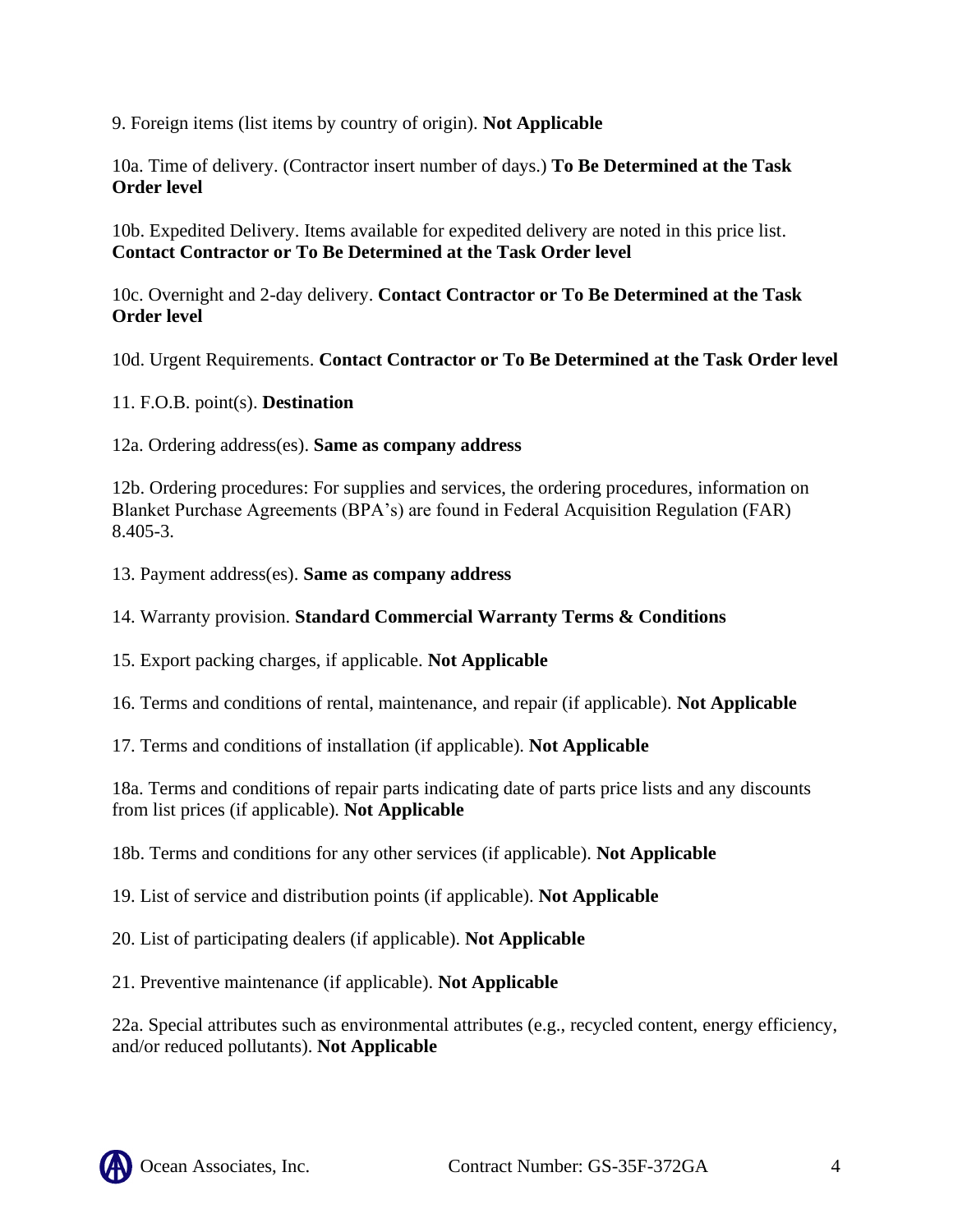22b. If applicable, indicate that Section 508 compliance information is available on Electronic and Information Technology (EIT) supplies and services and show where full details can be found (e.g. contractor's website or other location.) The EIT standards can be found at: [www.Section508.gov/.](http://www.section508.gov/) **Not Applicable** 

23. Unique Entity Identifier (UEI) number. **DUNS 129300799; UEI D56MGN45L3Y3**

<span id="page-4-0"></span>24. Notification regarding registration in System for Award Management (SAM) database. **Contractor registered and active in SAM**

## **Awarded Service Categories**

### **Ocean Associates, Inc. has been awarded categories: 54151S, 541330ENG, 541370GIS, 541611, 541620, 541715, 611430, Order Level Materials and Ancillary.**

- **54151S: Information Technology Professional Services:** IT Professional Services and/or labor categories for database planning and design; systems analysis, integration, and design; programming, conversion and implementation support; network services, data/records management, and testing.
- **541330ENG: Engineering Services** include: applying physical laws and principles of engineering in the design, development, and utilization of machines, materials, instruments, processes, and systems. Services may involve any of the following activities: provision of advice, concept development, requirements analysis, preparation of feasibility studies, preparation of preliminary and final plans and designs, provision of technical services during the construction or installation phase, inspection and evaluation of engineering projects, and related services.
- **541370GIS: Geographic Information Systems (GIS)** include: services provided in support of environmental program include: cultural resource GIS (CRGIS); groundwater monitoring; growth forecast modeling; habitat conservation plans; habitat modeling; image analysis support for emergency response; mapping, cartography, and mashups (e.g., combining data from more than one source into a single integrated tool to include aerial mapping); migration pattern analysis; natural resource planning; remote sensing for environmental studies; terrestrial, marine, and/or atmospheric measuring/management; vegetation mapping; and watershed characterization for mitigation planning.
- **541611: Management and Financial Consulting, Acquisition and Grants Management Support, and Business Program and Project Management Services** include: providing operating advice and assistance on administrative and management issues. Examples include: strategic and organizational planning, business process improvement, acquisition and grants management support, facilitation, surveys, assessment and improvement of financial management systems, financial reporting and analysis, due diligence in validating an agency's portfolio of assets and related support services, strategic financial planning, financial policy formulation and development, special cost studies, actuarial services,

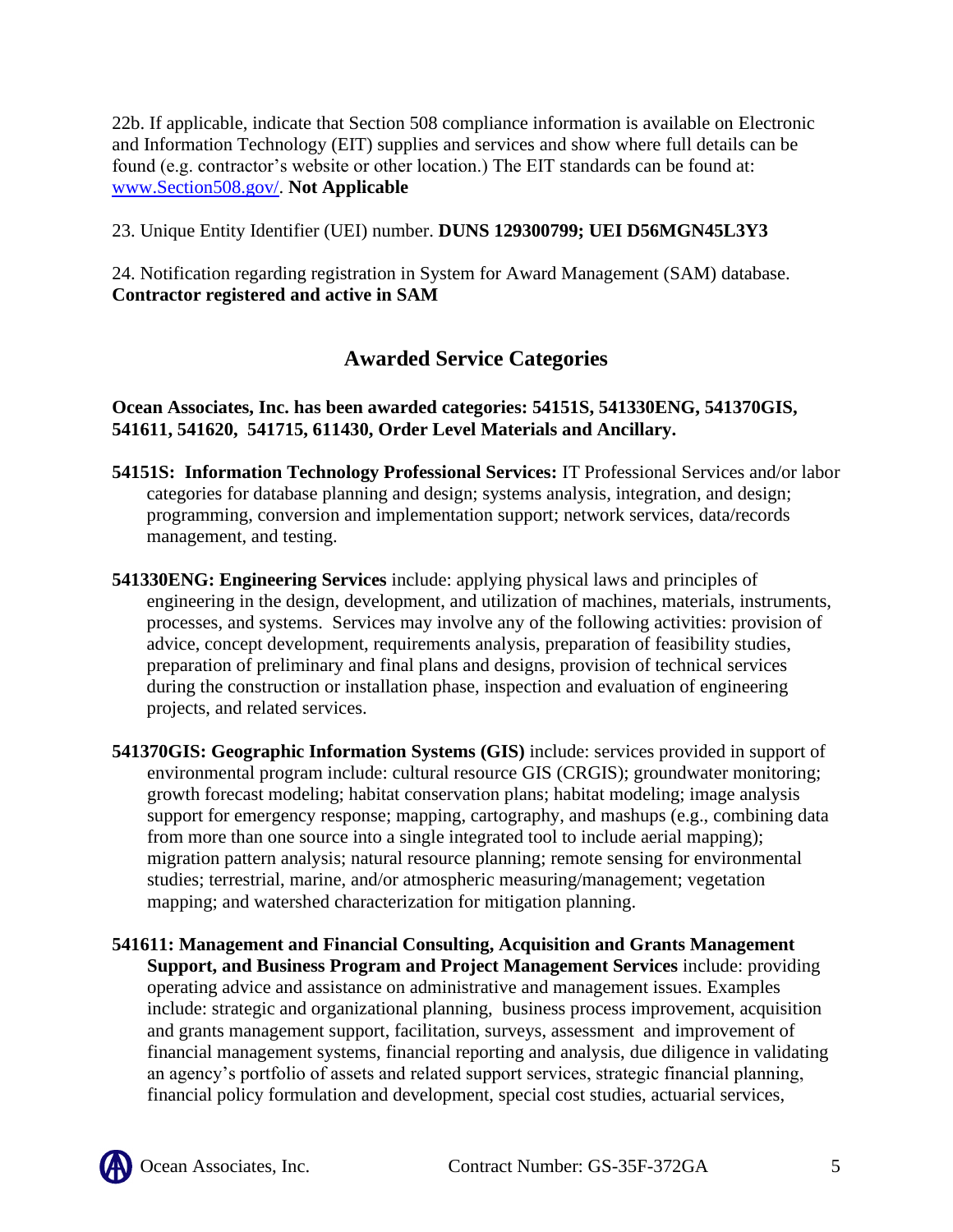economic and regulatory analysis, benchmarking and program metrics, and business program and project management.

- **541620: Environmental Consulting Services** include: providing advice and assistance to businesses and other organizations on environmental issues, such as the control of environmental contamination from pollutants, toxic substances, and hazardous materials; Endangered species, wetland, watershed, and other natural resource management plans; Archeological and/or cultural resource management plans. This includes identifying problems (e.g., inspect buildings for hazardous materials), measure and evaluate risks, and recommend solutions. multi-disciplined staff of scientists, engineers, and other technicians with expertise in areas, such as air and water quality, asbestos contamination, remediation, ecological restoration, and environmental law such as Planning and Documentation Services for the development, planning, facilitation, coordination, and documentation of and/or for environmental initiatives (or mandates such as Executive Order 13693 in areas of chemical, radiological, and/or hazardous materials; ISO 14001 Environmental Management System (EMS) and sustainable performance measure development; Environmental Assessment (EA) and Environmental Impact Statement (EIS) preparation under the National Environmental Policy Act (NEPA).
- **541715**: **Engineering Research and Development and Strategic Planning** services include: conducting research and experimental development (except nanotechnology and biotechnology research and experimental development) in the physical, engineering and life sciences such as; such as agriculture, electronics, environmental, biology, botany, computers, chemistry, food, fisheries, forests, geology, health, mathematics, medicine, oceanography, pharmacy, physics, veterinary and other allied subjects. Typical tasks include, but are not limited to, analysis of mission, program goals and objectives, program evaluations, analysis of program effectiveness, requirements analysis, organizational performance assessment, special studies and analysis, training, and consulting; requirements analysis, cost/cost performance trade-off analysis, feasibility analysis, developing and completing fire safety evaluation worksheets as they relate to professional engineering services; operation and maintenance, evaluation of inspection, testing, and maintenance program for fire protection and life safety systems, program/project management, technology transfer/insertion, training and consulting.
- **611430: Professional Management and Development Training** services include: offering an array of short duration courses and seminars for management and professional development. Training for career development may be provided directly to individuals or through employers' training programs, and courses may be customized or modified to meet the special needs of customers. Instruction may be provided in diverse settings, such as the establishment's or agency's training facilities, and through diverse means, such as correspondence, television, the Internet, or other electronic and distance-learning methods. The training provided may include the use of simulators and simulation methods. Examples include Training Services that are instructor led Training or Web Based Training of Education Courses, Course Development and Test Administration, Learning Management, and Internships; Environmental Training Services in order to meet Federal mandates and Executive Orders; training of agency personnel to deal with media and media responses;

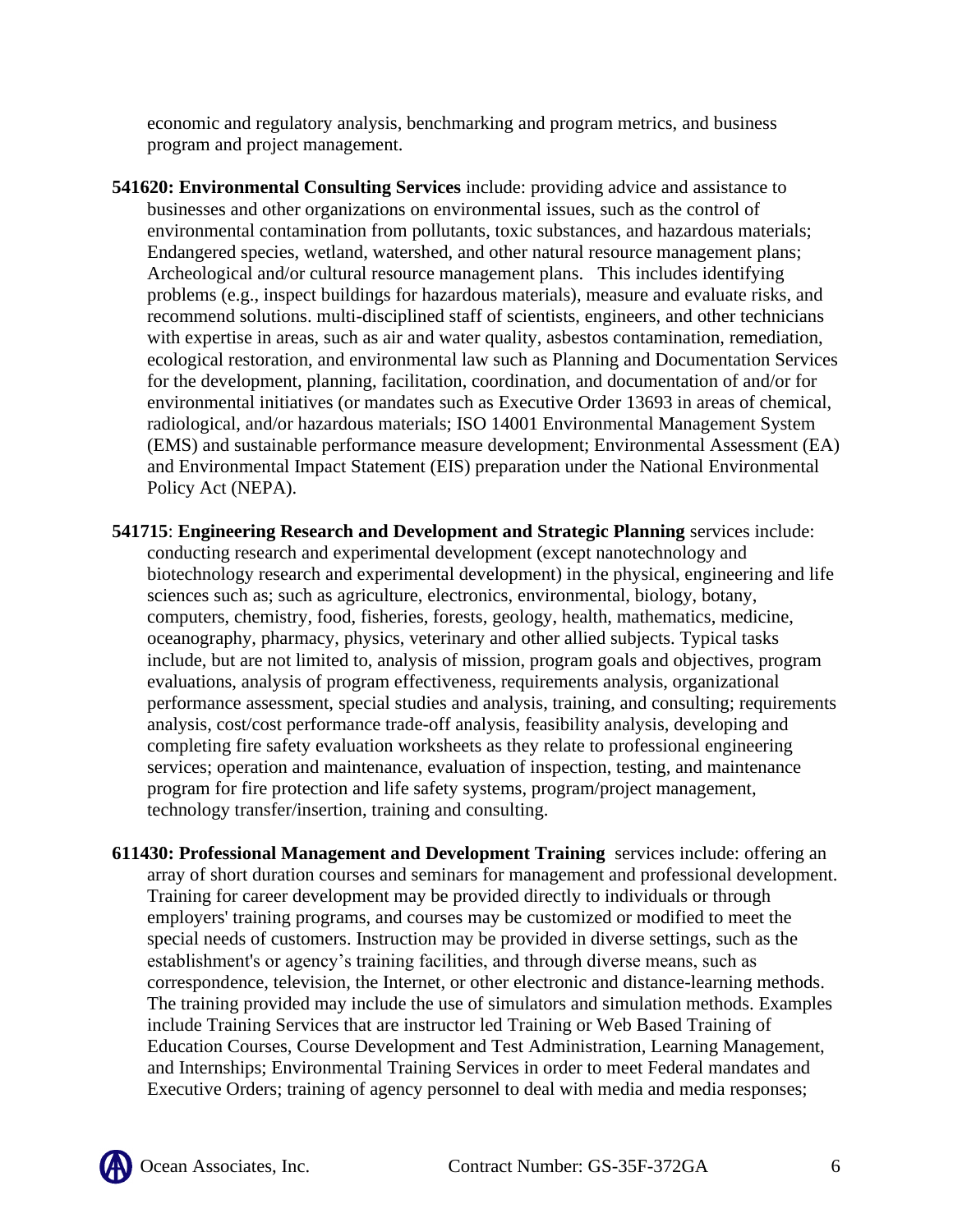Logistics Training Services related to system operations, automated tools for supply and value chain management, property and inventory management, distribution and transportation management, and maintenance of equipment and facilities; Audit & Financial training services related to course development and instruction required to support audit, review, financial assessment and financial management activities.

- **Order Level Materials (**OLMs) are supplies and/or services acquired in direct support of an individual task or delivery order placed against a Schedule contract or BPA. OLM pricing is not established at the Schedule contract or BPA level, but at the order level. Since OLMs are identified and acquired at the order level, the ordering contracting officer (OCO) is responsible for making a fair and reasonable price determination for all OLMs. OLMs are procured under a special ordering procedure that simplifies the process for acquiring supplies and services necessary to support individual task or delivery orders placed against a Schedule contract or BPA. Using this new procedure, ancillary supplies and services not known at the time of the Schedule award may be included and priced at the order level.
- **Ancillary Supplies and/or Services** are support supplies and/or services which are not within the scope of any other SIN on this schedule. These supplies and/or services are necessary to complement a contractor's offerings to provide a solution to a customer requirement. This SIN may be used for orders and blanket purchase agreements that involve work or a project that is solely associated with the supplies and/or services purchased under this schedule.

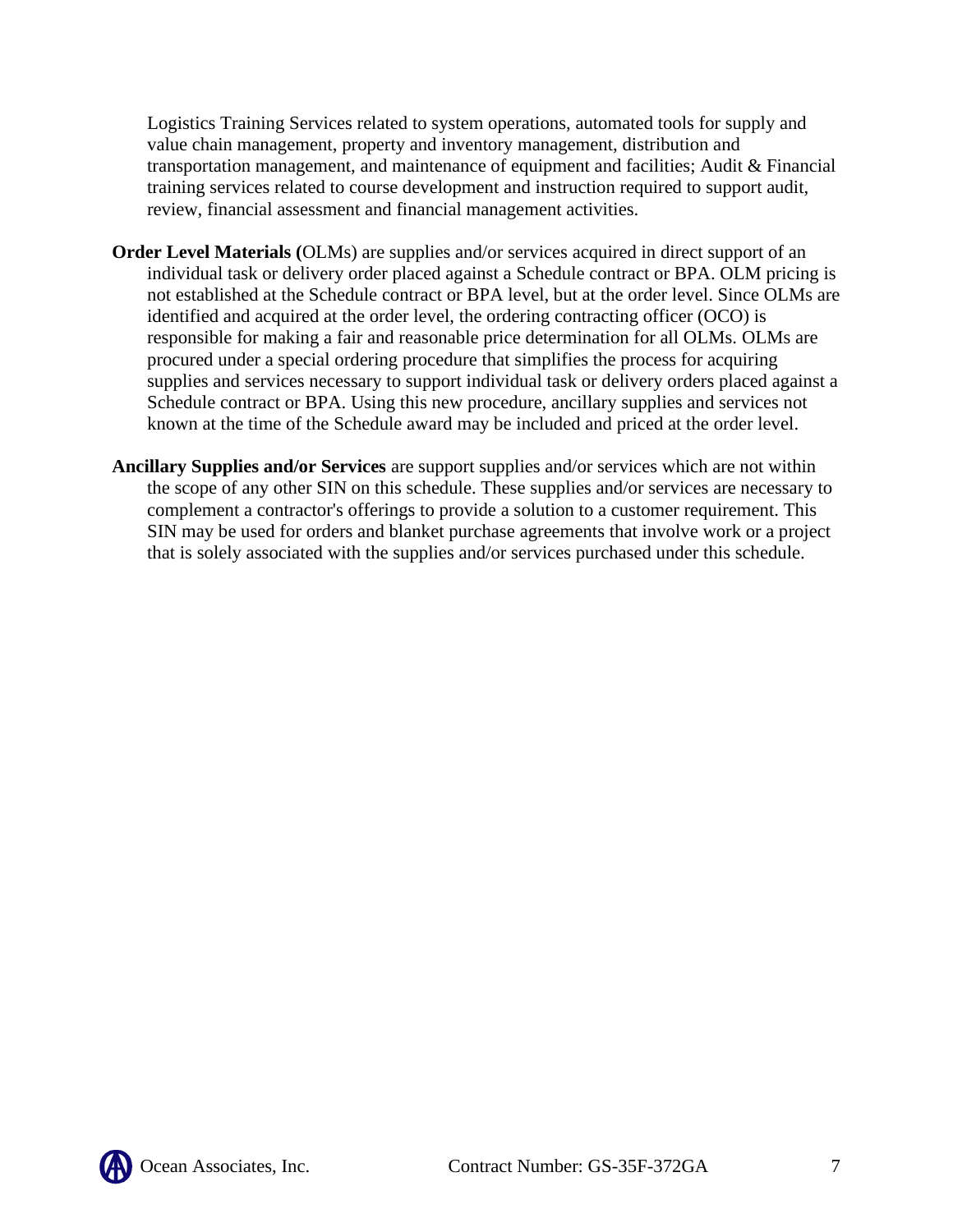## **Description of OAI Services, Background & Capabilities**

<span id="page-7-0"></span>Ocean Associates, Inc. (OAI), DBA OAI Consulting, is a Women Owned Small Business (WOSB) established in 2003 and has been providing professional consulting and technical services to private firms, federal and state governments, UN agencies, and non-governmental organizations (NGOs) for 19 years. Originally focused on ocean, coastal, and fisheries science, and stewardship, we have now expanded across government and private sectors into IT, organizational management, logistics, acquisition, marketing, and cost reduction and development strategies. Our experts couple diverse work experience as IT professionals, scientists, engineers and senior managers with exceptional educational backgrounds and contacts throughout the USA and the globe. We are licensed with employees in 23 states plus contractors in several countries. Outside of the Oceans and Fisheries contracting environment, we operate as OAI Consulting.

The organization of OAI is designed to provide the highest level of expertise to its clients at the fairest cost. OAI's 21 Senior Associates have worked together over decades and joined forces to work as a team to provide professional consulting services. They each have over 30 years of experience in conducting IT, scientific, engineering, and management projects throughout the world. Additional senior and junior personnel and outside staff are quickly available to provide specialized skills or additional support. These people will be brought on board to support a task through direct employment or through sub-contracts. Senior managers work together along with 250-300 employees and consultants. For one project, we hired over 20 people during a weekend for a new Government contract and had all on the job within 3 days of signing.

### **Information Technology Services:**

Upon winning a broad multi-location IDIQ in 2009, OAI developed extensive IT experience including programming, database design, data entry, website design, help desk operations, software acquisition and setup, and data center operations. Prior to performing these multiple IT tasks, OAI staff personally and subsequently under corporate management designed and implemented the UN Atlas of the Oceans (based in Rome), and several commercial websites. Our people, whether personally or through OAI, have performed virtually all aspects of IT in broad sectors of society, including coal and diamond mining, food processing plants, DOD logistics and fuel supply, IT equipment and software setup, maintenance, training, facility operation, and IT security services. For some people, IT is their career: for example, the programmers and statisticians responsible for developing analytical software and linking it to databases of several organizations so that staff can conduct modeling experiments or analyses. For others IT is an integral part of their position, such as the Communications Specialists who develop and operate agency websites and train staff in their use in order to accomplish their communication missions, and for state governments.

Teams can be fielded quickly on IT assignments, anywhere, to provide staffing or to do analyses, plans, evaluations, outreach and reports on:

- Information Technology professional services
- Engineering projects of all types

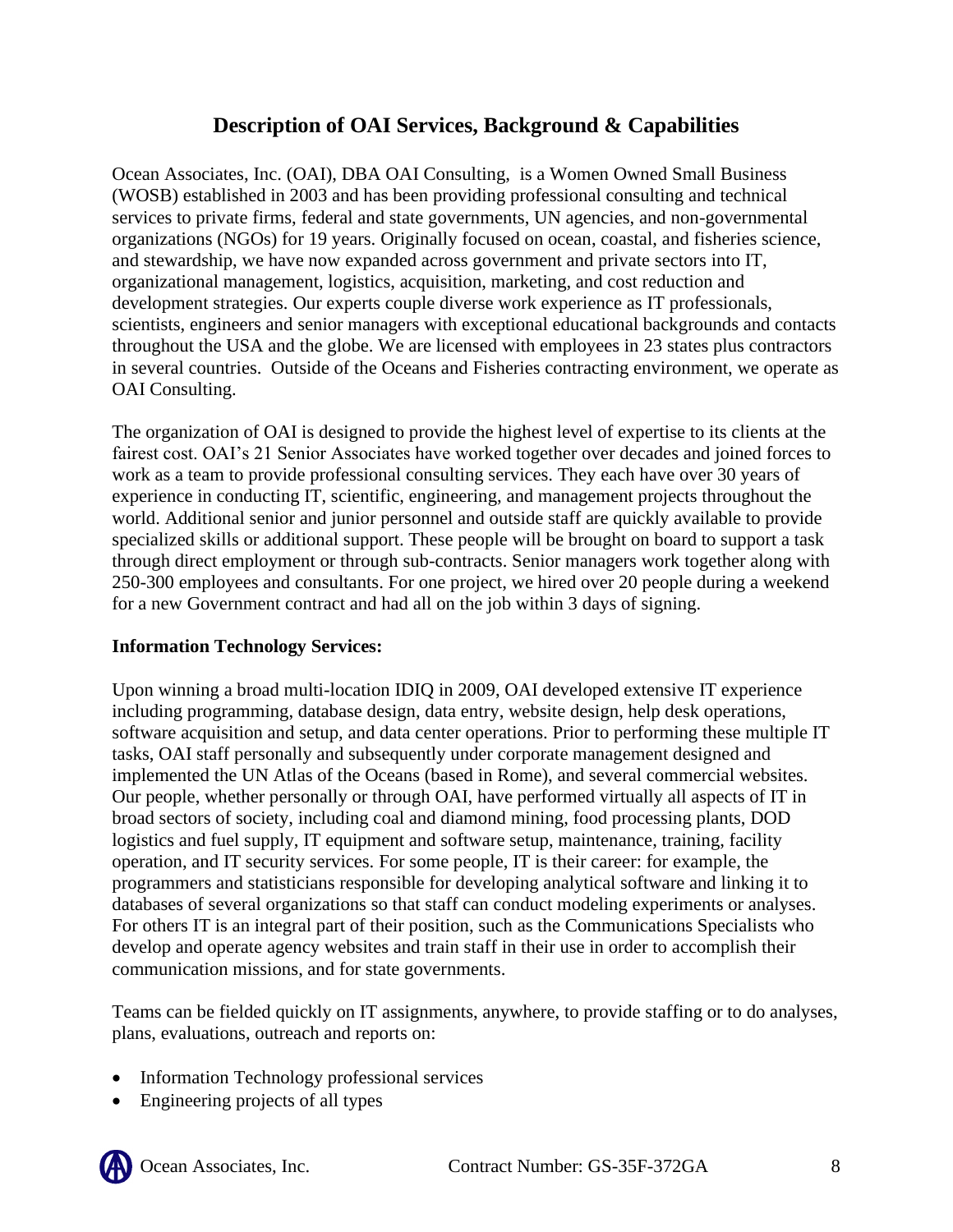- Environmental Projects of all types
- Acquisition Services

Professional IT services include:

- Database planning and design,
- Systems strategy and architecture, analysis and design,
- Cyber security and information assurance,
- Facilities operation and management,
- Helpdesk and desktop management,
- Data conversion.
- Network management,
- Internet and Intranet information sharing and collaboration,
- Geographic Information Systems (GIS)
- Graphic design, technical writing and editing, and digital marketing,
- Review of web-sites for adequacy, consistency, rule compliance, currency, function.

### **Professional Services include:**

Teams can be fielded quickly, anywhere, to provide staffing or to do analyses, plans, evaluations, outreach and reports on:

- Science and engineering projects of all types
- All elements of organizational administration and management: Planning, Organizing, Staffing, Directing, Coordinating, Reviewing and Budgeting
- Commercial and Recreational fisheries research and stewardship
- Aquaculture: freshwater and marine
- Issues in aquatic ecosystems: e.g., pollution, climate change, disease
- Ocean issues, remote sensing, oceanography, coordination, jurisdiction
- Protected fish, mammals, and turtles research, conservation and management
- Fisheries in developing nations: research, development, and management
- Planning and evaluation of environmental projects of all types
- Research vessels and facilities: specifications, design, construction oversight and phase-in
- Marine sanctuaries, preserves, and other protected areas and resources

### Capabilities include:

- Acquisition support from market research to contract award
- Professional engineering services from identification of needs to oversight and delivery
- Strategic planning and evaluation from the program level to Agency and Department level
- Legislative affairs: from drafting legislation to coordinating and tracking progress
- Organization and preparation of studies, status reviews, and symposium reports
- Project identification, management, logistics and/or oversight
- Reviews of programs, plans, or problems and report preparation
- Analyses, need assessments, tactical and strategic plans, budget recommendations, reports
- Attendance at meetings to gather information, make contacts, and represent the client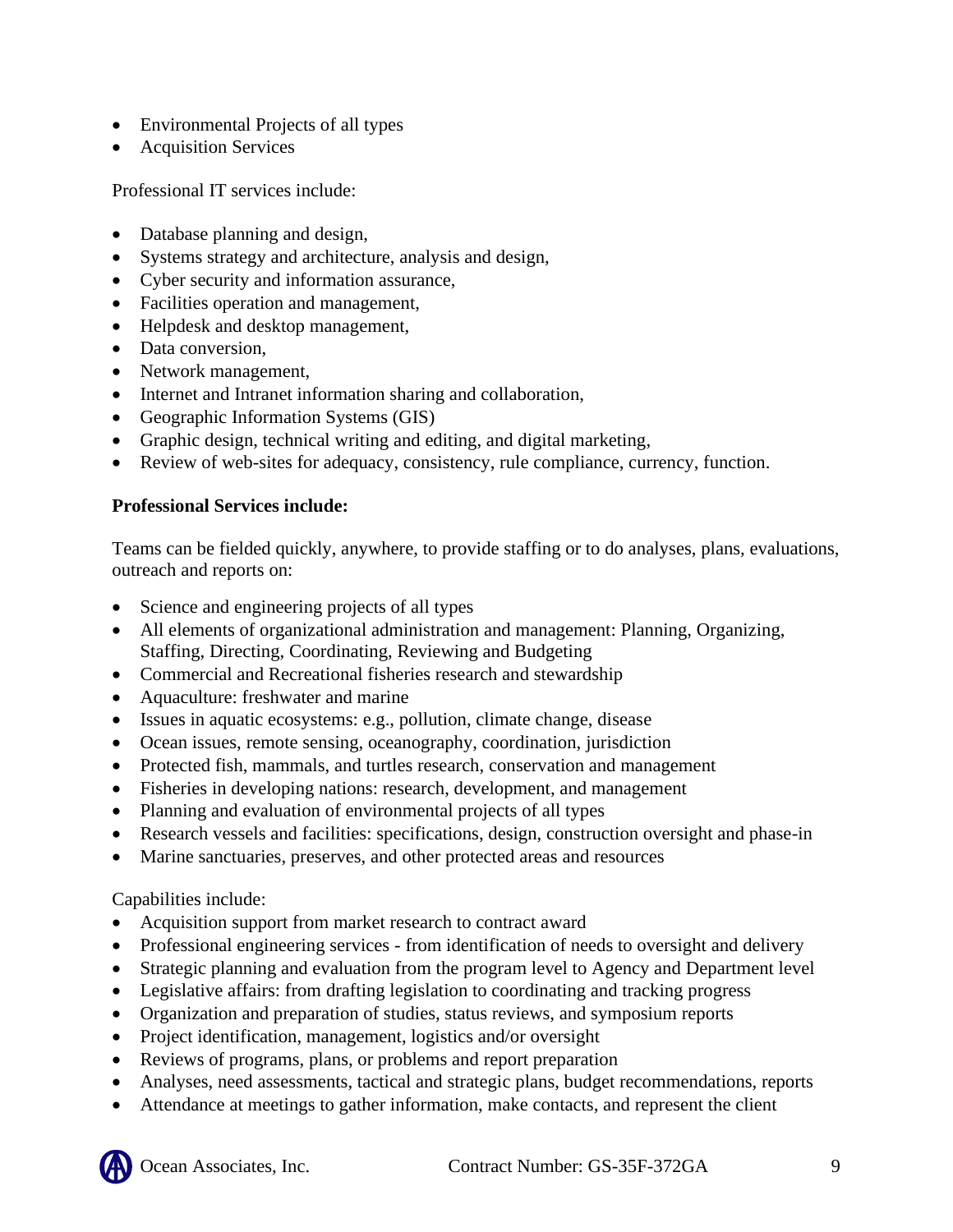- Provision of secretariat services to treaty conventions, associations, or similar groups
- Review of web-sites for adequacy, consistency, rule compliance, currency, function
- Arranging payment to domestic and international collaborators
- Workshops and training in office information technology, NEPA, and human relations issues
- Sector studies and development planning
- Literature reviews
- Education and outreach
- Preparation of grant applications and budget requests
- Workshop and seminar planning and administration
- Development of materials and training of environmental staff in environmental procedures
- Development and application of GIS approaches to societal and environmental issues

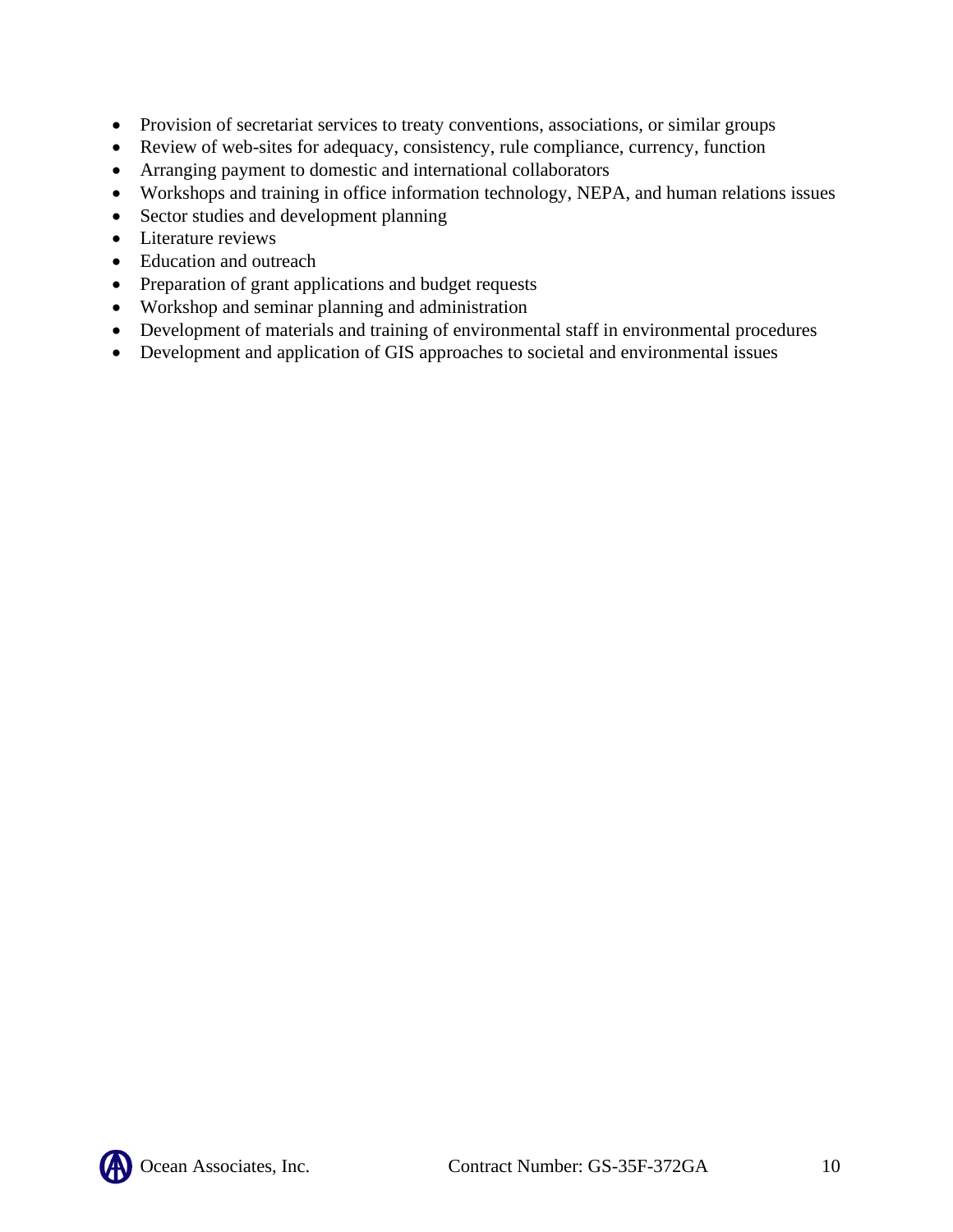## **Services Pricing/Labor Rates**

## **IT Services Pricing/Labor Rates**

<span id="page-10-0"></span>Prices for Ancillary Supplies and/or Services

| Item | Category | <b>Awarded Labor Category</b>            | Min Edu        | Min<br>Exp | <b>GSA Price</b> |
|------|----------|------------------------------------------|----------------|------------|------------------|
|      | 132.100  | Clerical/<br>Administrative/Technician I | High<br>School |            | 33.84            |

Prices for category 54151S: Information Technology Professional Services.

| Item           | Category | <b>Awarded Labor Category</b>    | Min Edu          | Min<br>Exp     |                          | <b>GSA Price</b> |
|----------------|----------|----------------------------------|------------------|----------------|--------------------------|------------------|
| $\overline{2}$ | 54115S   | Administrative/Technician I      | High<br>School   | $\overline{2}$ | \$                       | 48.82            |
| 3              | 54115S   | Administrative/Technician II     | <b>Bachelors</b> | 3              | \$                       | 78.18            |
| $\overline{4}$ | 54115S   | <b>IT Project Manager I</b>      | <b>Bachelors</b> | $\mathbf{1}$   | $\hat{S}$                | 51.80            |
| 5              | 54115S   | <b>IT Project Manager II</b>     | <b>Bachelors</b> | 3              | \$                       | 78.18            |
| 6              | 54115S   | <b>IT Project Manager III</b>    | <b>Bachelors</b> | 5              | \$                       | 88.69            |
| 7              | 54115S   | <b>IT Project Manager IV</b>     | <b>Bachelors</b> | $\overline{7}$ | $\overline{\$}$          | 100.06           |
| 8              | 54115S   | <b>IT Consultant I</b>           | <b>Bachelors</b> | 5              | \$                       | 88.69            |
| 9              | 54115S   | <b>IT Consultant II</b>          | <b>Bachelors</b> | 8              | \$                       | 130.23           |
| 10             | 54115S   | <b>IT Consultant III</b>         | <b>Bachelors</b> | 12             | $\overline{\mathcal{S}}$ | 207.78           |
| 11             | 54115S   | <b>IT Consultant IV</b>          | <b>Bachelors</b> | 15             | \$                       | 269.45           |
| 12             | 54115S   | Systems Administrator I          | High<br>School   | $\mathbf{1}$   | \$                       | 48.82            |
| 13             | 54115S   | Systems Administrator II         | <b>Bachelors</b> | 3              | \$                       | 52.05            |
| 14             | 54115S   | <b>Systems Administrator III</b> | <b>Bachelors</b> | $\overline{5}$ | $\overline{\mathcal{S}}$ | 88.69            |
| 15             | 54115S   | Systems Administrator IV         | <b>Bachelors</b> | $\overline{7}$ | \$                       | 109.59           |
| 16             | 54115S   | Systems Administrator V          | <b>Bachelors</b> | 10             | $\overline{\mathcal{S}}$ | 160.42           |
| 17             | 54115S   | <b>Systems Engineer I</b>        | High<br>School   | $\mathbf{1}$   | $\hat{\mathcal{L}}$      | 48.82            |
| 18             | 54115S   | <b>Systems Engineer II</b>       | <b>Bachelors</b> | 3              | \$                       | 52.05            |
| 19             | 54115S   | <b>Systems Engineer III</b>      | <b>Bachelors</b> | 5              | $\overline{\mathcal{S}}$ | 88.69            |
| 20             | 54115S   | <b>Systems Engineer IV</b>       | <b>Bachelors</b> | 7              | \$                       | 109.59           |
| 21             | 54115S   | <b>Systems Engineer V</b>        | <b>Bachelors</b> | 10             | $\overline{\mathcal{S}}$ | 160.42           |
| 22             | 54115S   | Software Engineer I              | High<br>School   | $\mathbf{1}$   | \$                       | 48.82            |
| 23             | 54115S   | Software Engineer II             | <b>Bachelors</b> | 3              | \$                       | 52.05            |
| 24             | 54115S   | Software Engineer III            | <b>Bachelors</b> | 5              | \$                       | 88.69            |
| 25             | 54115S   | Software Engineer IV             | <b>Bachelors</b> | $\tau$         | \$                       | 109.59           |
| 26             | 54115S   | Software Engineer V              | <b>Bachelors</b> | 10             | $\hat{S}$                | 160.42           |

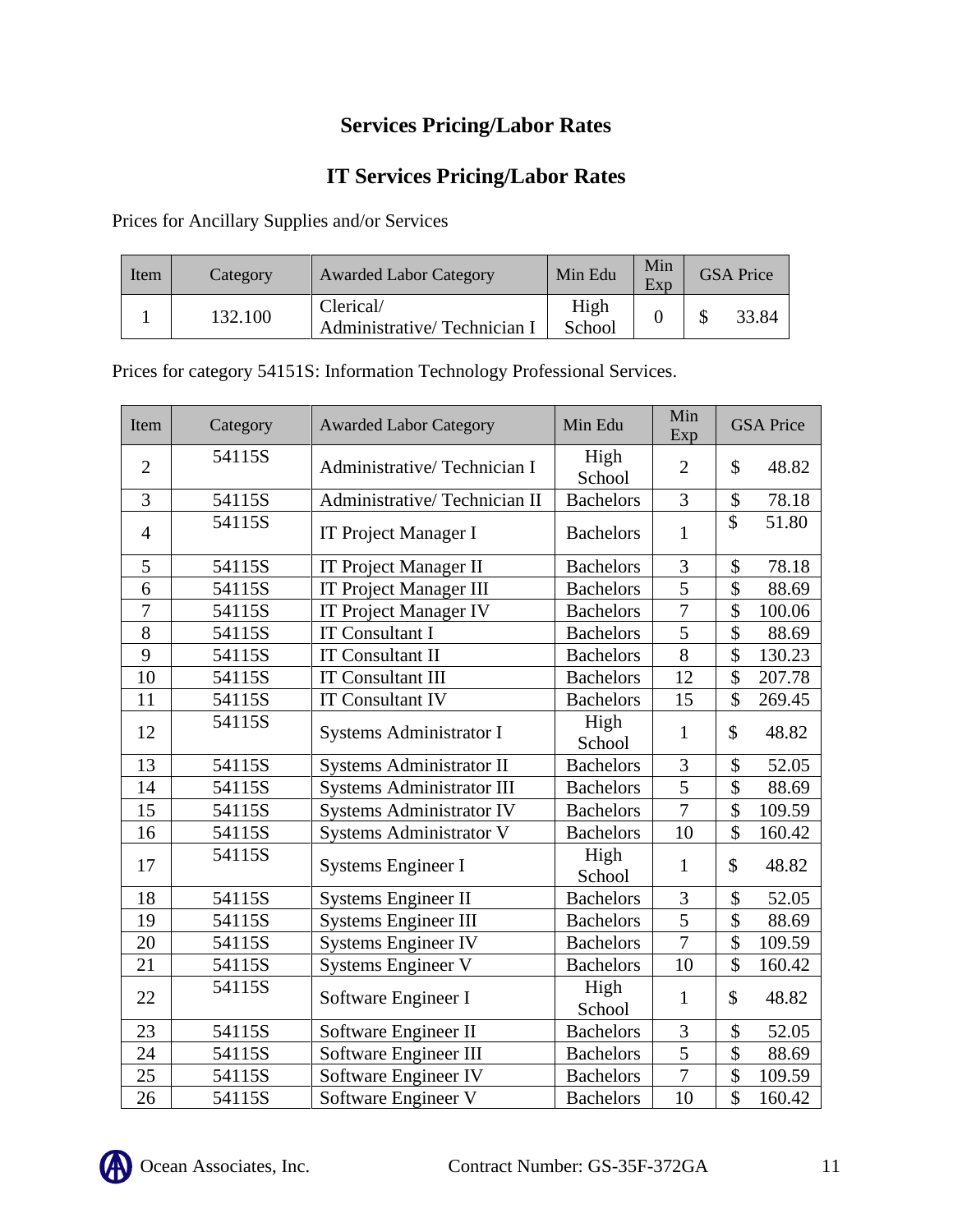| 27              | 54115S | <b>Business Analyst I</b>                    | High<br>School   | $\mathbf{1}$   | \$                       | 48.82  |
|-----------------|--------|----------------------------------------------|------------------|----------------|--------------------------|--------|
| 28              | 54115S | <b>Business Analyst II</b>                   | <b>Bachelors</b> | 3              | \$                       | 52.05  |
| 29              | 54115S | <b>Business Analyst III</b>                  | <b>Bachelors</b> | $\overline{5}$ | $\overline{\$}$          | 78.18  |
| $\overline{30}$ | 54115S | <b>Business Analyst IV</b>                   | <b>Bachelors</b> | $\overline{7}$ | $\overline{\$}$          | 88.69  |
| 31              | 54115S | <b>Business Analyst V</b>                    | <b>Bachelors</b> | 10             | \$                       | 109.59 |
| 32              | 54115S | Developer I                                  | High<br>School   | $\mathbf{1}$   | \$                       | 48.82  |
| 33              | 54115S | Developer II                                 | <b>Bachelors</b> | 3              | \$                       | 52.05  |
| 34              | 54115S | Developer III                                | <b>Bachelors</b> | 5              | \$                       | 88.69  |
| 35              | 54115S | Developer IV                                 | <b>Bachelors</b> | $\overline{7}$ | \$                       | 109.59 |
| 36              | 54115S | Developer V                                  | <b>Bachelors</b> | 10             | $\hat{\mathcal{L}}$      | 160.42 |
| 37              | 54115S | Web Designer/Developer I                     | High<br>School   | $\mathbf{1}$   | \$                       | 48.82  |
| 38              | 54115S | Web Designer/Developer II                    | <b>Bachelors</b> | 3              | \$                       | 52.05  |
| 39              | 54115S | Web Designer/Developer III                   | <b>Bachelors</b> | 5              | $\overline{\$}$          | 88.69  |
| 40              | 54115S | Web Designer/Developer IV                    | <b>Bachelors</b> | $\overline{7}$ | \$                       | 109.59 |
| 41              | 54115S | Web Designer/Developer V                     | <b>Bachelors</b> | 10             | $\overline{\$}$          | 160.42 |
| 42              | 54115S | Database Administrator I                     | High<br>School   | $\mathbf{1}$   |                          | 48.82  |
| 43              | 54115S | Database Administrator II                    | <b>Bachelors</b> | 3              | \$                       | 52.05  |
| 44              | 54115S | Database Administrator III                   | <b>Bachelors</b> | $\overline{5}$ | $\overline{\$}$          | 88.69  |
| 45              | 54115S | Database Administrator IV                    | <b>Bachelors</b> | $\overline{7}$ | \$                       | 109.59 |
| 46              | 54115S | Database Administrator V                     | <b>Bachelors</b> | 10             | $\overline{\$}$          | 160.42 |
| 47              | 54115S | Network Engineer I                           | High<br>School   | $\mathbf{1}$   | \$                       | 48.82  |
| 48              | 54115S | Network Engineer II                          | <b>Bachelors</b> | 3              | \$                       | 52.05  |
| 49              | 54115S | Network Engineer III                         | <b>Bachelors</b> | $\overline{5}$ | \$                       | 88.69  |
| 50              | 54115S | Network Engineer IV                          | <b>Bachelors</b> | $\overline{7}$ | $\overline{\$}$          | 109.59 |
| 51              | 54115S | Network Engineer V                           | <b>Bachelors</b> | 10             | $\overline{\mathcal{S}}$ | 160.42 |
| 52              | 54115S | <b>Information Assurance</b><br>Engineer I   | High<br>School   | $\mathbf{1}$   | \$                       | 48.82  |
| 53              | 54115S | <b>Information Assurance</b><br>Engineer II  | <b>Bachelors</b> | 3              | \$                       | 52.05  |
| 54              | 54115S | <b>Information Assurance</b><br>Engineer III | <b>Bachelors</b> | 5              | \$                       | 88.69  |
| 55              | 54115S | <b>Information Assurance</b><br>Engineer IV  | <b>Bachelors</b> | 7              | \$                       | 109.59 |
| 56              | 54115S | <b>Information Assurance</b><br>Engineer V   | <b>Bachelors</b> | 10             | \$                       | 160.42 |
| 57              | 54115S | Help Desk Specialist I                       | High<br>School   | $\mathbf{1}$   |                          | 46.52  |
| 58              | 54115S | Help Desk Specialist II                      | <b>Bachelors</b> | 3              | \$                       | 48.82  |
| 59              | 54115S | Help Desk Specialist III                     | <b>Bachelors</b> | 5              | $\overline{\$}$          | 52.05  |
| 60              | 54115S | Help Desk Specialist IV                      | <b>Bachelors</b> | $\tau$         | \$                       | 88.69  |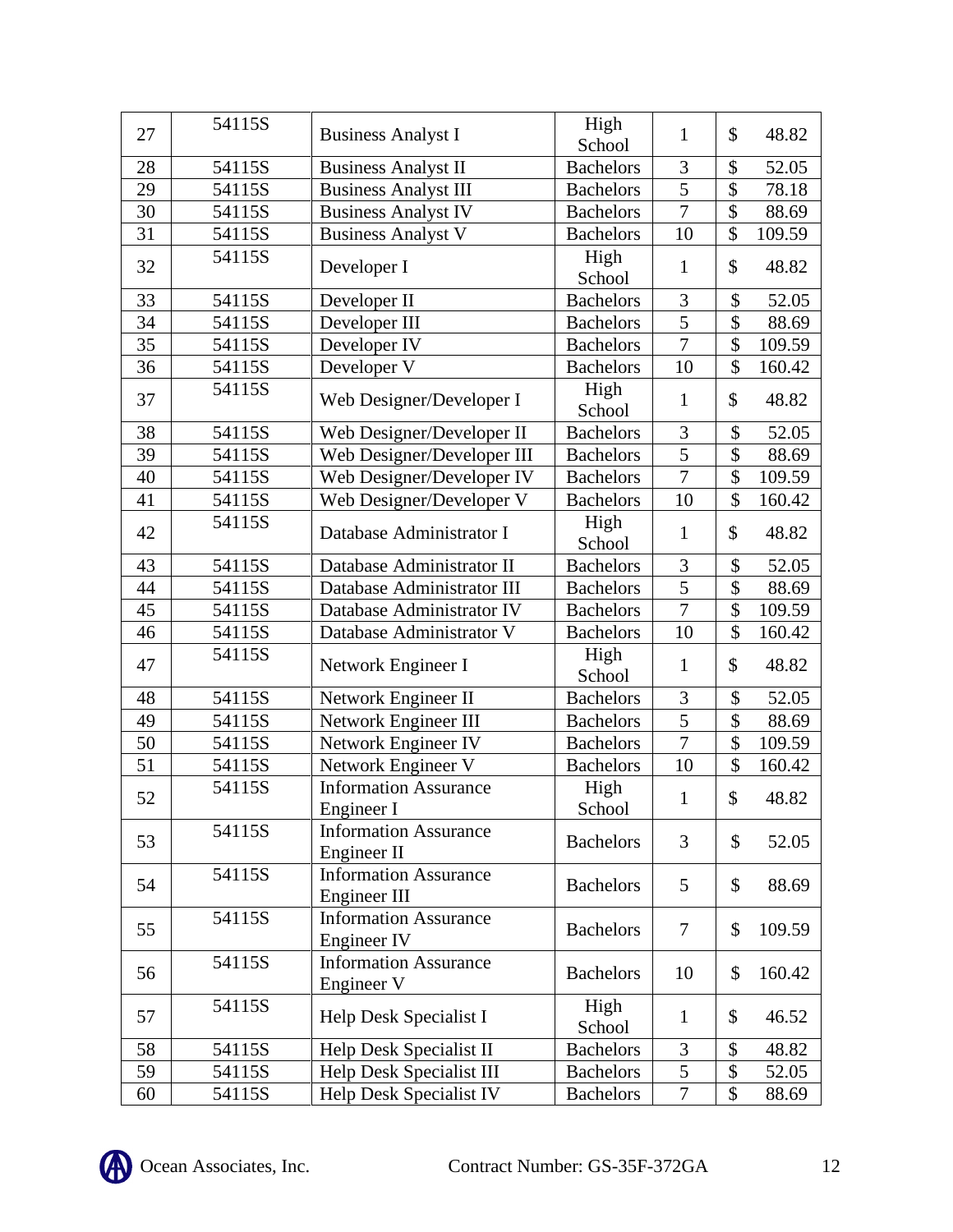| 61 | 54115S | <b>Computer Operator</b>           | High<br>School |  | 46.57 |
|----|--------|------------------------------------|----------------|--|-------|
| 62 | 54115S | <b>Computer Support Technician</b> | High<br>School |  | 42.60 |

Labor rates are inclusive of corporate licenses, fees, taxes, GSA Industrial Funding Fee of 0.75% and other overhead and profit and apply at client's location or OAI or as agreed.

Reasonableness - Rates are based on education and experience. OAI Bands are directly comparable to Federal General Schedule (GS) pay bands (for equivalent education and experience) and as grouped by the Department of Commerce (DOC) in its Performance Pay System. To assist clients in selecting the appropriate level of personnel, this information is included in the Labor Table below.

| <b>Labor Category</b>                    | <b>OAI</b>     | <b>DOC Band (GS</b> |
|------------------------------------------|----------------|---------------------|
|                                          | <b>Band</b>    | Level)              |
| Clerical/Admin/Technician I              | $\mathbf{1}$   | I-II $(GS3-5)$      |
| Admin/Technician II                      | $\overline{2}$ | I-II $(GS5-7)$      |
| Help Desk Specialist I                   | $\overline{2}$ | II-III $(GS7-12)$   |
| <b>Computer Operator</b>                 |                |                     |
| <b>Computer Technician</b>               |                |                     |
| Systems Administrator I                  | $\overline{2}$ | II-III $(GS7-12)$   |
| <b>Systems Engineer I</b>                |                |                     |
| Software Engineer I                      |                |                     |
| <b>Business Analyst I</b>                |                |                     |
| Developer I                              |                |                     |
| Web Designer/Developer I                 |                |                     |
| Database Administrator I                 |                |                     |
| Network Engineer I                       |                |                     |
| <b>Information Assurance Engineer I</b>  |                |                     |
| Help Desk Specialist II                  |                |                     |
| <b>IT Project Manager I</b>              | 3              | II-III $(GS7-12)$   |
| <b>Systems Administrator II</b>          |                |                     |
| <b>Systems Engineer II</b>               |                |                     |
| Software Engineer II                     |                |                     |
| <b>Business Analyst II</b>               |                |                     |
| Developer II                             |                |                     |
| Web Designer/Developer II                |                |                     |
| Database Administrator II                |                |                     |
| Network Engineer II                      |                |                     |
| <b>Information Assurance Engineer II</b> |                |                     |
| Help Desk Specialist III                 |                |                     |
|                                          | 4              | III-IV $(GS11-14)$  |
| <b>Administrative Technician III</b>     | $\overline{5}$ | IV-V $(GS13-15)$    |
| <b>IT Project Manager II</b>             |                |                     |
| <b>Business Analyst III</b>              |                |                     |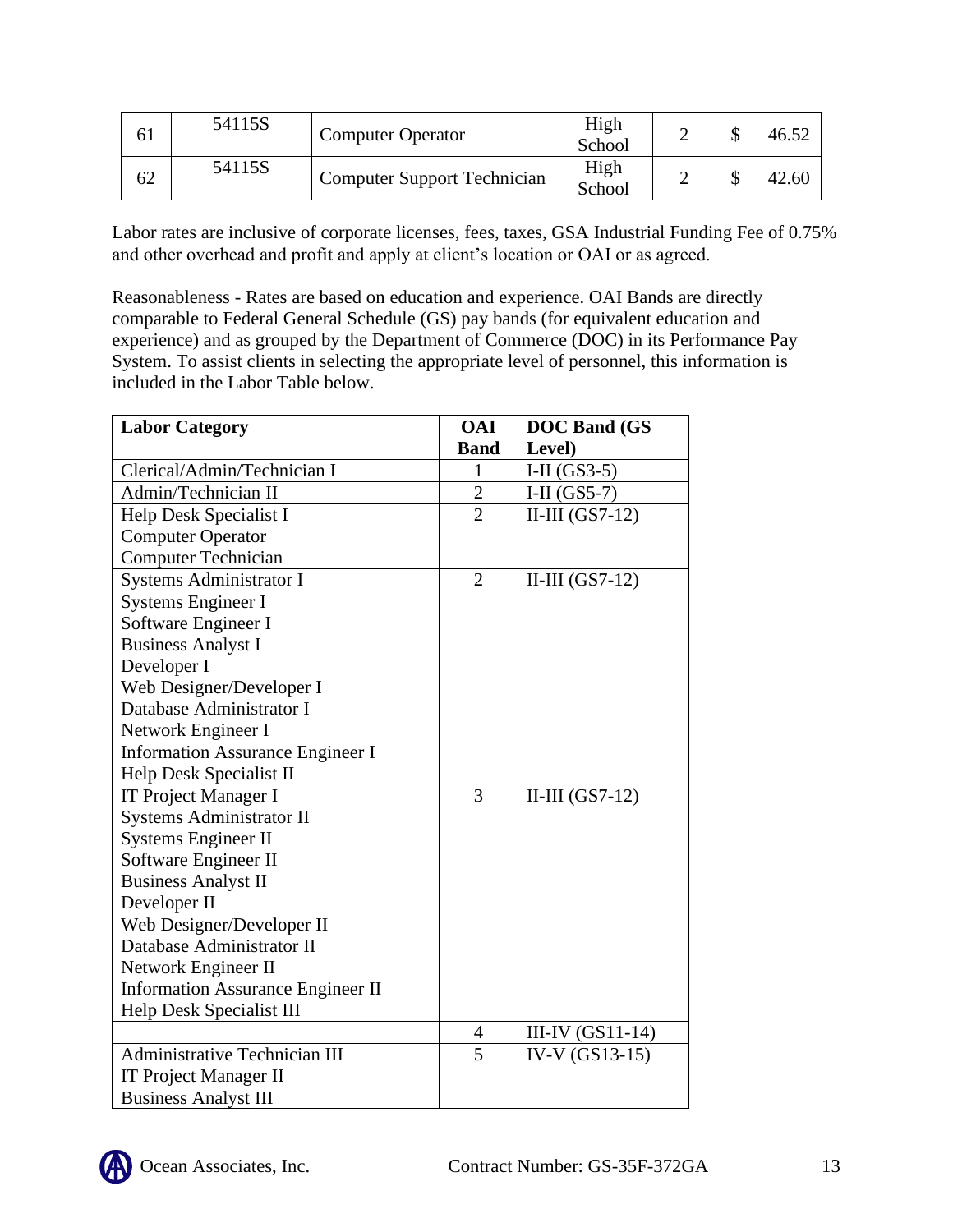| <b>Labor Category</b>                     | <b>OAI</b>     | <b>DOC</b> Band (GS |
|-------------------------------------------|----------------|---------------------|
|                                           | <b>Band</b>    | Level)              |
| <b>IT Project Manager III</b>             | 6              | IV-V $(GS13-15)$    |
| <b>IT Consultant I</b>                    |                |                     |
| <b>Systems Administrator III</b>          |                |                     |
| <b>Systems Engineer III</b>               |                |                     |
| Software Engineer III                     |                |                     |
| <b>Business Analyst IV</b>                |                |                     |
| Developer III                             |                |                     |
| Web Designer/Developer III                |                |                     |
| Database Administrator III                |                |                     |
| Network Engineer III                      |                |                     |
| <b>Information Assurance Engineer III</b> |                |                     |
| Help Desk Specialist IV                   |                |                     |
| <b>IT Project Manager IV</b>              | $\overline{7}$ | V(GS15)             |
| <b>Systems Administrator IV</b>           | 8              | V(GS15)             |
| <b>Systems Engineer IV</b>                |                |                     |
| Software Engineer IV                      |                |                     |
| <b>Business Analyst V</b>                 |                |                     |
| Developer IV                              |                |                     |
| Web Designer/Developer IV                 |                |                     |
| Database Administrator IV                 |                |                     |
| Network Engineer IV                       |                |                     |
| <b>Information Assurance Engineer IV</b>  |                |                     |
| <b>IT Consultant II</b>                   | 9              | $V(GS15) + SES$     |
| <b>Systems Administrator V</b>            | 10             | $SES+$              |
| Systems Engineer V                        |                |                     |
| Software Engineer V                       |                |                     |
| Developer V                               |                |                     |
| Web Designer/Developer V                  |                |                     |
| Database Administrator V                  |                |                     |
| Network Engineer V                        |                |                     |
| <b>Information Assurance Engineer V</b>   |                |                     |
| <b>IT Consultant III</b>                  | 11             | $SES+$              |
| <b>IT Consultant IV</b>                   | 12             | $SES+$              |

## **Professional Services Pricing/Labor Rates**

Prices are for Categories 541330ENG: Engineering Services, 541370GIS: Geographic Information Systems Services, 541611 Management and Financial Consulting, Acquisition and Grants Management Support and Business Program and Project Management Services, 541620 Environmental Consulting Services, 541715 Engineering Research and Development and Strategic Planning, 611430 Professional and Management Development Training, Order Level Materials (fully burdened: off-site and on-site). Position Descriptions and Qualifications for each price are included after the table in Section 29: Labor Category Descriptions. Other degrees of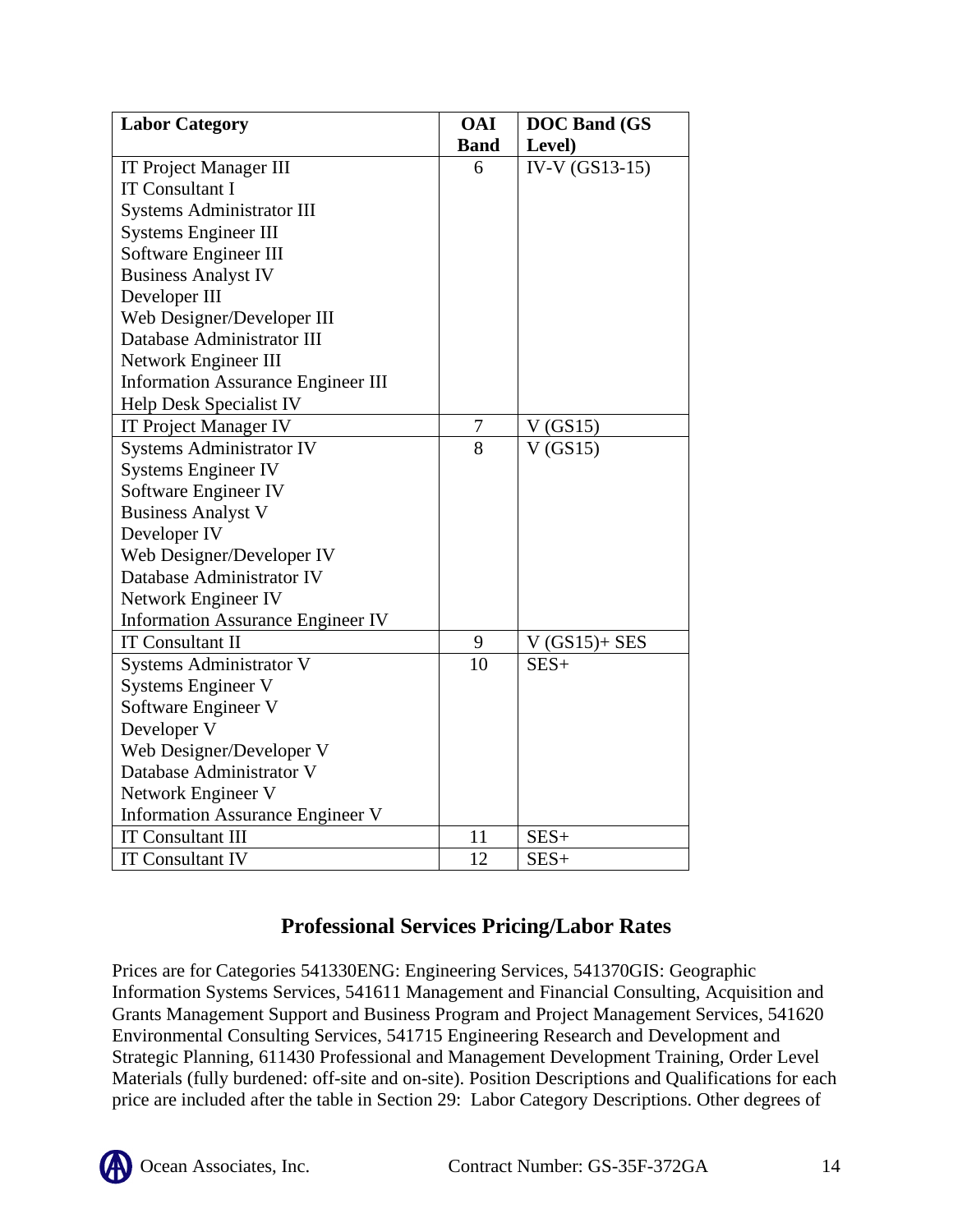the same class may be substituted: e.g., Masters Degrees (MS, MSc., MBA, MPA) are considered equal. Education may be substituted for experience where appropriate, usually at a ratio of 1:1 and is discussed with the descriptions. Labor rates are inclusive of corporate licenses, fees, taxes, GSA Industrial Funding Fee of 0.75% and other overhead and profit and apply at client's location or OAI or as agreed.

| Item           | Category                                                                     | <b>Awarded Labor Category</b>            | Min Edu          | Min<br>Exp    | Site        | <b>GSA Price</b> |
|----------------|------------------------------------------------------------------------------|------------------------------------------|------------------|---------------|-------------|------------------|
| $\mathbf{1}$   | 541330ENG<br>541370GIS<br>541611<br>541620<br>541715<br>611430<br><b>OLM</b> | Clerical/Administrative<br>$(General)**$ | High<br>School   | $\mathbf{1}$  | <b>Both</b> | \$<br>51.94      |
| 2              | 541330ENG<br>541370GIS<br>541611<br>541620<br>541715<br>611430<br><b>OLM</b> | Consultant                               | <b>Bachelors</b> | 5             | <b>Both</b> | \$<br>88.73      |
| $\overline{3}$ | 541330ENG<br>541370GIS<br>541611<br>541620<br>541715<br>611430<br><b>OLM</b> | Senior Consultant                        | <b>Masters</b>   | 10            | <b>Both</b> | \$<br>109.40     |
| $\overline{4}$ | 541330ENG<br>541370GIS<br>541611<br>541620<br>541715<br>611430<br><b>OLM</b> | <b>Supervisory Consultant</b>            | <b>Masters</b>   | 15            | <b>Both</b> | \$<br>121.55     |
| 5              | 541330ENG<br>541370GIS<br>541611<br>541620<br>541715<br>611430<br><b>OLM</b> | Editor/Graphics Specialist               | <b>Bachelors</b> | 3             | <b>Both</b> | \$<br>58.35      |
| 6              | 541330ENG<br>541370GIS<br>541611                                             | Engineer                                 | <b>Bachelors</b> | $\mathfrak s$ | <b>Both</b> | \$<br>88.73      |

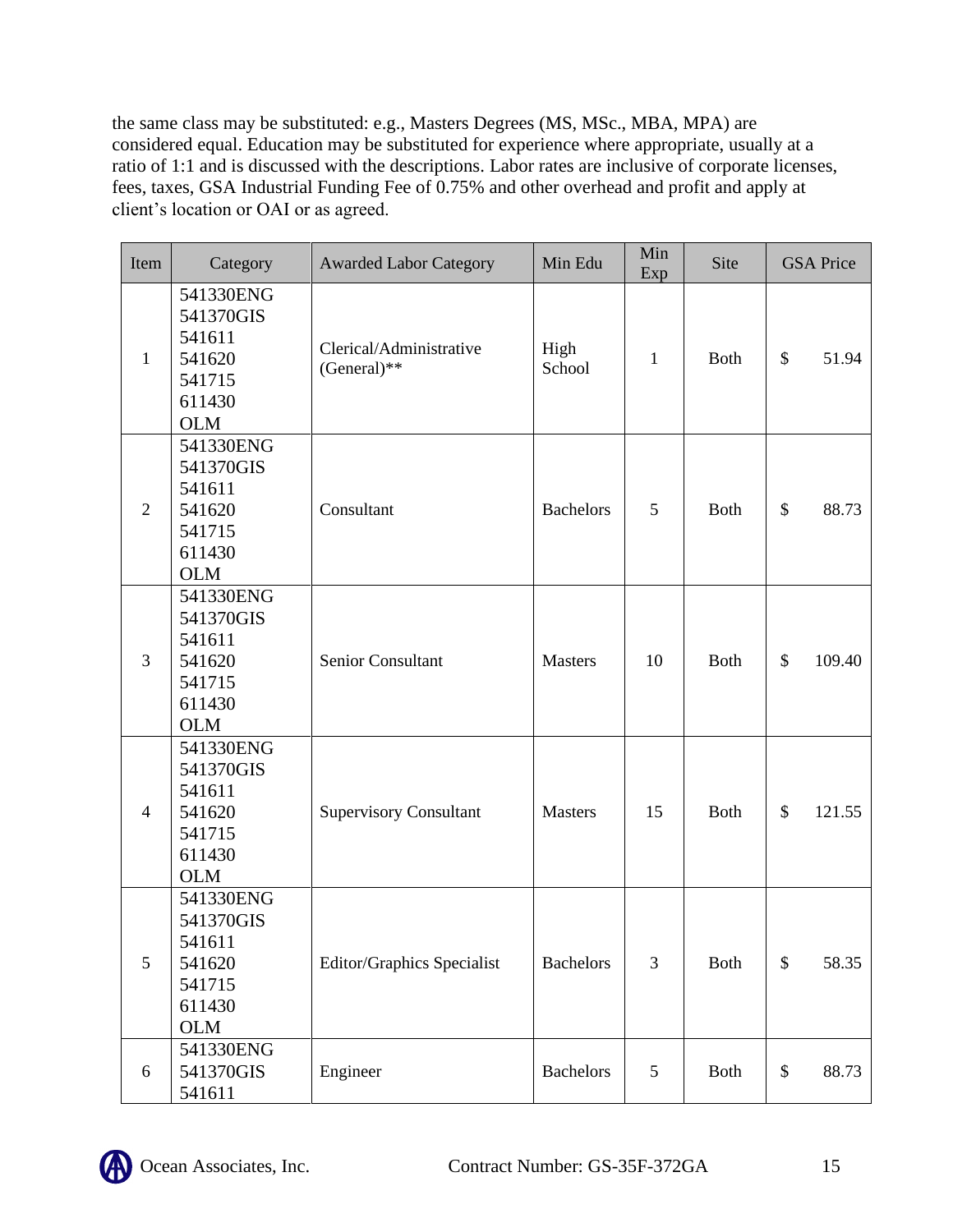| Item           | Category                                                                     | <b>Awarded Labor Category</b>          | Min Edu          | Min<br>Exp     | Site        | <b>GSA</b> Price        |
|----------------|------------------------------------------------------------------------------|----------------------------------------|------------------|----------------|-------------|-------------------------|
|                | 541620<br>541715<br>611430<br><b>OLM</b>                                     |                                        |                  |                |             |                         |
| $\overline{7}$ | 541330ENG<br>541370GIS<br>541611<br>541620<br>541715<br>611430<br><b>OLM</b> | Senior Engineer                        | <b>Masters</b>   | 10             | <b>Both</b> | $\mathcal{S}$<br>109.40 |
| $8\,$          | 541330ENG<br>541370GIS<br>541611<br>541620<br>541715<br>611430<br><b>OLM</b> | Project Manager                        | Ph.D.            | 15             | <b>Both</b> | \$<br>145.87            |
| 9              | 541330ENG<br>541370GIS<br>541611<br>541620<br>541715<br>611430<br><b>OLM</b> | Junior Scientist/<br>Technician/Admin. | <b>Bachelors</b> | $\overline{2}$ | <b>Both</b> | \$<br>51.06             |
| 10             | 541330ENG<br>541370GIS<br>541611<br>541620<br>541715<br>611430<br><b>OLM</b> | Senior Technician/Admin                | <b>Bachelors</b> | 3              | <b>Both</b> | \$<br>76.58             |
| 11             | 541330ENG<br>541370GIS<br>541611<br>541620<br>541715<br>611430<br><b>OLM</b> | Scientist                              | <b>Bachelors</b> | 5              | <b>Both</b> | \$<br>76.58             |
| 12             | 541330ENG<br>541370GIS<br>541611<br>541620<br>541715                         | Senior Scientist                       | Masters          | 10             | <b>Both</b> | \$<br>109.40            |

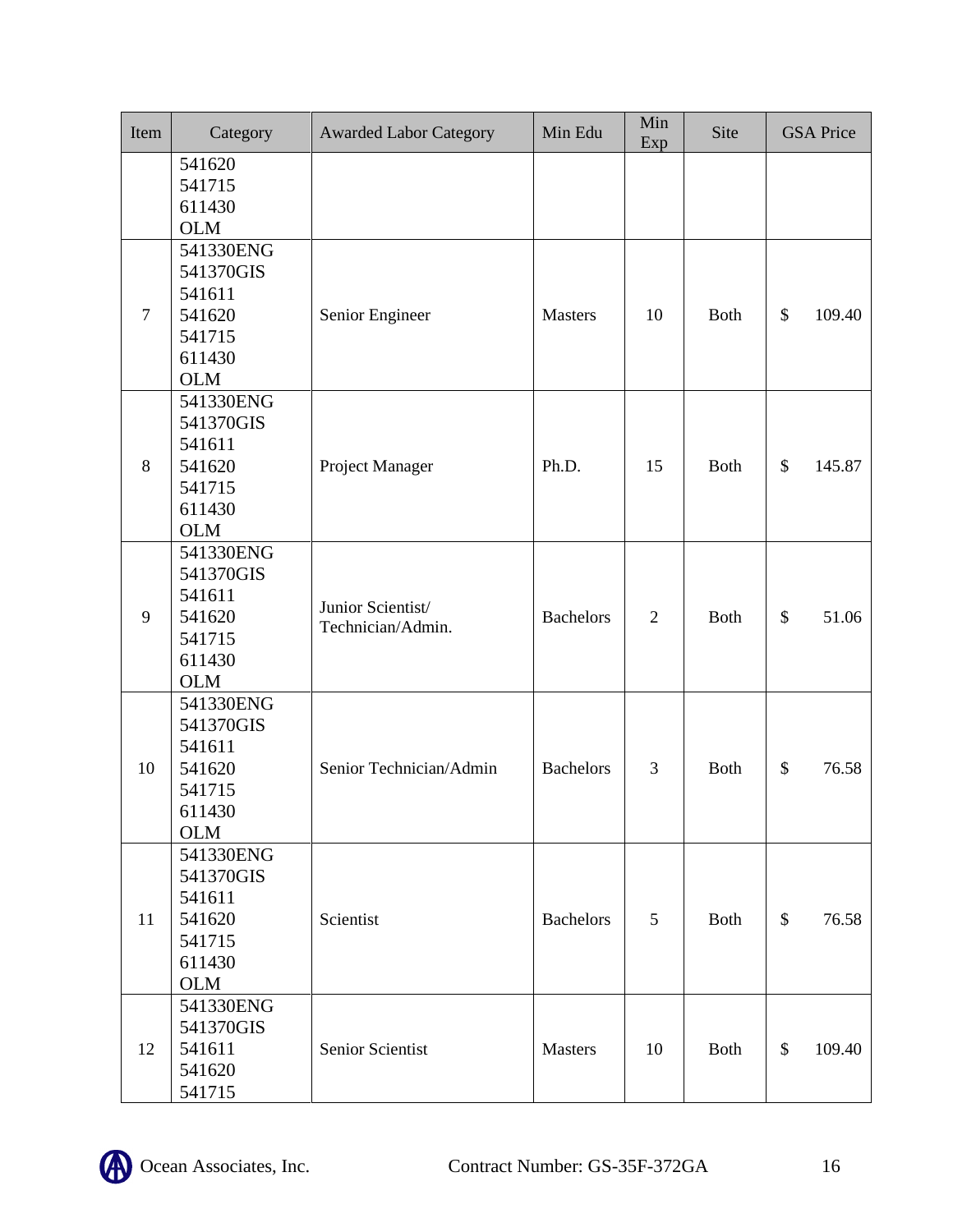| Item | Category                                                                     | <b>Awarded Labor Category</b>                                | Min Edu          | Min<br>Exp       | Site        | <b>GSA Price</b>       |
|------|------------------------------------------------------------------------------|--------------------------------------------------------------|------------------|------------------|-------------|------------------------|
|      | 611430<br><b>OLM</b>                                                         |                                                              |                  |                  |             |                        |
| 13   | 541330ENG<br>541370GIS<br>541611<br>541620<br>541715<br>611430<br><b>OLM</b> | Systems Analyst I (Human,<br>Biological, Integrated)         | <b>Bachelors</b> | $\boldsymbol{0}$ | <b>Both</b> | \$<br>46.54            |
| 14   | 541330ENG<br>541370GIS<br>541611<br>541620<br>541715<br>611430<br><b>OLM</b> | <b>Systems Analyst I (Physical</b><br>and Technical)         | <b>Bachelors</b> | $\overline{0}$   | <b>Both</b> | \$<br>46.54            |
| 15   | 541330ENG<br>541370GIS<br>541611<br>541620<br>541715<br>611430<br><b>OLM</b> | Systems Analyst II (Human,<br>Biological, Integrated)        | <b>Bachelors</b> | 3                | <b>Both</b> | \$<br>75.83            |
| 16   | 541330ENG<br>541370GIS<br>541611<br>541620<br>541715<br>611430<br><b>OLM</b> | <b>Systems Analyst II (Physical</b><br>and Technical)        | <b>Bachelors</b> | 3                | <b>Both</b> | \$<br>75.83            |
| 17   | 541330ENG<br>541370GIS<br>541611<br>541620<br>541715<br>611430<br><b>OLM</b> | Senior Systems Analyst<br>(Human, Biological,<br>Integrated) | <b>Bachelors</b> | 5                | <b>Both</b> | $\mathcal{S}$<br>83.84 |
| 18   | 541330ENG<br>541370GIS<br>541611<br>541620<br>541715<br>611430<br><b>OLM</b> | Senior Systems Analyst<br>(Physical and Technical)           | <b>Bachelors</b> | 5                | <b>Both</b> | \$<br>83.84            |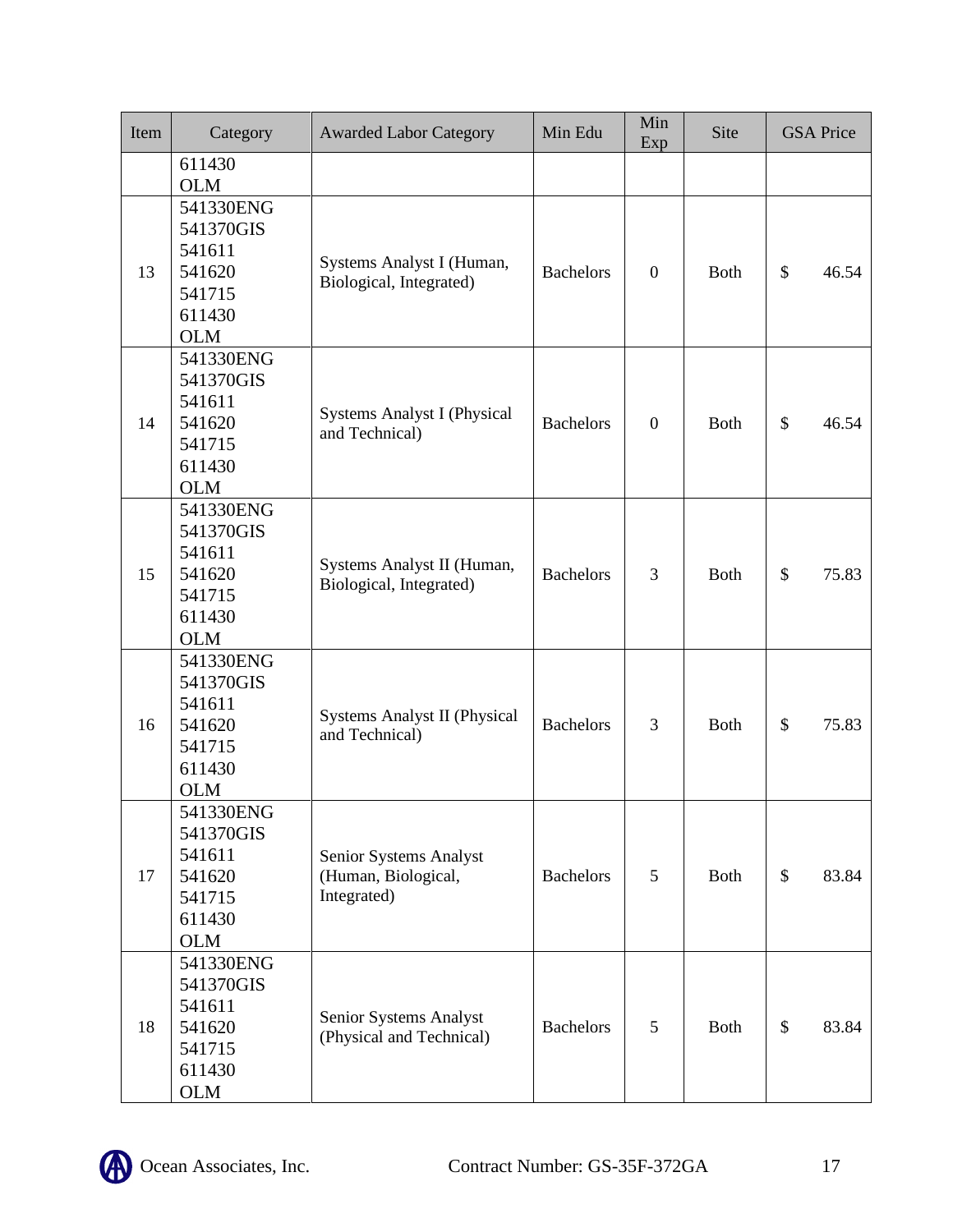| Item | Category                                                                     | <b>Awarded Labor Category</b>                                   | Min Edu          | Min<br>Exp       | Site        |              | <b>GSA Price</b> |
|------|------------------------------------------------------------------------------|-----------------------------------------------------------------|------------------|------------------|-------------|--------------|------------------|
| 19   | 541330ENG<br>541370GIS<br>541611<br>541620<br>541715<br>611430<br><b>OLM</b> | Principal Systems Analyst<br>(Human, Biological,<br>Integrated) | <b>Masters</b>   | 10               | <b>Both</b> | $\mathbb{S}$ | 98.40            |
| 20   | 541330ENG<br>541370GIS<br>541611<br>541620<br>541715<br>611430<br><b>OLM</b> | Principal Systems Analyst<br>(Physical and Technical)           | <b>Masters</b>   | 10               | <b>Both</b> | \$           | 98.40            |
| 21   | 541330ENG<br>541370GIS<br>541611<br>541620<br>541715<br>611430<br><b>OLM</b> | <b>Technical Writer I</b>                                       | <b>Bachelors</b> | $\boldsymbol{0}$ | <b>Both</b> | \$           | 32.82            |
| 22   | 541330ENG<br>541370GIS<br>541611<br>541620<br>541715<br>611430<br><b>OLM</b> | <b>Technical Writer II</b>                                      | <b>Bachelors</b> | $\overline{3}$   | <b>Both</b> | \$           | 75.83            |
| 23   | 541330ENG<br>541370GIS<br>541611<br>541620<br>541715<br>611430<br><b>OLM</b> | Senior Technical Writer                                         | <b>Masters</b>   | 10               | <b>Both</b> | \$           | 94.02            |

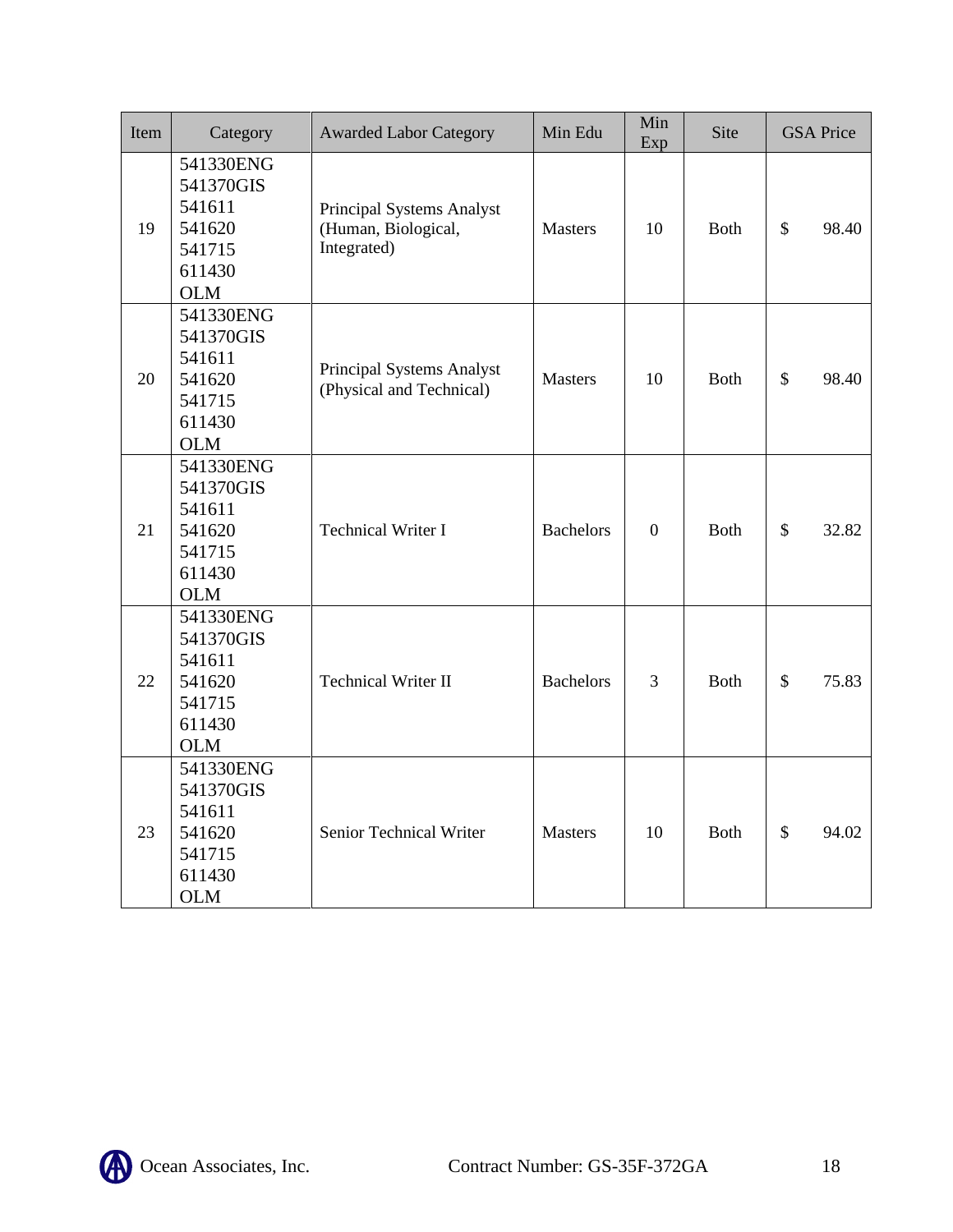## **Service Contract Labor Standards (SCLS) Matrix:**

| <b>SCA/SCLS Matrix</b>              |                                          |                                  |  |
|-------------------------------------|------------------------------------------|----------------------------------|--|
| <b>SCLS Eligible Contract</b>       | <b>SCLS Equivalent Code</b>              | <b>WD</b> Number                 |  |
| <b>Labor Category/Fixed Price</b>   | Title                                    |                                  |  |
| <b>Service</b>                      |                                          |                                  |  |
| Clerical / Administrative (General) | <b>Administrative Assistant</b><br>01020 | 2015-5635 Revision 8<br>01/10/18 |  |

The Service Contract Labor Standards, formerly the Service Contract Act (SCA), apply to this contract and it includes SCLS applicable labor categories. Labor categories and fixed price services marked with a (\*\*) in this pricelist are based on the U.S. Department of Labor Wage Determination Number(s) identified in the SCLS/SCA matrix. The prices awarded are in line with the geographic scope of the contract (i.e., nationwide).

Reasonableness - Rates are based on education and experience. OAI Bands are directly comparable to Federal General Schedule (GS) pay bands (for equivalent education and experience) and as grouped by the Department of Commerce (DOC) in its Performance Pay System. To assist clients in selecting the appropriate level of personnel, this information is included in the Labor Table below.

| <b>Labor Category</b>                                   |                | <b>DOC Band (GS Level)</b> |
|---------------------------------------------------------|----------------|----------------------------|
|                                                         | <b>Band</b>    |                            |
| <b>Technical Writer</b>                                 |                | I-II $(GS3-5)$             |
| Clerical/Administrative (General)                       | $\overline{2}$ | I-II $(GS3-5)$             |
| Systems Analyst, Historian, Geographer, Sociologist     | $\overline{2}$ | I-II $(GS5-7)$             |
| Jr. Scientist /Technician/Admin.                        |                | II-III $(GS7-12)$          |
| Editor/Graphics Spec.                                   | 3              | III $(GS11-12)$            |
| Systems Analyst, Historian, Geographer, Sociologist     | 4              | III-IV $(GS11-14)$         |
| <b>Technical Writer</b>                                 | 5              | $IV-V(GS13-15)$            |
| Sr. Systems Analyst, Historian, Geographer, Sociologist | 5              | $IV-V(GS13-15)$            |
| Sr. Technician/Scientist/Admin.                         | 5              | IV $(GS13-14)$             |
| Scientist /Consultant /Engineer                         |                | $IV-V(GS13-15)$            |
| Sr. Technical Writer II                                 | 6              | $IV-V(GS13-15)$            |
| Principal Systems Analyst, Historian, Geographer,       |                | V(GS15)                    |
| Sociologist                                             |                |                            |
| Senior Scientist /Consultant/ Engineer                  |                | V(GS15)                    |
| <b>Supervisory Consultant</b>                           |                | $V(GS15) + SES$            |
| Project Manager                                         |                | $SES+$                     |

Keywords to help users find us include: outreach, fish, ocean, fisheries, corals, environment, modeling, marine turtles, sharks, seals, sea lions, whales, dolphins, porpoise, mammals cetaceans NOAA, NOS, OAR, NWS, Sanctuary, sanctuaries, NMFS, FWS, USGS, EPA, NPS, BLM, BOEM, Reclamation, Interior, coastal, ship, Information Technology, Acquisition, Procurement,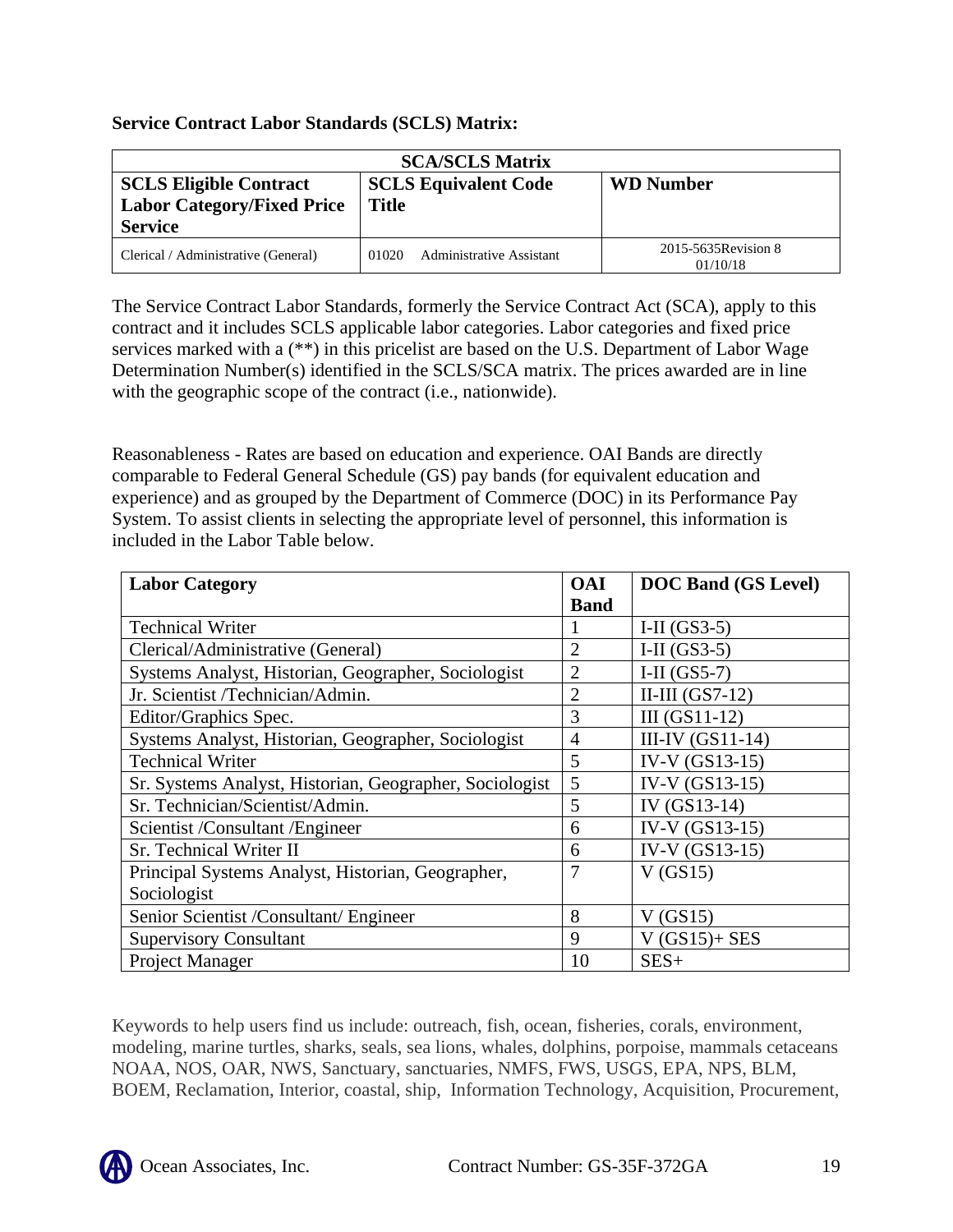Admin, Administrative, Logistics, climate change, global warming, acidification, regulation, research, science, generator sets, acquisition support, strategic planning, program management, management consulting, NEPA, CITES, MMPA, Magnuson Act, river, coast, Greenhouse, gas, gasses, carbon dioxide, solar cycles, tornados, green energy, solar subsidies, renewable energy, global cooling, ENSO, weather, el Niño, zoos, aquariums, CITES, accreditation

## **Awarded Labor Categories/Descriptions**

### <span id="page-19-0"></span>**IT Labor Category Descriptions**

#### **1. Clerical/Administrative/Technician I (1)**

*Functional Responsibilities:* For clerical/administrative roles, provides office clerical, secretarial, and administrative functions including but not limited to program support administration, financial analysis, reporting, information management, travel management, inventory control and clerical support. In IT roles, assists in installation, configuration and integration of hardware, software and network components as directed. This is an entry level position and works under general supervision.

*Minimum Education:* High School Diploma

*Minimum Experience:* No experience required

*Acceptable Substitutions for Minimum Education/Minimum Experience Requirements:*

Associate's Degree with no experience

#### **2. Administrative/Technician II (2)**

*Functional Responsibilities:* Provides intermediate subject matter expertise in administrative systems, IT, science, engineering and related areas under guidance of senior staff. In IT, serves as expert in software setup and use, network use, and maintenance of information systems. Assists in installation, configuration and integration of hardware, software and network components as directed. In administrative roles, performs office clerical, secretarial, and administrative functions including but not limited to program support administration, financial analysis, reporting, information management, travel management, inventory control and clerical support. Works under general supervision.

*Minimum Education:* High School Diploma

*Minimum Experience:* 2 years of relevant experience

*Acceptable Substitutions for Minimum Education/Minimum Experience Requirements:*

Associate's Degree and 1 year of relevant experience

Bachelor's Degree with no experience

#### **3. Administrative/Technician III (5)**

*Functional Responsibilities:* Provides subject matter expertise in administrative systems, IT, science, engineering and related areas under guidance of senior staff. In IT, serves as expert in software setup and use, network use, and maintenance of information systems. Supervises installation, configuration and integration of hardware, software and network components. In administrative roles, performs office clerical and administrative functions including but not limited to program support administration, financial analysis, reporting, information management, travel management, inventory control, briefings/presentations

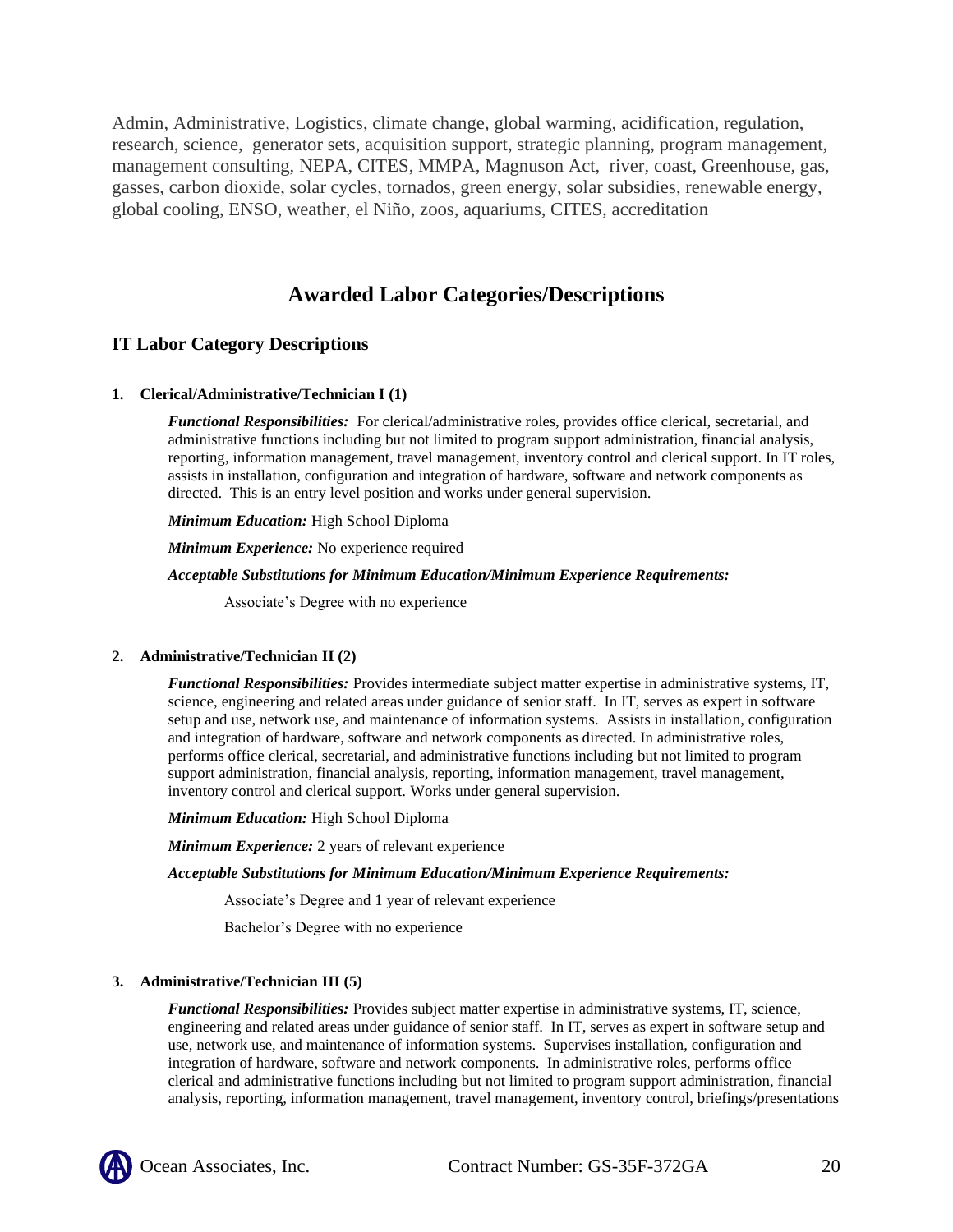and clerical support. Works with limited supervision and direction. Required to use judgment and initiative in problem solving. Provides supervision to junior administrative assistants.

*Minimum Education:* Bachelor's Degree

*Minimum Experience:* 3 years of relevant experience

*Acceptable Substitutions for Minimum Education/Minimum Experience Requirements:*

Associate's Degree and 6 years of relevant experience

Master's degree with no experience

#### **4. IT Project Manager I (3)**

*Functional Responsibilities:* Manages one or more aspects on a client project. Activities include, but are not limited to, project planning, project monitoring and control, technical oversight, personnel management, risk management, supplier management, reporting and customer coordination. Works under supervision of more senior project manager for large, complicated projects. Supports a client's senior managers.

*Minimum Education:* Bachelor's Degree in Information Technology, Engineering, Business, Science or relevant field.

*Minimum Experience:* 1 year of relevant experience

#### *Acceptable Substitutions for Minimum Education/Minimum Experience Requirements:* Associate's Degree and 3 years of relevant experience

#### **5. IT Project Manager II (5)**

*Functional Responsibilities:* Manages one or more aspects on a client project. Activities include, but are not limited to, project planning, project monitoring and control, technical oversight, personnel management, risk management, supplier management, reporting and customer coordination. Works under supervision of more senior project manager for large, complicated projects. Supports a client's senior managers. May mentor IT Project Manager I.

*Minimum Education:* Bachelor's Degree in Information Technology, Engineering, Business, Science or relevant field.

*Minimum Experience:* 3 years of relevant experience

#### *Acceptable Substitutions for Minimum Education/Minimum Experience Requirements:*

Associate's Degree and 6 years of relevant experience

#### **6. IT Project Manager III (6)**

*Functional Responsibilities:* Manages one or more client projects. Activities include, but are not limited to, project planning, project monitoring and control, technical oversight, personnel management, risk management, supplier management, and reporting. Responsible for technical, cost and schedule performance of the project. Interacts directly with the client as needed to coordinate program activities. Supports client's senior managers. May supervise and/or mentor IT Project Manager I and II.

*Minimum Education:* Bachelor's Degree in Information Technology, Engineering, Business, Science or relevant field.

*Minimum Experience:* 5 years of relevant experience

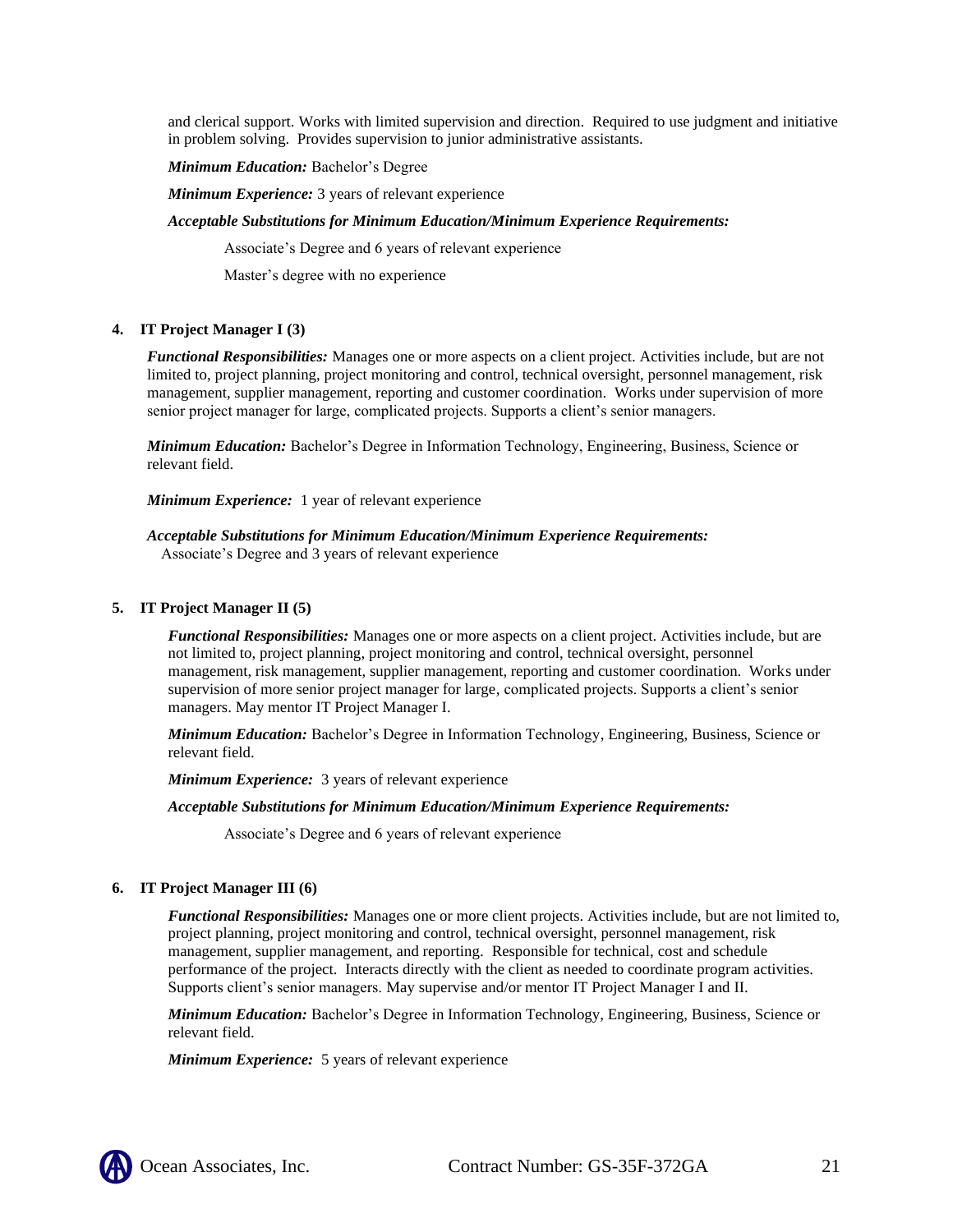#### *Acceptable Substitutions for Minimum Education/Minimum Experience Requirements:*

Master's degree and 2 years of relevant experience

#### **7. IT Project Manager IV (7)**

*Functional Responsibilities:* Plan and direct technological improvements and project management implementation. Encompasses all management functions necessary to manage the planning and execution of IT systems throughout the engineering lifecycle. Responsible for technical, cost and schedule performance of the project. Provides programmatic oversight and direction on behalf of a customer to support the development of such systems. Provides supervision to junior project managers on complex client assignments. May supervise and/or mentor IT Project Manager I, II, and III.

*Minimum Education:* Bachelor's Degree in Information Technology, Engineering, Business, Science or relevant field.

*Minimum Experience:* 7 years of relevant experience

#### *Acceptable Substitutions for Minimum Education/Minimum Experience Requirements:*

Master's degree and 5 years of relevant experience

#### **8. IT Consultant I (6)**

*Functional Responsibilities:*Mid-level subject matter or industry expert in technical or functional field. Provides consultative services for projects related to their area of expertise. Provides mid-level subject matter expertise in information technology, engineering, business, administrative systems, or other acquisition programs. Gathers data, conducts analysis, produces and reviews deliverables (reports, briefings, etc). Works independently or as part of a project team.

*Minimum Education:* Bachelor's Degree in Information Technology, Engineering, Business, Science or relevant field.

*Minimum Experience:* 5 years of relevant experience

#### *Acceptable Substitutions for Minimum Education/Minimum Experience Requirements:*

Master's Degree and 2 years of relevant experience

#### **9. IT Consultant II (9)**

*Functional Responsibilities:* Subject matter or industry expert in a technical or functional field. Provides consultative services for projects related to their area of expertise. Provides senior level subject matter expertise in information technology, engineering, business, acquisitions, administrative systems and related areas at state, national and/international level. Leads small teams to gather data, conduct analysis, produce and review deliverables (reports, briefings, etc). Provides program and task order management support. May supervise other more junior staff. Works with minimal supervision.

*Minimum Education:* Bachelor's Degree in Information Technology, Engineering, Business, Science or relevant field.

*Minimum Experience:* 8 years of relevant experience

#### *Acceptable Substitutions for Minimum Education/Minimum Experience Requirements:*

Master's degree and 5 years of relevant experience

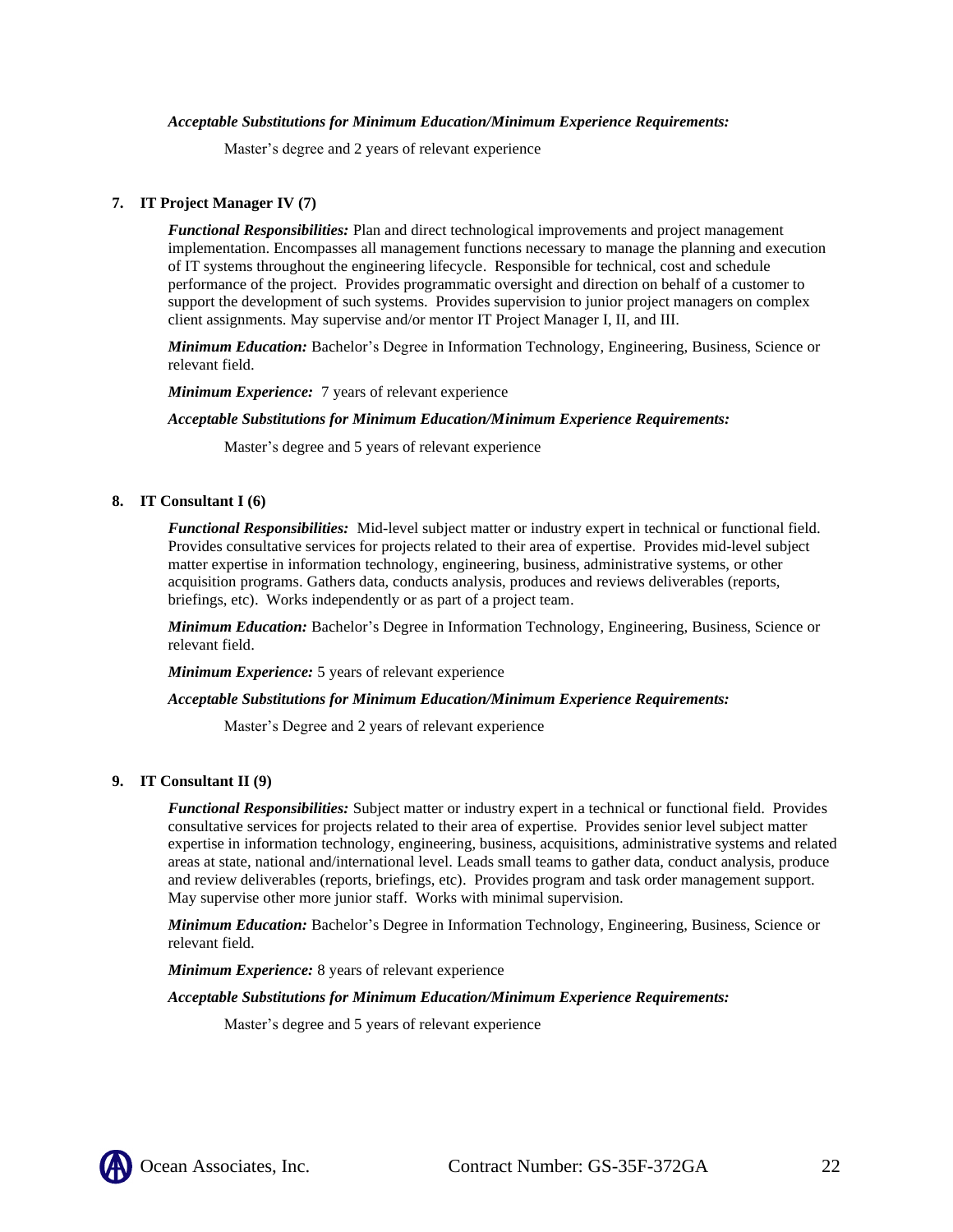#### **10. IT Consultant III (11)**

*Functional Responsibilities:* Recognized as a subject matter or industry expert in technical or functional field. Provides consultative services for projects related to area of expertise. Provides senior level subject matter expertise in information technology, engineering, business, administrative systems, acquisitions and related areas at state, national and/or international level. Leads project teams to gather data, conduct analysis, produce and review deliverables (reports, briefings, etc.). Provides technical oversight of individual projects and program management. Supports senior client staff. May supervise subcontractors.

*Minimum Education:* Bachelor's Degree in Information Technology, Engineering, Business, Science or relevant field.

*Minimum Experience:* 12 years of relevant experience

#### *Acceptable Substitutions for Minimum Education/Minimum Experience Requirements:*

Master's degree and 10 years work experience

#### **11. IT Consultant IV (12)**

*Functional Responsibilities:* Widely recognized as a subject matter or industry expert in technical, engineering or functional field. Provides consultative services for programs related to their area of expertise. Provides senior level subject matter expertise in information technology, engineering, business, administrative systems, acquisitions and related areas at state, national and/or international levels. Leads project teams to gather data, conduct analysis, produce and review deliverables (reports, briefings, etc). Provides technical oversight of individual projects and program management. Point of contact for interaction with senior client management and staff.

*Minimum Education* Bachelor's Degree Information Technology, Engineering, Business, Science or relevant field.

*Minimum Experience:* 15 years of relevant experience

*Acceptable Substitutions for Minimum Education/Minimum Experience Requirements:*

Master's Degree and 12 years of relevant experience

#### **12. Systems Administrator I (2)**

*Functional Responsibilities***:** Maintains data files and control procedures for a simple system of networked personal computers or for a group of desktop computers linked to a host server. Responsible for system security and data integrity. Assigns passwords and monitors use of resources. Back up files as required. May produce periodic business reports, generate output such as labels, letters, and forms, and respond to frequent management request for information. May require extensive knowledge of software such as Microsoft Office and similar suites of business applications. May be a resident expert for applications running on a department-wide LAN or for the entire computer system in a smaller enterprise.

*Minimum Education:* High School Diploma (equivalent technical training and/or certifications can be substituted for academic degrees)

*Minimum Experience:* 1 Year of relevant experience

#### *Acceptable Substitutions for Minimum Education/Minimum Experience Requirements:*

Bachelor's degree and no experience

#### **13. Systems Administrator II (3)**

*Functional Responsibilities***:** Maintains data files and control procedures for a simple system of networked personal computers or for a group of desktop computers linked to a host server. Responsible for system

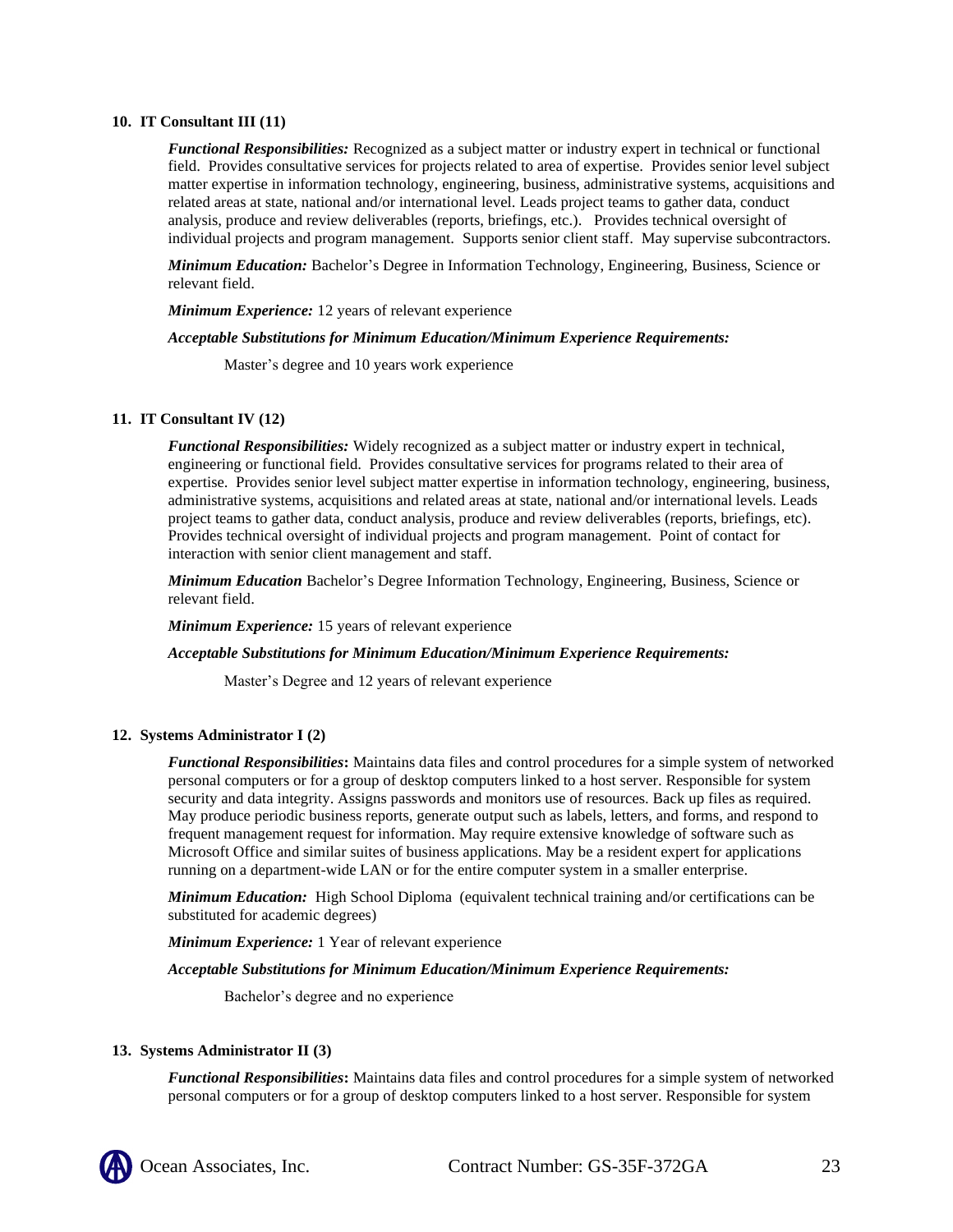security and data integrity. Assigns passwords and monitors use of resources. Back up files as required. May produce periodic business reports, generate output such as labels, letters, and forms, and respond to frequent management request for information. May require extensive knowledge of software such as Microsoft Office and similar suites of business applications. May be a resident expert for applications running on a department-wide LAN or for the entire computer system in a smaller enterprise. May mentor Systems Administrator I.

*Minimum Education:* Bachelor's Degree Information Technology, Engineering, Business, Science or relevant field.

*Minimum Experience:* 3 Years

*Acceptable Substitutions for Minimum Education/Minimum Experience Requirements:*

Master's degree and no experience

#### **14. Systems Administrator III (6)**

*Functional Responsibilities***:** Installs new software releases, system upgrades, evaluates and installs patches and resolves software related problems. Performs system backups and recovery. Maintains data files and monitors system configuration to ensure data integrity. Relies on limited experience and judgment to plan and accomplish goals. Performs a variety of tasks. Works under general supervision; typically reports to a project leader or manager. A certain degree of creativity and latitude is required. Familiar with standard concepts, practices, and procedures within a particular field. May supervise and/or mentor Systems Administrator I and II.

*Minimum Education:* Bachelor's Degree Information Technology, Engineering, Business, Science or relevant field.

*Minimum Experience:* 5 years of relevant experience

#### *Acceptable Substitutions for Minimum Education/Minimum Experience Requirements:*

Master's degree and 3 years of relevant experience

#### **15. Systems Administrator IV (8)**

*Functional Responsibilities***:** Installs new software releases, system upgrades, evaluates and installs patches and resolves software related problems. Performs system backups and recovery. Maintains data files and monitors system configuration to ensure data integrity. Relies on limited experience and judgment to plan and accomplish goals. Performs a variety of tasks. Works under general supervision; typically reports to a project leader or manager. A certain degree of creativity and latitude is required. Familiar with standard concepts, practices, and procedures within a particular field. May supervise and/or mentor Systems Administrator I, II, and III.

*Minimum Education:* Bachelor's Degree Information Technology, Engineering, Business, Science or relevant field.

*Minimum Experience:* 7 years of relevant experience

#### *Acceptable Substitutions for Minimum Education/Minimum Experience Requirements:*

Master's degree and 5 years of relevant experience

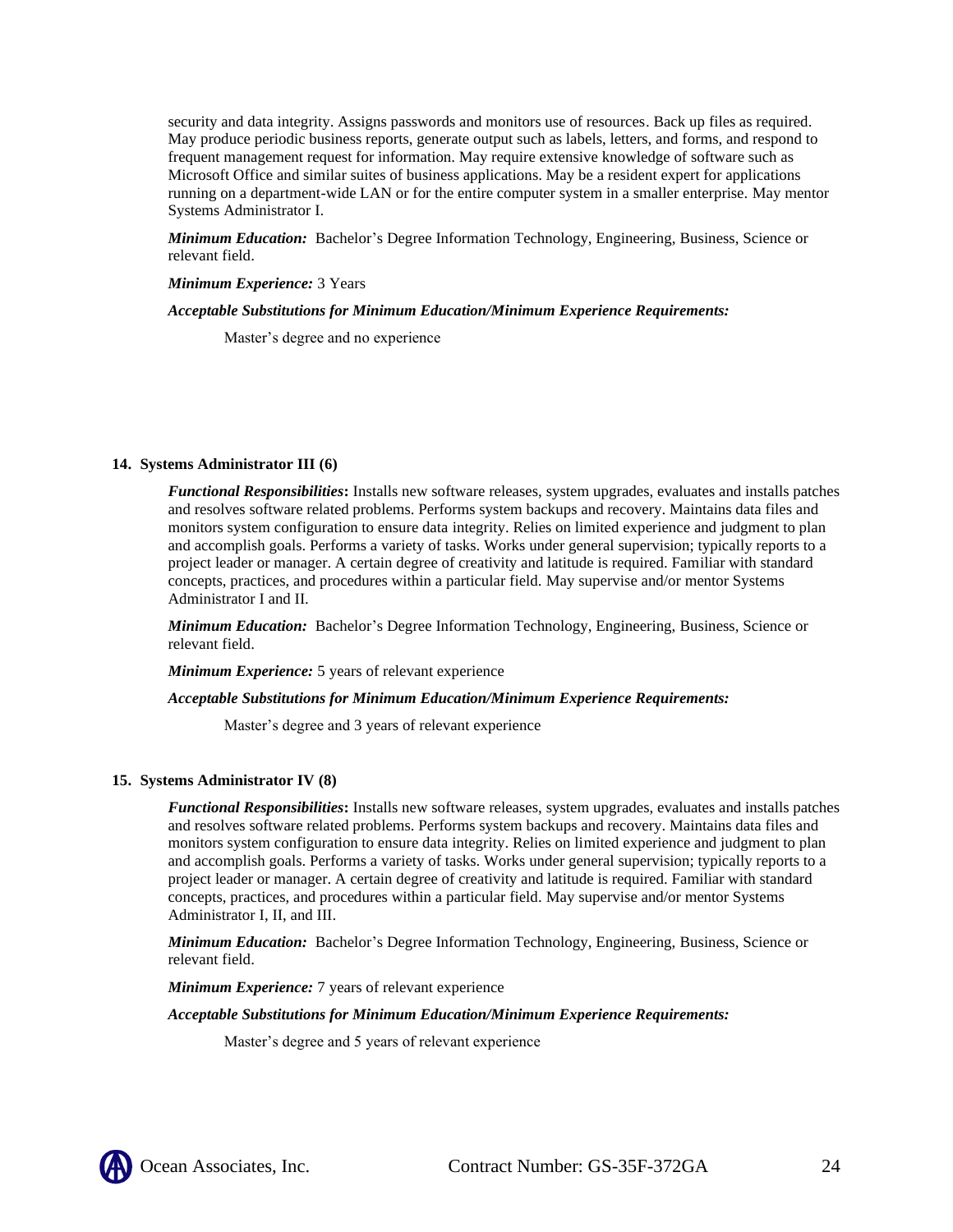#### **16. Systems Administrator V (10)**

*Functional Responsibilities***:** Installs new software releases, system upgrades, evaluates and installs patches and resolves software related problems. Performs system backups and recovery. Maintains data files and monitors system configuration to ensure data integrity. Relies on limited experience and judgment to plan and accomplish goals. Performs a variety of tasks. Works under general supervision; typically reports to a project leader or manager. A certain degree of creativity and latitude is required. Familiar with standard concepts, practices, and procedures within a particular field. Will likely supervise and/or mentor Systems Administrator I**,** II**,** III, and IV.

*Minimum Education:* Bachelor's Degree Information Technology, Engineering, Business, Science or relevant field.

*Minimum Experience:* 10 years of relevant experience

*Acceptable Substitutions for Minimum Education/Minimum Experience Requirements:*

Master's degree and 7 years of relevant experience

#### **17. Systems Engineer I (2)**

*Functional Responsibilities:* Assists in systems engineering tasks, including concept definition, requirements analysis, architecture, detail design, modeling and analysis, integration, verification and validation, system testing and transition to operations. Develops system requirements and interface controls to integrate networks, operating systems, legacy systems and high-end technologies to provide system solutions. Works as part of a team under the supervision of more senior systems engineers for complex efforts.

*Minimum Education:* High School Diploma (equivalent technical training and/or certifications can be substituted for academic degrees)

*Minimum Experience:* 1 year of relevant experience

#### **18. Systems Engineer II (3)**

*Functional Responsibilities***:** Perform basic systems engineering for computer hardware and software at a technical level for LANs and WANs. Handle customer service calls and troubleshoot network problems. Provides input to and collaborates with cross-organizational teams. Possess good communication skills. Performs technical planning, system integration, verification and validation, cost and risk, and supportability and effectiveness analyses for total systems under the guidance of senior system engineers.. Analyses are performed at all levels of total system product to include concept, design, test, installation, operation, maintenance and disposal. Ensures the logical and systematic conversion of customer or product requirements into total systems solutions that account for technical, schedule, and cost constraints. Performs functional analysis, timeline analysis, detail trade studies, requirements allocation and interface definition studies to translate customer requirements into hardware and software specifications. Experience with commercial and open source geospatial software. Provides input to and collaborates with crossorganizational teams. Supports teams and working groups that assess needs and develop solutions that satisfy functional requirements. Possess some experience in the administration, configuration and troubleshooting of the cloud infrastructure and its components. May mentor Systems Engineer I.

*Minimum Education:* Bachelor's in Information Technology, Systems Engineering, Science or relevant field.

*Minimum Experience:* 3 years of relevant experience

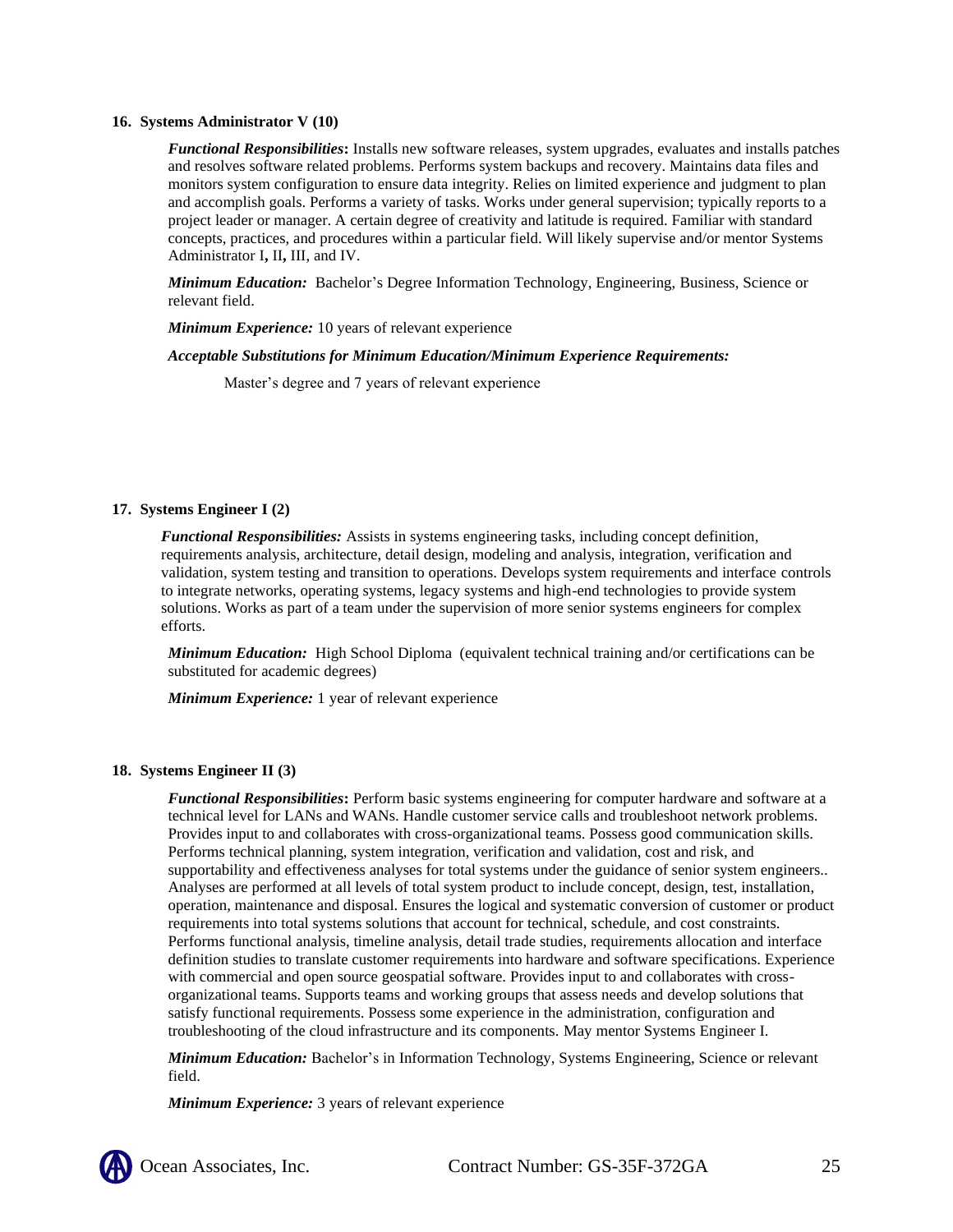#### *Acceptable Substitutions for Minimum Education/Minimum Experience Requirements:*

Associate's Degree and 5 years of relevant experience

#### **19. Systems Engineer III (6)**

*Functional Responsibilities:* Perform intermediate systems engineering for computer hardware and software at a technical level for LANs and WANs. Handle customer service calls and troubleshoot network problems. Provides input to and collaborates with cross-organizational teams. Possess good communication skills. Performs technical planning, system integration, verification and validation, cost and risk, and supportability and effectiveness analyses for total systems under the guidance of senior system engineers.. Analyses are performed at all levels of total system product to include concept, design, test, installation, operation, maintenance and disposal. Ensures the logical and systematic conversion of customer or product requirements into total systems solutions that account for technical, schedule, and cost constraints. Performs functional analysis, timeline analysis, detail trade studies, requirements allocation and interface definition studies to translate customer requirements into hardware and software specifications. Experience with commercial and open source geospatial software. Provides input to and collaborates with crossorganizational teams. Supports teams and working groups that assess needs and develop solutions that satisfy functional requirements. Possess some experience in the administration, configuration and troubleshooting of the cloud infrastructure and its components. May mentor/supervise Systems Engineer I and II.

*Minimum Education:* Bachelor's in Information Technology, Systems Engineering, Science or relevant field.

*Minimum Experience:* 5 years of relevant experience

#### *Acceptable Substitutions for Minimum Education/Minimum Experience Requirements:*

Master's Degree and 2 years of relevant experience

#### **20. Systems Engineer IV (8)**

*Functional Responsibilities:* Perform advanced systems engineering for computer hardware and software at a technical level for LANs and WANs. Handle customer service calls and troubleshoot network problems. Provides input to and collaborates with cross-organizational teams. Possess good communication skills. Performs technical planning, system integration, verification and validation, cost and risk, and supportability and effectiveness analyses for total systems under the guidance of senior system engineers.. Analyses are performed at all levels of total system product to include concept, design, test, installation, operation, maintenance and disposal. Ensures the logical and systematic conversion of customer or product requirements into total systems solutions that account for technical, schedule, and cost constraints. Performs functional analysis, timeline analysis, detail trade studies, requirements allocation and interface definition studies to translate customer requirements into hardware and software specifications. Experience with commercial and open source geospatial software. Provides input to and collaborates with crossorganizational teams. Supports teams and working groups that assess needs and develop solutions that satisfy functional requirements. Possess some experience in the administration, configuration and troubleshooting of the cloud infrastructure and its components. May mentor/supervise Systems Engineer I, II and III.

*Minimum Education:* Bachelor's in Information Technology, Systems Engineering, Science or relevant field.

*Minimum Experience:* 7 years of relevant experience

*Acceptable Substitutions for Minimum Education/Minimum Experience Requirements:*

Master's degree and 5 years work experience

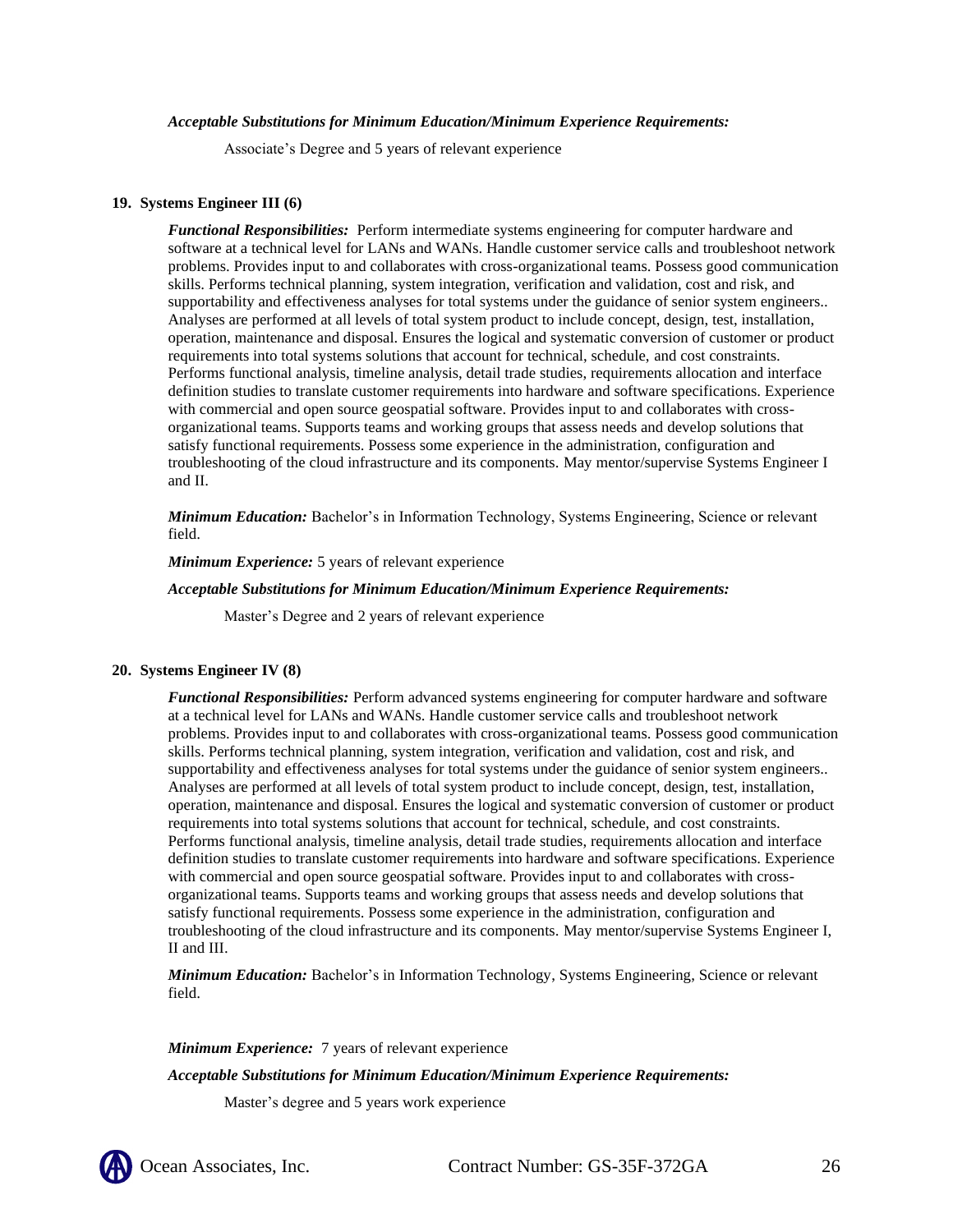#### **21. Systems Engineer V (10)**

*Functional Responsibilities:* Leads advanced systems engineering for computer hardware and software at a technical level for LANs and WANs. Handle customer service calls and troubleshoot network problems. Provides input to and collaborates with cross-organizational teams. Possess good communication skills. Performs technical planning, system integration, verification and validation, cost and risk, and supportability and effectiveness analyses for total systems. Analyses are performed at all levels of total system product to include concept, design, test, installation, operation, maintenance and disposal. Ensures the logical and systematic conversion of customer or product requirements into total systems solutions that account for technical, schedule, and cost constraints. Performs functional analysis, timeline analysis, detail trade studies, requirements allocation and interface definition studies to translate customer requirements into hardware and software specifications. Experience with commercial and open source geospatial software. Provides input to and collaborates with cross-organizational teams. Supports teams and working groups that assess needs and develop solutions that satisfy functional requirements. Possess some experience in the administration, configuration and troubleshooting of the cloud infrastructure and its components. Likely mentors/supervises Systems Engineer I, II, III, and IV.

*Minimum Education:* Bachelor's in Information Technology, Systems Engineering, Science or relevant field.

*Minimum Experience:* 10 years of relevant experience

#### *Acceptable Substitutions for Minimum Education/Minimum Experience Requirements:*

Master's degree and 7 years of relevant experience

#### **22. Software Engineer I (2)**

*Functional Responsibilities***:** Assists in design and coding of software components, units, and modules according to detailed specifications. Participates in analysis and development of test plans. Tests assigned components and units. Provides test results and recommends corrections to senior developers. Requires practical knowledge of one or more platforms and operating systems, and of programming languages. Typically requires knowledge of one or more systems architectures. Has knowledge of commonly-used concepts, practices, and procedures within a particular field. Relies on instructions and pre-established guidelines to perform the functions of the job. Works under immediate supervision and guidance.

*Minimum Education:* High School Diploma (equivalent technical training and/or certifications can be substituted for academic degrees)

*Minimum Experience:* 1 year of relevant experience

#### **23. Software Engineer II (3)**

*Functional Responsibilities:* Assists in engineering tasks necessary for all aspects of software production, including requirements analysis and specification, design, development, integration and test of software systems. Applies open technical standards and protocols to deliver quality designs and products which can interoperate with other software. Performs detailed design of software units to meet functional and interface requirements. Performs unit and system level testing of software. Familiar with industry standards for software engineering. Works as part of a team under the supervision of more senior software engineers for complex efforts. May mentor Software Engineer I.

*Minimum Education:* Bachelor's degree in Information Technology, Computer Science, Engineering or relevant field.

*Minimum Experience:* 3 years of relevant experience

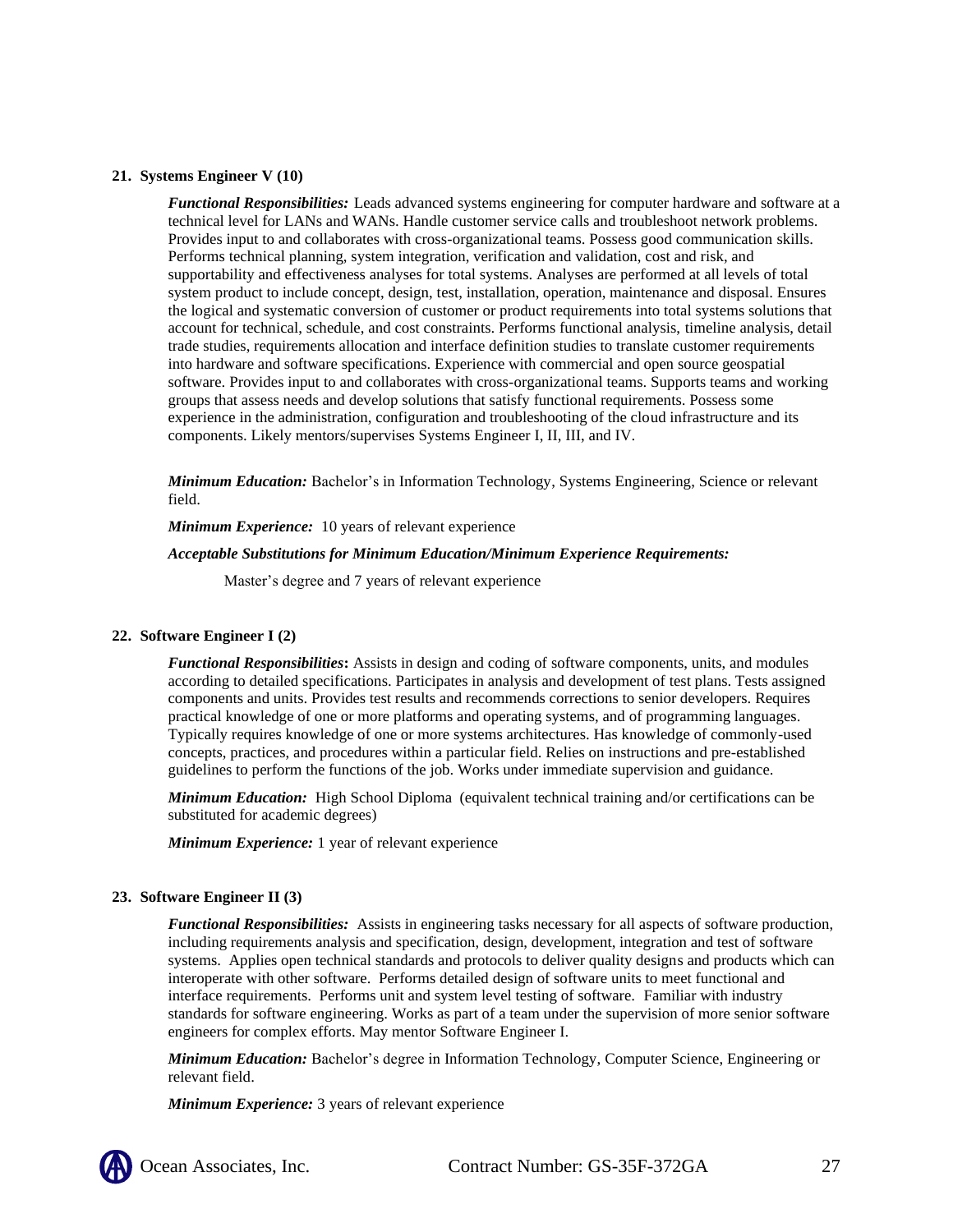#### *Acceptable Substitutions for Minimum Education/Minimum Experience Requirements:*

Associate's Degree and 5 years of relevant experience

#### **24. Software Engineer III (6)**

*Functional Responsibilities:* Performs intermediate engineering tasks necessary for all aspects of software production, including requirements analysis and specification, design, development, integration and test of software systems. Applies open technical standards and protocols to deliver quality designs and products which can interoperate with other software. Performs detailed design of software units to meet functional and interface requirements. Performs unit and system level testing of software. Contributes training material and conducts customer training on delivered products. Experienced with industry standards for software engineering. Works independently or as part of a team with more senior software engineers for complex efforts. May mentor/supervise Software Engineer I and II.

*Minimum Education:* Bachelor's degree in Information Technology, Computer Science, Engineering or relevant field.

*Minimum Experience:* 5 years of relevant experience

#### *Acceptable Substitutions for Minimum Education/Minimum Experience Requirements:*

Master's Degree and 2 years of relevant experience

#### **25. Software Engineer IV (8)**

*Functional Responsibilities:* Performs advanced engineering tasks necessary for production of software, including requirements analysis and specification, design, development, integration and test of software systems. Applies open technical standards and protocols to deliver quality designs and products which can interoperate with other software. Performs detailed design of software units to meet functional and interface requirements. Performs unit and system level testing of software. Develops training material and conducts customer training on delivered products. Maintains a broad knowledge of software engineering. Demonstrated ability to works independently or as part of a team with more senior software engineers on complex efforts. May mentor/supervise Software Engineer I, II, and III.

*Minimum Education:* Bachelor's degree in Information Technology, Computer Science, Engineering or relevant field.

*Minimum Experience:* 7 years of relevant experience

#### *Acceptable Substitutions for Minimum Education/Minimum Experience Requirements:*

Master's degree and 5 years of relevant experience

#### **26. Software Engineer V (10)**

*Functional Responsibilities:* Leads teams performing engineering tasks necessary for all aspects of software production, including requirements analysis and specification, design, development, integration and test of software systems. Applies open technical standards and protocols to deliver quality designs and products which can interoperate with other software. Directs the detailed design of software systems to meet functional and interface requirements. Plans, coordinates and supervises system level testing of software. Maintains a broad knowledge of software engineering principles. Responsible for technical, cost and schedule performance of software engineering projects. Likely mentors/supervises Software Engineer I, II, II, IV.

*Minimum Education:* Bachelor's degree in Information Technology, Computer Science, Engineering or relevant field.

*Minimum Experience:* 10 years of relevant experience

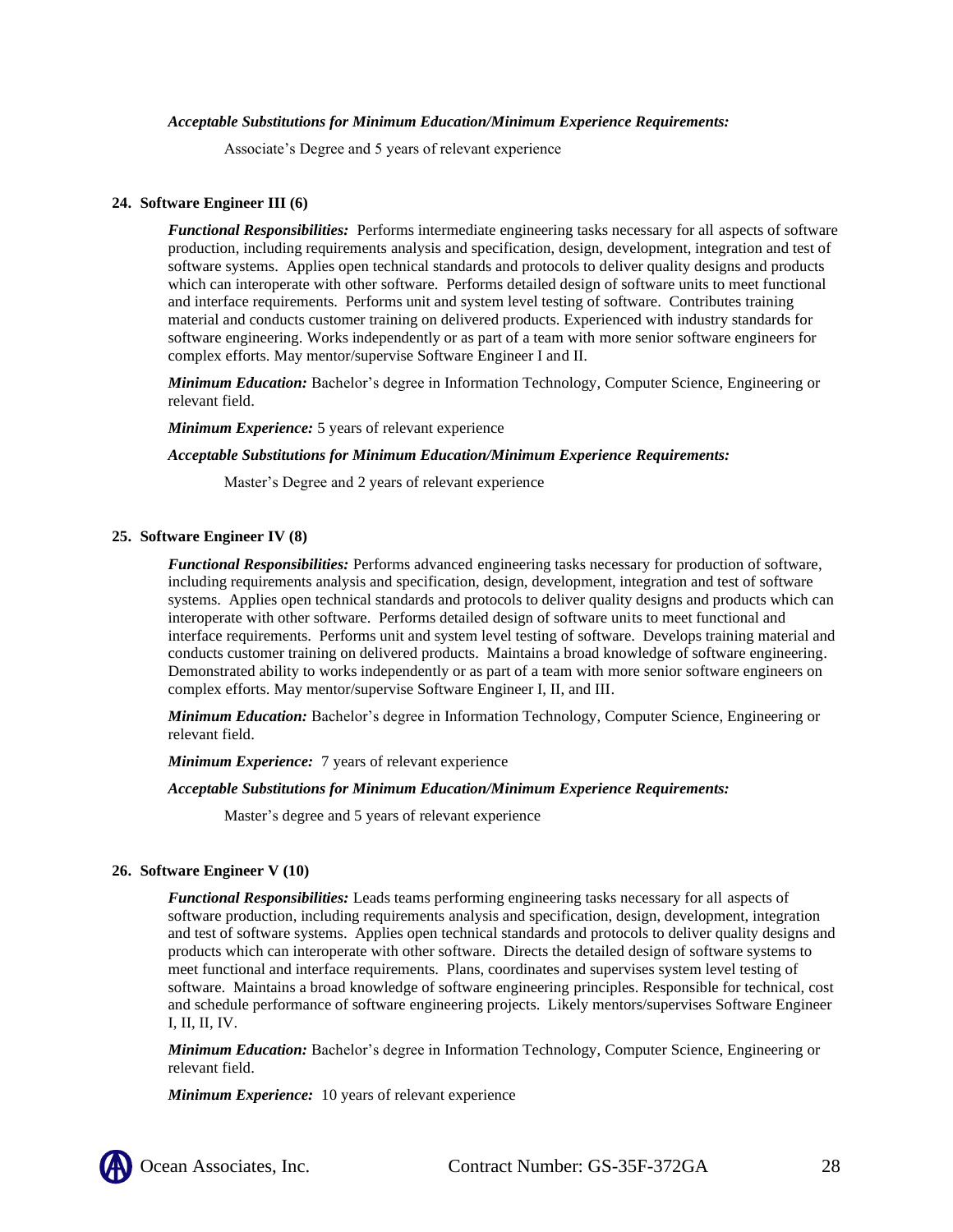#### *Acceptable Substitutions for Minimum Education/Minimum Experience Requirements:*

Master's degree and 7 years of relevant experience

#### **27. Business Analyst I (2)**

*Functional Responsibilities***:** Assist in gathering customer requirements and documenting business needs. Requires participation and collaboration in the software development lifecycle process, including with end users, product owners, and cross-discipline teams. Relies on instructions and pre-established guidelines to perform the functions of the job. Roles and responsibilities are limited in scope and complexity and are completed with guidance and oversight.

*Minimum Education:* High School Diploma (equivalent technical training and/or certifications can be substituted for academic degrees)

*Minimum Experience:* 1 years of relevant experience

#### **28. Business Analyst II (3)**

*Functional Responsibilities***:** Assist in gathering customer requirements and documenting business needs. Identify key success criteria for delivery of software products, processes, and systems. Interface with the product owners to present requirements documents. Perform software testing. Requires participation and collaboration in the software development lifecycle process, including with end users, product owners, and cross-discipline teams. May provide mentoring to Business Analyst I.

*Minimum Education:* Bachelor's in Information Technology, Systems Engineering, Science or relevant field.

*Minimum Experience:* 3 years of relevant experience

*Acceptable Substitutions for Minimum Education/Minimum Experience Requirements:*

Master's degree and no experience

#### **29. Business Analyst III (5)**

*Functional Responsibilities***:** Lead the gathering customer requirements and documenting business needs. Identify key success criteria for delivery of software products, processes, and systems. Interface with the product owners to present requirements documents. Document business requirements in issue tracking software. Participate in routine development team meetings; document changes as needed. Perform software testing and participate in sprint planning and sprint showcase efforts. Requires participation and collaboration in the software development lifecycle process, including with end users, product owners, and cross-discipline teams. Provides oversight and mentoring to Business Analyst I and II.

*Minimum Education:* Bachelor's in Information Technology, Systems Engineering, Science or relevant field.

*Minimum Experience:* 5 years of relevant experience

*Acceptable Substitutions for Minimum Education/Minimum Experience Requirements:*

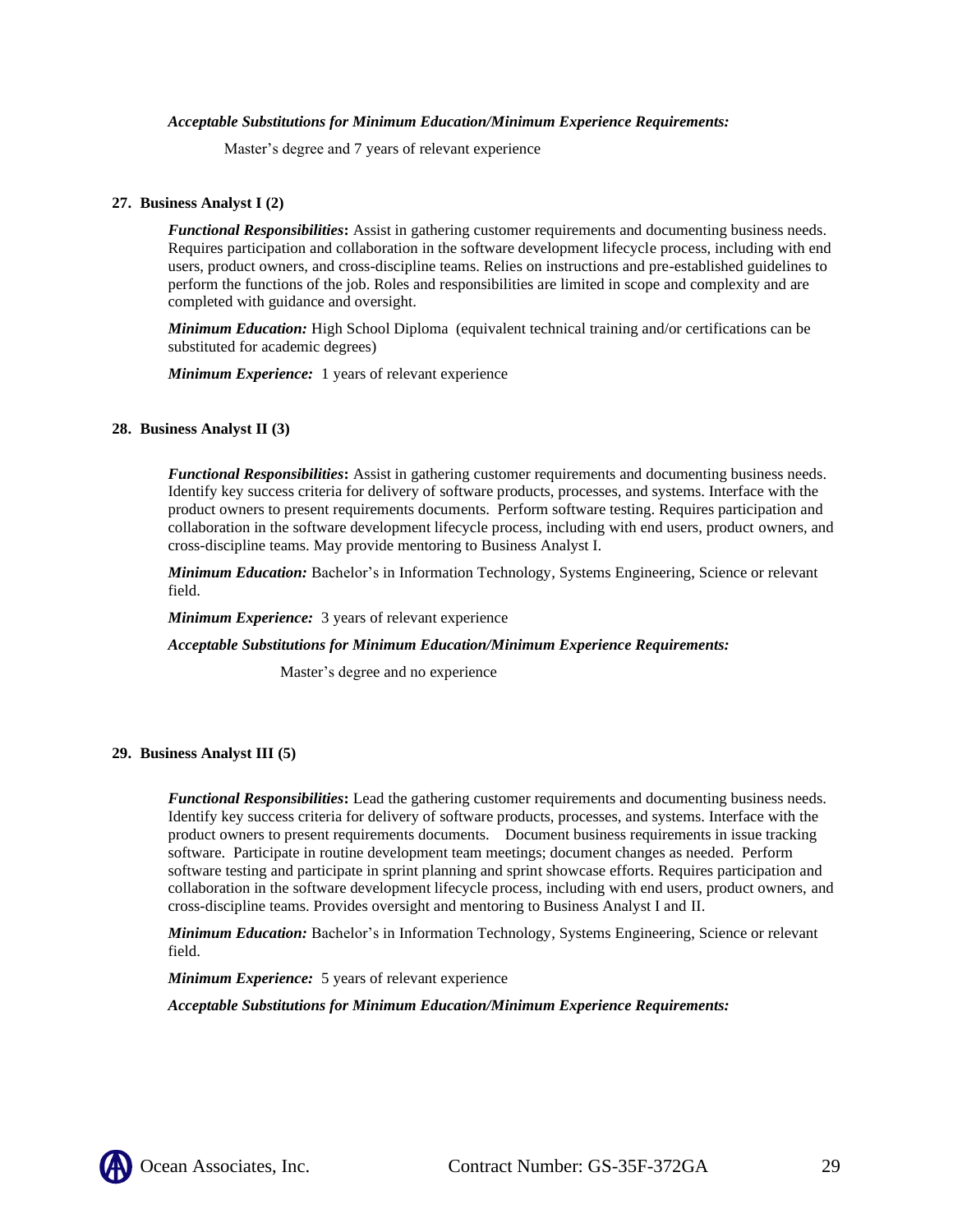Master's degree and 3 years experience

#### **30. Business Analyst IV (6)**

*Functional Responsibilities***:** Lead the gathering customer requirements and documenting business needs. Identify key success criteria for delivery of software products, processes, and systems. Interface with the product owners to present requirements documents. Document business requirements in issue tracking software. Lead routine development team meetings and document changes as needed. Perform software testing; lead sprint planning and sprint showcase efforts. Requires participation and collaboration in the software development lifecycle process, including with end users, product owners, and cross-discipline teams. Lead and actively participate in the development and implementation of new processes that improve efficiency and enhance productivity. Provides oversight and mentoring to Business Analyst I, II, and III.

*Minimum Education:* Bachelor's in Information Technology, Systems Engineering, Science or relevant field.

*Minimum Experience:* 7 years of relevant experience

#### *Acceptable Substitutions for Minimum Education/Minimum Experience Requirements:*

Master's degree and 5 years experience

#### **31. Business Analyst V (8)**

*Functional Responsibilities***:** Lead the gathering customer requirements and documenting business needs. Using expert level experience, introduce new methods and technologies for collecting and eliciting user requirements in an efficient manner. Identify key success criteria for delivery of software products, processes, and systems. Interface with the product owners to present requirements documents. Document business requirements in issue tracking software. Lead routine development team meetings and document changes as needed. Perform software testing; lead sprint planning and sprint showcase efforts. Requires participation and collaboration in the software development lifecycle process, including with end users, product owners, and cross-discipline teams. Lead the development and implementation of new processes that improve efficiency and enhance productivity. Document process changes and lead implementation as needed. Provides oversight and mentoring to Business Analyst I, II, III, and IV.

*Minimum Education:* Bachelor's in Information Technology, Systems Engineering, Science or relevant field.

*Minimum Experience:* 10 years of relevant experience

#### *Acceptable Substitutions for Minimum Education/Minimum Experience Requirements:*

Master's degree and 7 years experience

#### **32. Developer I (2)**

*Functional Responsibilities***:** Tests, debugs and refines software applications to meet functional specifications. Develops products and prepares applicable documentation. Provides input to and collaborates with cross-organizational teams. Has knowledge of commonly used concepts, practices, and procedures within a particular field. Relies on instructions and pre-established guidelines to perform the functions of the job. Roles and responsibilities are limited in scope and complexity and are completed with guidance and oversight.

*Minimum Education:* High School Diploma (equivalent technical training and/or certifications can be substituted for academic degrees)

*Minimum Experience:* 1 year of relevant experience

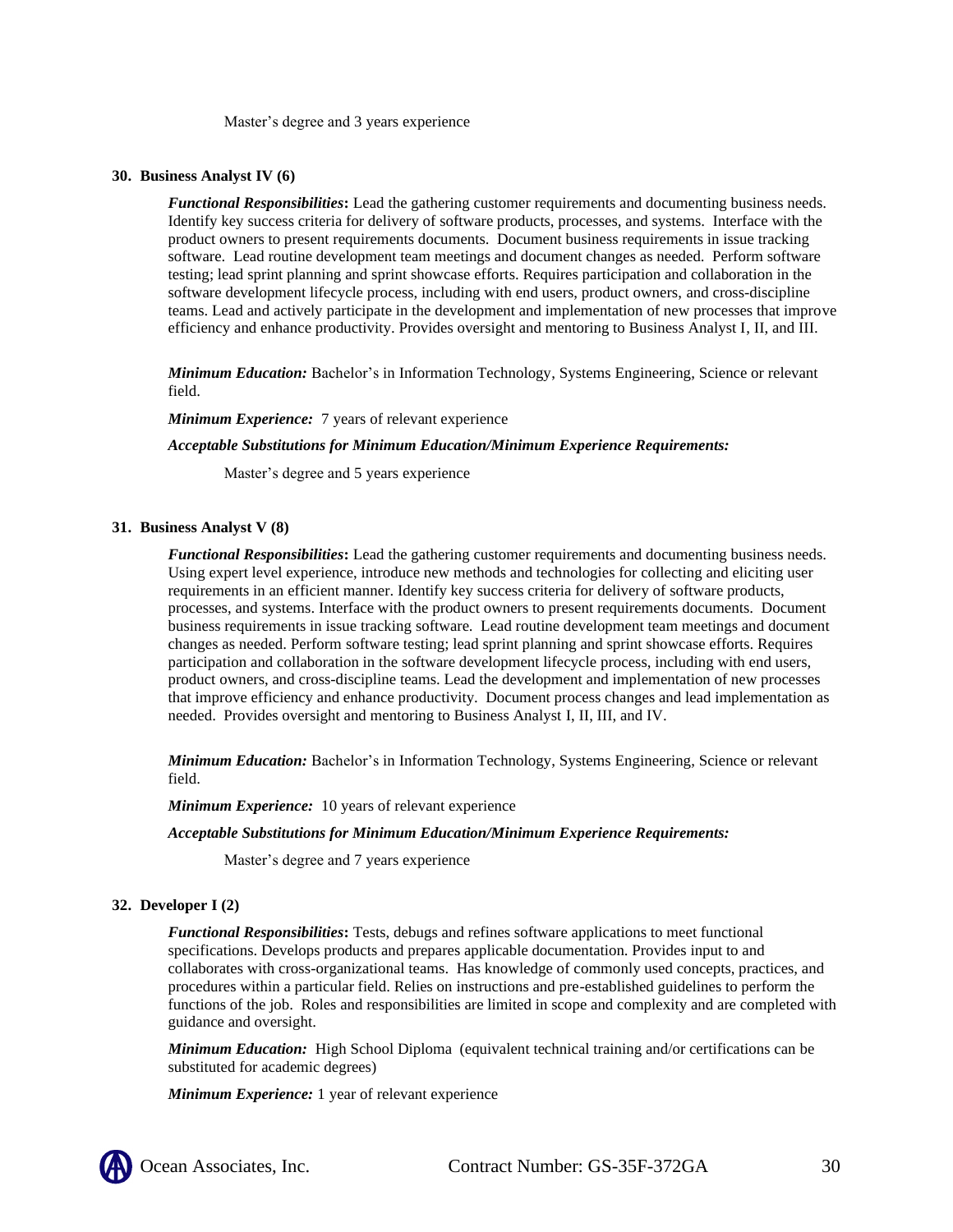#### **33. Developer II (3)**

*Functional Responsibilities:* Performs software development tasks as assigned, including development, unit testing, and debugging of computer software. Contributes to system testing and documentation as directed. Performs programing and numerical analyses, analyzes, designs, codes, and documents complex applications for information systems; incorporates databases in software design; supports the introduction of computer aided software engineering methodology and tools; experienced using integrated development environments. Familiar with a variety of modern programming languages (e.g. C++, Java, Perl, etc.), web development technologies (e.g. HTML, JavaScript, PHP, etc.) and development tools (Eclipse, IntelliJ IDEA, etc.). Familiar with common source code control tools (e.g. Subversion), build management systems (e.g. Apache Ant, Maven, Bamboo, etc.) and issue/bug tracking systems (e.g. Bugzilla, JIRA, etc.). Works as part of a team under the supervision of more senior engineers for complex efforts. May mentor Developer I.

*Minimum Education:* Bachelor's in Information Technology, Computer Science, Engineering, or relevant field.

*Minimum Experience:* 3 years relevant experience required

#### *Acceptable Substitutions for Minimum Education/Minimum Experience Requirements:*

Associate's Degree and 5 years of relevant experience

#### **34. Developer III (6)**

*Functional Responsibilities:* Performs intermediate software development tasks, including design, development, unit testing, and debugging of computer software. Performs system testing; creates user documentation. Performs programing and numerical analyses, analyzes, designs, codes, and documents complex applications for information systems; incorporates databases in software design; experienced in computer aided software engineering methodology and tools. Experienced in developing for several target operating systems; experienced using a variety of modern programming languages, web development technologies and development environments. Experienced using web server technologies. Employs common source code control tools, build management systems and issue/bug tracking systems. Works independently or as part of a team under the supervision of more senior engineers for complex efforts. May mentor/supervise Developer I and II.

*Minimum Education:* Bachelor's in Information Technology, Computer Science, Engineering, or relevant field.

*Minimum Experience:* 5 years of relevant experience

*Acceptable Substitutions for Minimum Education/Minimum Experience Requirements:*

Master's Degree and 2 years of relevant experience

#### **35. Developer IV (8)**

*Functional Responsibilities:* Performs advanced software development tasks, including design, code development, code documentation, unit testing, and debugging of computer software. Performs system testing; creates user documentation. Performs programing and numerical analyses, analyzes, designs, codes, and documents complex applications for information systems; incorporates databases in software design; experienced in computer aided software engineering methodology and tools. Experienced in developing for several target operating systems; experienced using a variety of modern programming languages, web development technologies and development environments. Experienced using web service solution stacks. Implements and manages source code control tools, build management systems, and issue/bug tracking systems for complex projects. Provides peer reviews of computer code and other deliverable products. Demonstrated ability to work independently or as part of a team with other engineers on complex efforts. May mentor/supervise Develop II, II, and III.

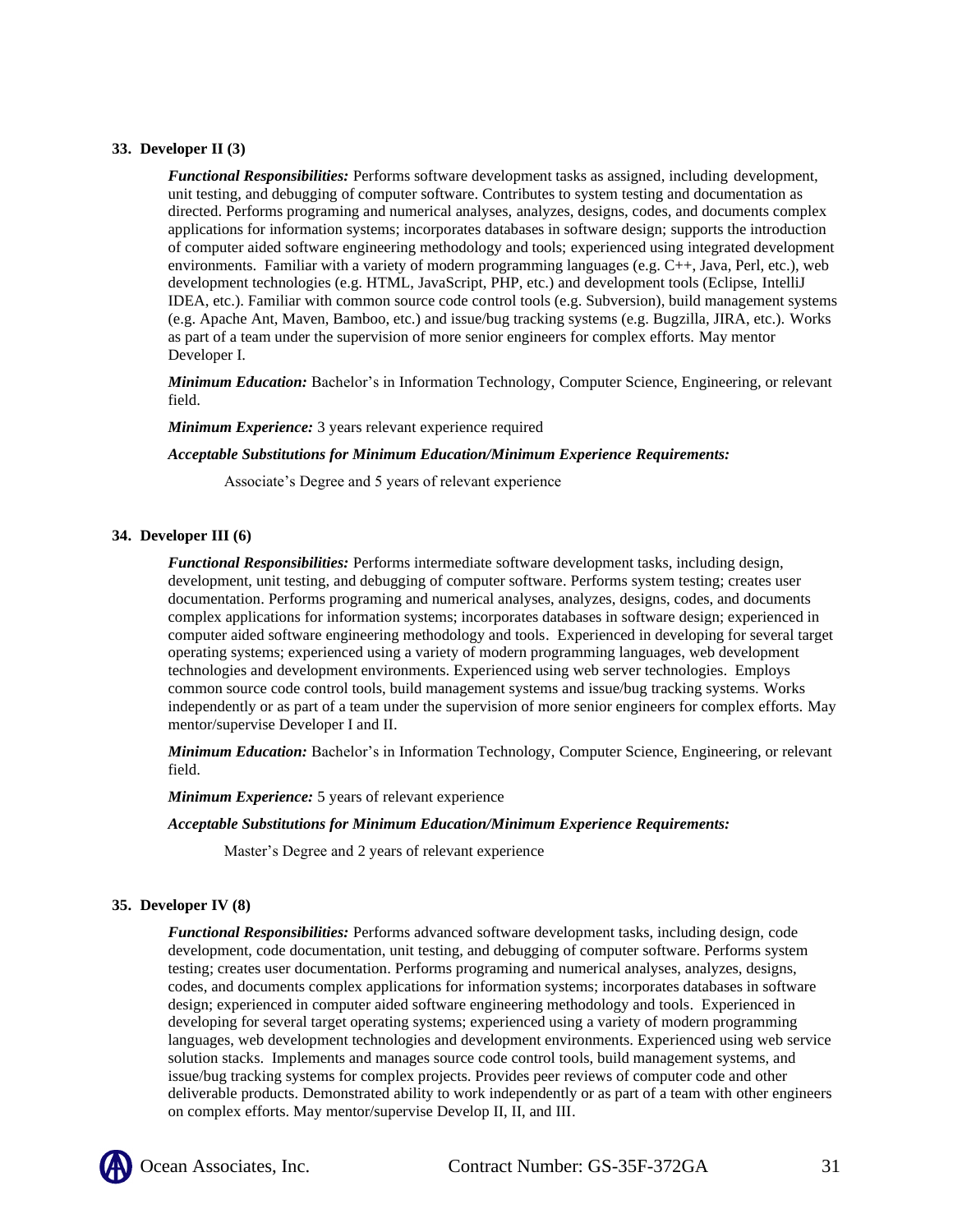*Minimum Education:* Bachelor's in Information Technology, Computer Science, Engineering, or relevant field.

*Minimum Experience:* 8 years of relevant experience

*Acceptable Substitutions for Minimum Education/Minimum Experience Requirements:*

Master's degree and 5 years of relevant experience

#### **36. Developer V (10)**

*Functional Responsibilities:* Leads teams developing software, including design, code development, code documentation, unit and system testing, and debugging of computer software. Plans and manages system testing. Experienced in computer aided software engineering methodology and tools. Experienced in developing for several target operating systems; experienced using a variety of modern programming languages, web development technologies and development environments. Experienced using web service solution stacks. Implements and manages a development infrastructure including source code control tools build management systems and issue/bug tracking systems. Responsible for technical, cost and schedule performance of software development assignments. Likely mentors/supervises Developer I, II, III, IV.

*Minimum Education:* Bachelor's in Information Technology, Computer Science, Engineering, or relevant field.

*Minimum Experience:* 10 years of relevant experience

#### *Acceptable Substitutions for Minimum Education/Minimum Experience Requirements:*

Master's degree and 8 years of relevant experience

#### **37. Web Designer /Developer I (2)**

*Functional Responsibilities***:** Provides Web design and front end software development support. Possess strong creative and technical skills. Writes computer code that results in an easy-to-use product. Possesses a working knowledge of user centered design (UCD) patterns and best practices, 508 compliance and accessibility. Has knowledge of commonly used concepts, practices, and procedures within a particular field. Relies on instructions and pre-established guidelines to perform the functions of the job. Roles and responsibilities are limited in scope and complexity and are completed with guidance and oversight.

*Minimum Education:* High School Diploma (equivalent technical training and/or certifications can be substituted for academic degrees)

*Minimum Experience:* 1 year of relevant experience

#### **38. Web Designer /Developer II (3)**

*Functional Responsibilities***:** Provides Web design and front end software development support. Designs, develops, and analyzes highly complex software programs for computer based systems. Possess strong creative and technical skills. Consult with software application end users, or proxies, to understand their goals and objectives. Conduct usability testing, develop usage scenarios and personas, creates wireframes, sitemaps, storyboards, and screen flows. Writes computer code that results in an easy-to-use product. Possesses a working knowledge of user centered design (UCD) patterns and best practices, 508 compliance and accessibility. Has knowledge of commonly used concepts, practices, and procedures within a particular field. May mentor Web Designer/ Developer I.

*Minimum Education:* Bachelor's in Information Technology, Computer Science, Engineering, or relevant field.

*Minimum Experience:* 3 years relevant experience required

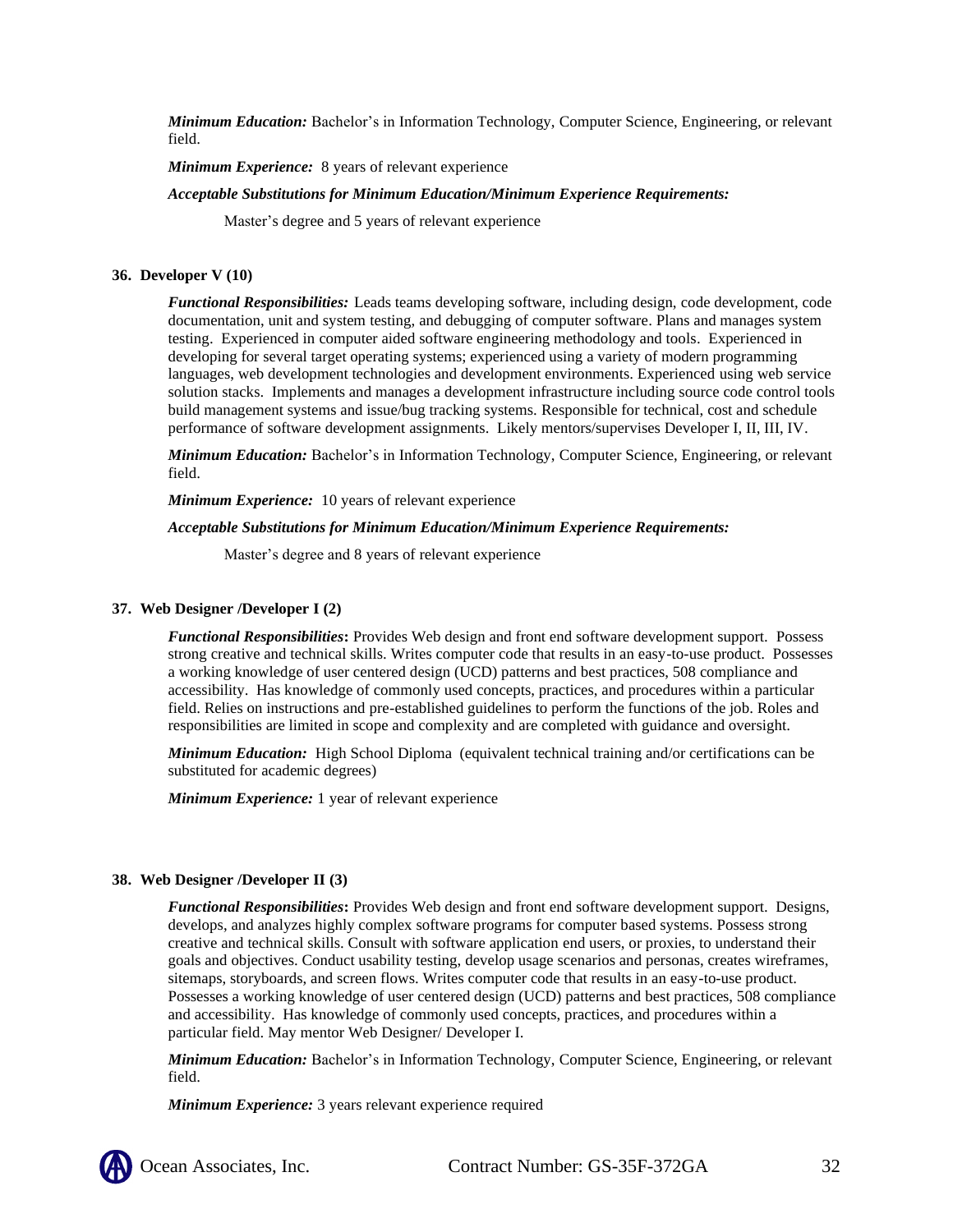#### *Acceptable Substitutions for Minimum Education/Minimum Experience Requirements:*

Associate's Degree and 5 years of relevant experience

#### **39. Web Designer /Developer III (6)**

*Functional Responsibilities***:** Provides intermediate Web design and front end software development support. Designs, develops, and analyzes highly complex software programs for computer based systems. Creates compelling and satisfying experiences for users of a product. Possess strong creative and technical skills. Consult with software application end users, or proxies, to understand their goals and objectives. Conduct usability testing, develop usage scenarios and personas, creates wireframes, sitemaps, storyboards, and screen flows. Writes computer code that results in an easy-to-use product. Participates in software design groups to meet user requirements. Provides knowledge of user centered design (UCD) patterns and best practices, 508 compliance and accessibility. May mentor/supervise Web Designer/ Developer I and II.

*Minimum Education:* Bachelor's in Information Technology, Computer Science, Engineering, or relevant field.

*Minimum Experience:* 5 years of relevant experience

#### *Acceptable Substitutions for Minimum Education/Minimum Experience Requirements:*

Master's Degree and 2 years of relevant experience

#### **40. Web Designer /Developer IV (8)**

*Functional Responsibilities***:** Requires extensive experience in all phases of the web application development life cycle and an excellent understanding of customer needs and business strategy. Provides advanced Web design and front end software development support. Designs, develops, and analyzes highly complex software programs for computer based systems. Creates compelling and satisfying experiences for users of a product. Possess strong creative and technical skills. Consult with software application end users, or proxies, to understand their goals and objectives. Leads usability testing, develop usage scenarios and personas, creates wireframes, sitemaps, storyboards, and screen flows. Writes computer code that results in an easy-to-use product. Participates and often leads software design groups to meet user requirements. Provides high level knowledge of user centered design (UCD) patterns and best practices, 508 compliance and accessibility. Participates in software architecture working groups as needed, including coverage of strategic topics such as cloud migration and secure coding and development infrastructure. May mentor/supervise Web Designer/ Developer I, II, and III.

*Minimum Education:* Bachelor's in Information Technology, Computer Science, Engineering, or relevant field.

*Minimum Experience:* 8 years of relevant experience

*Acceptable Substitutions for Minimum Education/Minimum Experience Requirements:*

Master's Degree and 5 years of relevant experience

#### **41. Web Designer /Developer V (10)**

*Functional Responsibilities***:** Requires extensive experience in all phases of the web application development life cycle and an excellent understanding of customer needs and business strategy. Leads Web design and front end software development support. Designs, develops, and analyzes highly complex software programs for computer based systems. Creates compelling and satisfying experiences for users of

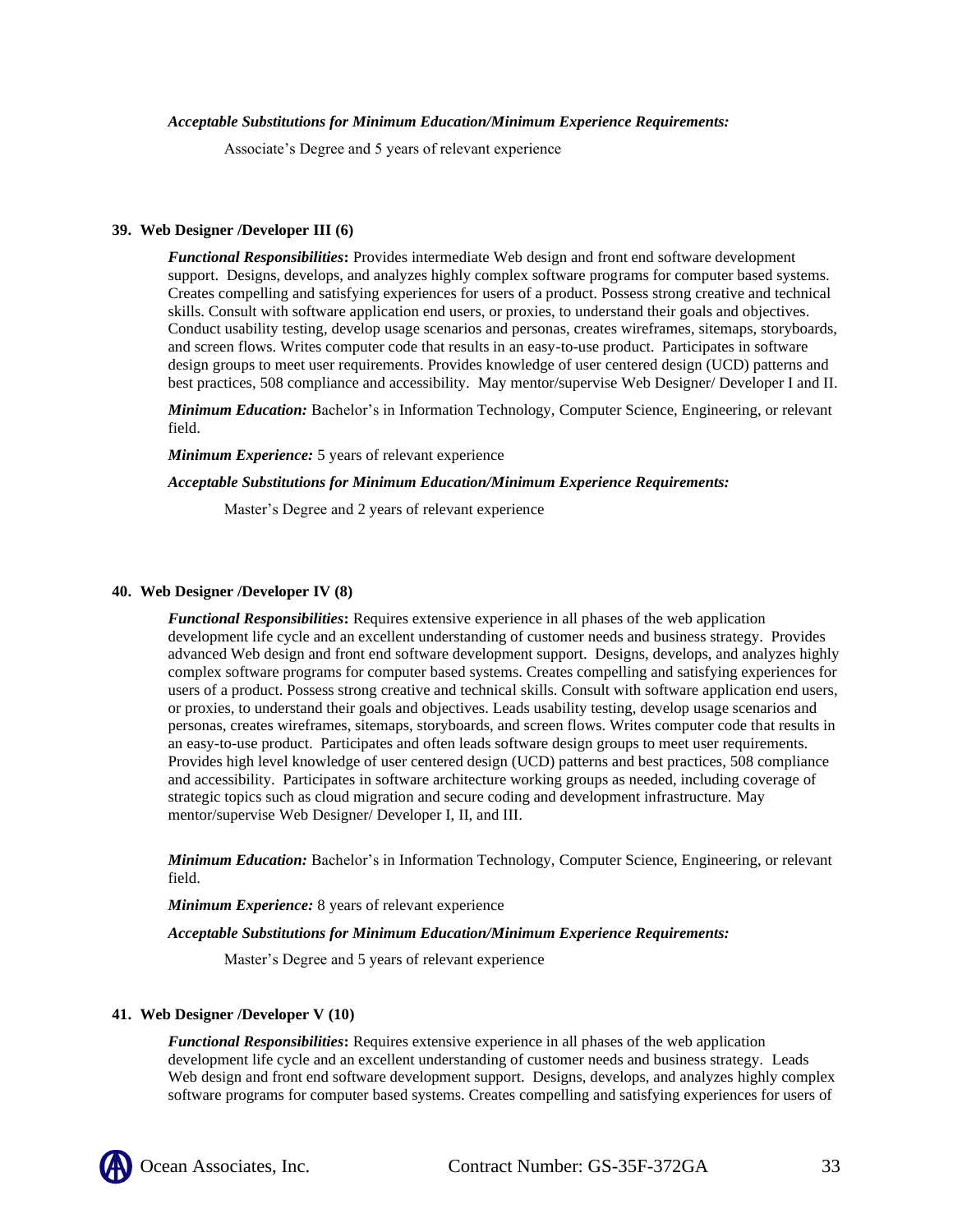a product. Possess strong creative and technical skills. Consult with software application end users, or proxies, to understand their goals and objectives. Leads usability testing, develop usage scenarios and personas, creates wireframes, sitemaps, storyboards, and screen flows. Writes computer code that results in an easy-to-use product. Leads software design groups to meet user requirements. Provides expert knowledge of user centered design (UCD) patterns and best practices, 508 compliance and accessibility. Demonstrates high level expertise in various aspects of user focused software development. Participates or leads software architecture working groups as needed, including coverage of strategic topics such as cloud migration and secure coding and development infrastructure. Likely mentors/supervises Web Designer/ Developer I, II, III, and IV.

*Minimum Education:* Bachelor's in Information Technology, Computer Science, Engineering, or relevant field.

*Minimum Experience:* 10 years of relevant experience

*Acceptable Substitutions for Minimum Education/Minimum Experience Requirements:*

Master's Degree and 8 years of relevant experience

#### **42. Database Administrator I (2)**

*Functional Responsibilities***:** Provide analysis of database and database driven application problems and issues. Prepare data design documents and support existing database schemas and systems. Provide support to data stewards and quality assurance teams with data comparison. Requires experience with non-spatial data. Relies on instructions and pre-established guidelines to perform the functions of the job. Roles and responsibilities are limited in scope and complexity and are completed with guidance and oversight.

*Minimum Education:* High School Diploma (equivalent technical training and/or certifications can be substituted for academic degrees)

*Minimum Experience:* 1 year of relevant experience

#### **43. Database Administrator II (3)**

*Functional Responsibilities***:** Provide analysis of database and database driven application problems and issues; troubleshoot and resolve issues as necessary. Prepare data design documents and support existing database schemas and systems. Provide support to data stewards and quality assurance teams with data comparison. Requires experience with non-spatial data. Actively participate in the development and implementation of new processes that improve efficiency and enhance productivity. Experience with data replication and data migration tools and knowledge of database engineering best practices. May mentor Database Administrator I.

*Minimum Education:* Bachelor's in Information Technology, Computer Science, Engineering, or relevant field.

*Minimum Experience:* 3 years relevant experience required

*Acceptable Substitutions for Minimum Education/Minimum Experience Requirements:*

Associate's Degree and 5 years of relevant experience

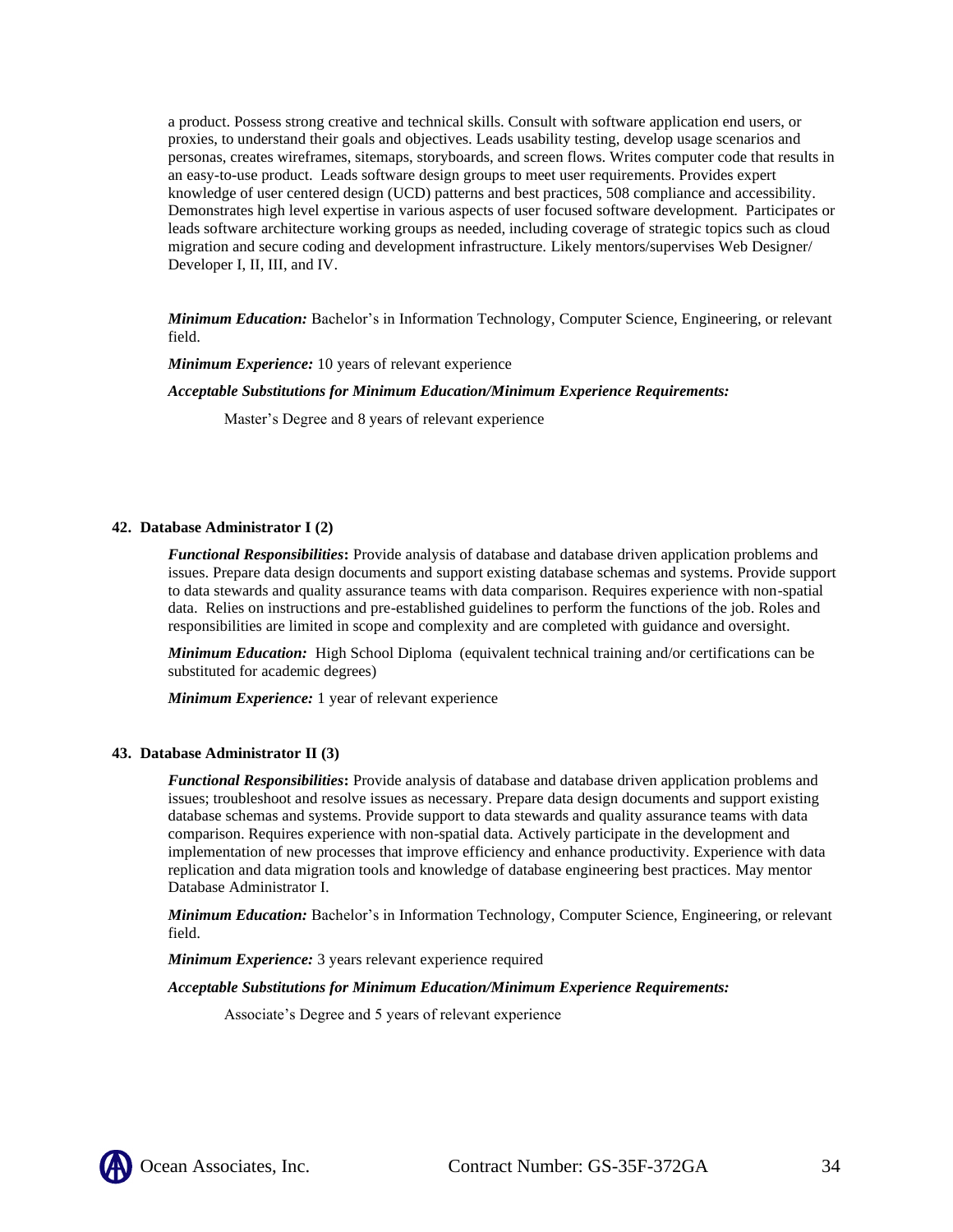#### **44. Database Administrator III (6)**

*Functional Responsibilities***:** Requires database administration experience, including install, set up, patching, upgrading of various database software. Provide detailed analysis of database and database driven application problems and issues; troubleshoot and resolve issues as necessary. Consult with database and database-driven application end users, or proxies, to understand their goals and objectives. Requires participation and collaboration in the software development lifecycle process, including with end users, product owners, and cross-discipline teams. Prepare database design and data modeling documents and implementations to meet user goals. Actively participate in the development and implementation of new processes that improve efficiency and enhance productivity. Experience in database schema design and maintenance, and experience designing and tuning highly available and high-volume transactional databases. Experience with data replication and data migration tools and knowledge of database engineering best practices. Experience with both spatial and non- spatial data. May mentor/supervise Database Administrator II and I.

*Minimum Education:* Bachelor's in Information Technology, Computer Science, Engineering, or relevant field.

*Minimum Experience:* 5 years relevant experience required

#### *Acceptable Substitutions for Minimum Education/Minimum Experience Requirements:*

Master's Degree and 3 years of relevant experience

#### **45. Database Administrator IV (8)**

*Functional Responsibilities***:** Requires extensive database administration experience, including install, set up, patching, upgrading of various database software. Provide detailed analysis of database and database driven application problems and issues; troubleshoot and resolve issues as necessary. Consult with database and database-driven application end users, or proxies, to understand their goals and objectives. Requires participation and collaboration in the software development lifecycle process, including with end users, product owners, and cross-discipline teams. Leads preparation of database design and data modeling documents and implementations to meet user goals. Actively participate in the development and implementation of new processes that improve efficiency and enhance productivity. Extensive experience in database schema design and maintenance, designing and tuning highly available and high-volume transactional database, data replication and data migration tools and high level knowledge of database engineering best practices. Extensive experience with both spatial and non- spatial data. Participates in software architecture working groups as needed, including coverage of strategic topics such as cloud migration and secure coding and development infrastructure. May mentor/supervise Database Administrator I, II, and III.

*Minimum Education:* Bachelor's in Information Technology, Computer Science, Engineering, or relevant field.

*Minimum Experience:* 8 years relevant experience required

#### *Acceptable Substitutions for Minimum Education/Minimum Experience Requirements:*

Master's Degree and 5 years of relevant experience

#### **46. Database Administrator V (10)**

*Functional Responsibilities***:** Requires expert knowledge of database administration, including install, tuning, optimization, patching, and upgrading of various database software. Provide expert level detailed analysis of database and database driven application problems and issues; troubleshoot and resolve issues as necessary. Consult with database and database-driven application end users, or proxies, to understand

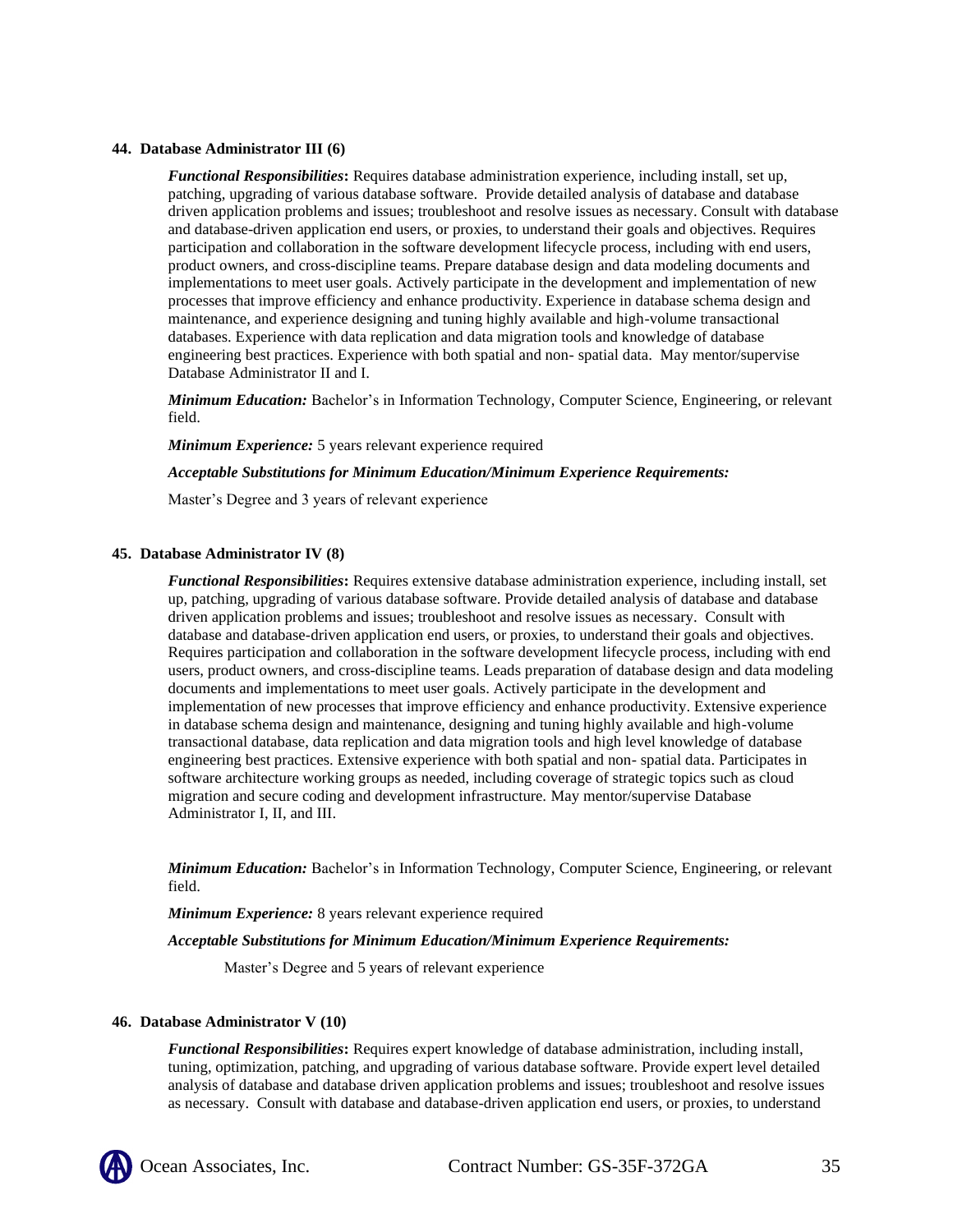their goals and objectives. Requires participation and collaboration in the software development lifecycle process, including with end users, product owners, and cross-discipline teams. Lead or direct preparation of database design and data modeling documents and implementations to meet user goals. Lead and actively participate in the development and implementation of new processes that improve efficiency and enhance productivity. Expertise in database schema design and maintenance, designing and tuning highly available and high-volume transactional database, data replication and data migration tools, and expert-level knowledge of database engineering best practices. Expertise with both spatial and non-spatial data. Participates or leads software architecture working groups as needed, including coverage of strategic topics such as cloud migration and secure coding and software development infrastructure. Likely mentors/supervises Database Administrator I, II, III, and IV.

*Minimum Education:* Bachelor's in Information Technology, Computer Science, Engineering, or relevant field.

*Minimum Experience:* 10 years relevant experience required

*Acceptable Substitutions for Minimum Education/Minimum Experience Requirements:*

Master's Degree and 8 years of relevant experience

#### **47. Network Engineer I (2)**

*Functional Responsibilities***:** Provides technical support in the installation and maintenance of Local Area Network or Wide Area Network (LAN/WAN). Assists in the evaluation of hardware and software, including peripheral, output, and associated equipment. Installs network hardware and software, including network operating systems. Monitors data communications to ensure that network is available to all users. Troubleshoots and resolves routine problems. Generally responsible for maintaining a simple network or for a section of a larger network. Has knowledge of commonly-used concepts, practices, and procedures within a particular field. Relies on instructions and pre-established guidelines to perform the functions of the job. Works under immediate supervision and guidance.

*Minimum Education:* High School Diploma (equivalent technical training and/or certifications can be substituted for academic degrees)

*Minimum Experience:* 1 year of relevant experience

#### **48. Network Engineer II (3)**

*Functional Responsibilities:* Assists network engineering for information systems, including design, installation, configuration, test, operation and maintenance of network components such as interface cards, cabling, switches, routers firewalls, etc. Participates in the installation and acceptance testing of the system network and components. Monitors network performance to ensure quality of service metrics are met. Properly sets configuration options. Familiar with industry standards for information system networks. Assists in the planning and implementation of enhancements and upgrades to the network; may assist in performing cost/benefit studies of network design and assists in recommending enhancements; and isolates, resolves, or circumvents network problems. May mentor Network Engineer I.

*Minimum Education:* Bachelor's degree in Information Technology, Computer Science, Engineering or relevant field.

*Minimum Experience:* 3 years of relevant experience

*Acceptable Substitutions for Minimum Education/Minimum Experience Requirements:*

Associate's Degree and 5 years of relevant experience

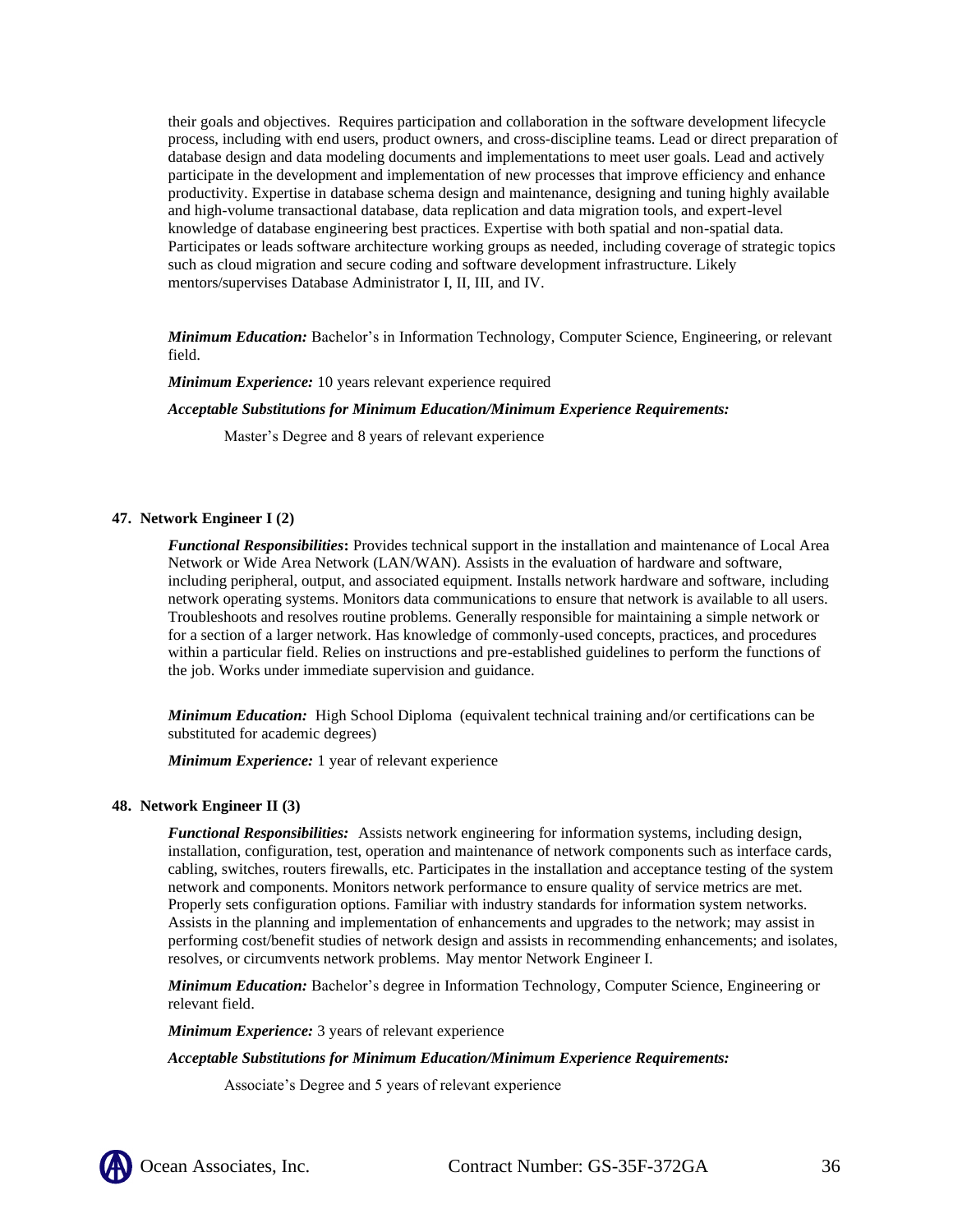#### **49. Network Engineer III (6)**

*Functional Responsibilities:* Performs intermediate network engineering for information systems, including design, installation, configuration, test, operation and maintenance of network components such as interface cards, cabling, switches, routers firewalls, etc. Performs installation and acceptance testing of the system network and components. Monitors network performance to ensure quality of service metrics are met. Properly sets configuration options. Experienced with industry standards for information system networks. Performs planning and implementation of enhancements and upgrades to the network; performs cost/benefit studies of network design to recommend enhancements; and isolates, resolves, or circumvents network problems. May mentor/supervise Network Engineer I and II.

*Minimum Education:* Bachelor's degree in Information Technology, Computer Science, Engineering or relevant field.

*Minimum Experience:* 5 years of relevant experience

*Acceptable Substitutions for Minimum Education/Minimum Experience Requirements:*

Master's Degree and 3 years of relevant experience

#### **50. Network Engineer IV (8)**

*Functional Responsibilities:* Performs advanced network engineering for information systems, including design, installation, configuration, test, operation and maintenance of network components such as interface cards, cabling, switches, routers firewalls, etc. Plans and directs installation and acceptance testing of the system network and components. Monitors network performance to ensure quality of service metrics are met. Properly sets configuration options. Employs industry standards for information system networks. Performs planning and implementation of enhancements and upgrades to the network; performs cost/benefit studies of network design to recommend enhancements; and isolates, resolves, or circumvents network problems. May mentor/supervise Network Engineer I, II, and III.

*Minimum Education:* Bachelor's degree in Information Technology, Computer Science, Engineering or relevant field.

*Minimum Experience:* 8 years of relevant experience

#### *Acceptable Substitutions for Minimum Education/Minimum Experience Requirements:*

Master's degree and 5 years of relevant experience

#### **51. Network Engineer V (10)**

*Functional Responsibilities:* Leads teams performing all aspects of network engineering for information systems, including design, installation, configuration, test, operation and maintenance of network components. Plans and directs installation and acceptance testing of the system network and components. Negotiates quality of service metrics in service level agreements. Ensures industry standards are employed in information system network projects. Supervises planning and implementation of enhancements and upgrades to the network; directs cost/benefit studies of network design to recommend enhancements. Responsible for technical, cost and schedule performance of network engineering projects. Likely mentors/supervises Network Engineer I, II, III, and IV.

*Minimum Education:* Bachelor's degree in Information Technology, Computer Science, Engineering or relevant field.

*Minimum Experience:* 10 years of relevant experience

*Acceptable Substitutions for Minimum Education/Minimum Experience Requirements:*

Master's degree and 8 years of relevant experience

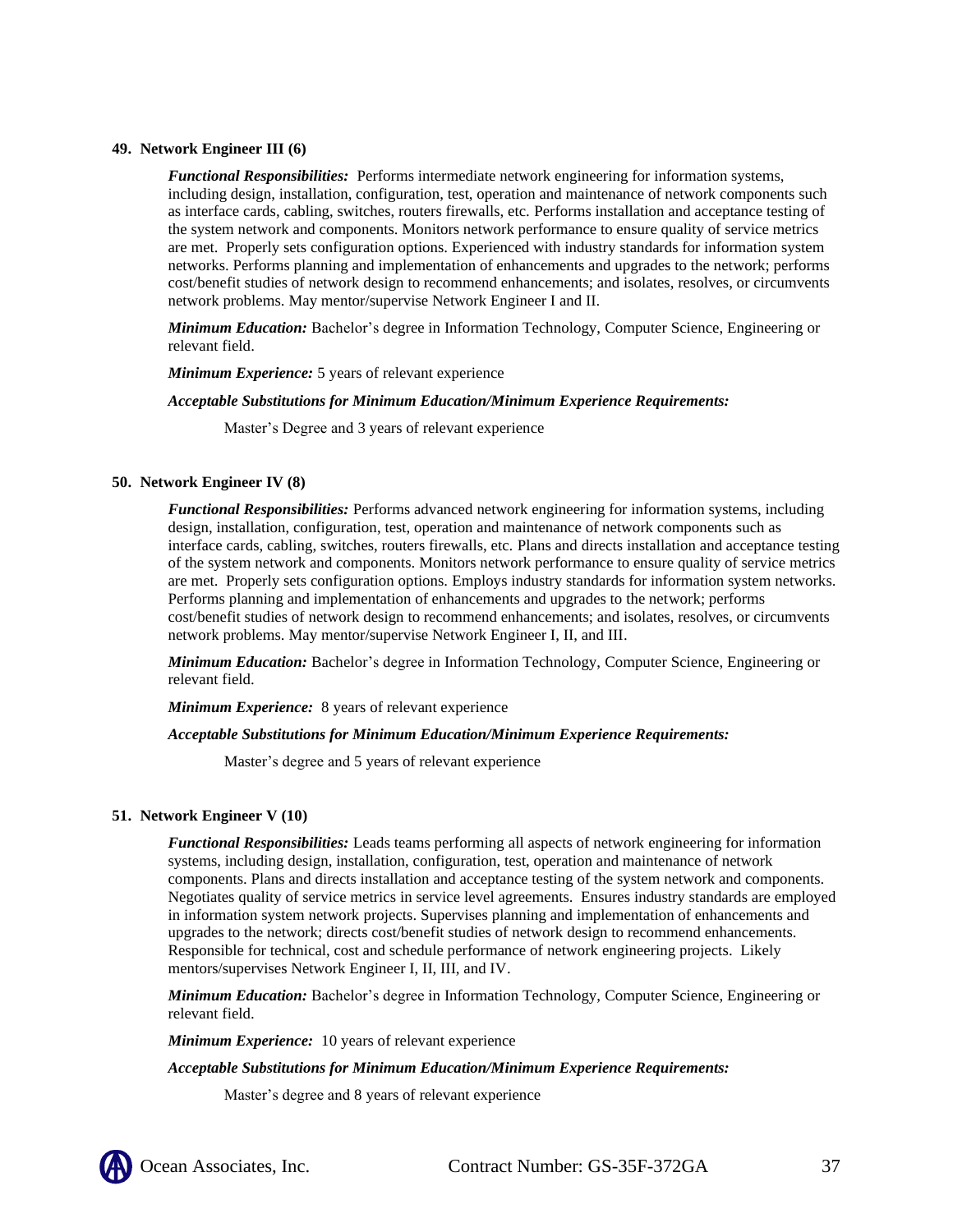#### **52. Information Assurance Engineer I (2)**

*Functional Responsibilities***:** Support the implementation of information systems security in a computer or network system environment. Activities include assisting supported program managers and system owners in developing and maintaining plans of action and milestones (POA&Ms) and implementing mitigations for systems as required. Familiarity with application and IT security is required. Relies on instructions and pre-established guidelines to perform the functions of the job. Roles and responsibilities are limited in scope and complexity and are completed with guidance and oversight.

*Minimum Education:* High School Diploma (equivalent technical training and/or certifications can be substituted for academic degrees)

*Minimum Experience:* 1 year of relevant experience

#### **53. Information Assurance Engineer II (3)**

*Functional Responsibilities:* Assists in tasks to plan, document, implement, monitor and test IT security policy for client systems. Assists in developing an enterprise-wide security architecture. Contributes content to system security plans to document engineering details of the security architecture. Uses automated tools to perform security scans of client information systems. Works with system administrators to remediate any vulnerability discovered. Assists in determining, implementing and monitoring proper security configurations of network components (e.g. routers, firewalls, etc.) and system endpoints (e.g. servers, workstations, printers, etc.) to meet industry standards and vendor recommendations. Participates in information assurance testing (e.g. penetration testing, failover testing) and exercises (e.g. incident response, continuity of operations exercises). Contributes to security test plans and procedures. Familiar with industry standards and government or client requirements for information assurance. Works as part of a team under the supervision of more senior IA engineers for complex efforts. May mentor IA Engineer I.

*Minimum Education:* Bachelor's degree in Information Technology, Computer Science, Engineering or relevant field.

*Minimum Experience:* 3 years of relevant experience

#### *Acceptable Substitutions for Minimum Education/Minimum Experience Requirements:*

Associate's Degree and 1 year of relevant experience

#### **54. Information Assurance Engineer III (6)**

*Functional Responsibilities:* Performs intermediate tasks to plan, document, implement, monitor and test IT security policy for client systems. Assists in developing the client's enterprise-wide security architecture. Gathers information and contributes content to system security plans to document engineering details of the security architecture. Uses automated tools to perform continuous monitoring of the vulnerability status of client information systems. Works with system administrators to remediate any vulnerability discovered. Implements secure configurations of network components and system endpoints to meet industry and vendor recommendations. Plans and participates in information assurance testing (e.g. penetration testing, failover testing) and exercises (e.g. incident response, continuity of operations exercises). Develops security test plans and procedures. Experienced with industry standards and government or client requirements for information assurance. Works independently or as part of a team with more senior IA engineers for complex efforts. Significant knowledge of the field and the ability to work independently on typical assignments. May mentor/supervise IA Engineer I and II.

*Minimum Education:* Bachelor's degree in Information Technology, Computer Science, Engineering or relevant field.

*Minimum Experience:* 5 years of relevant experience

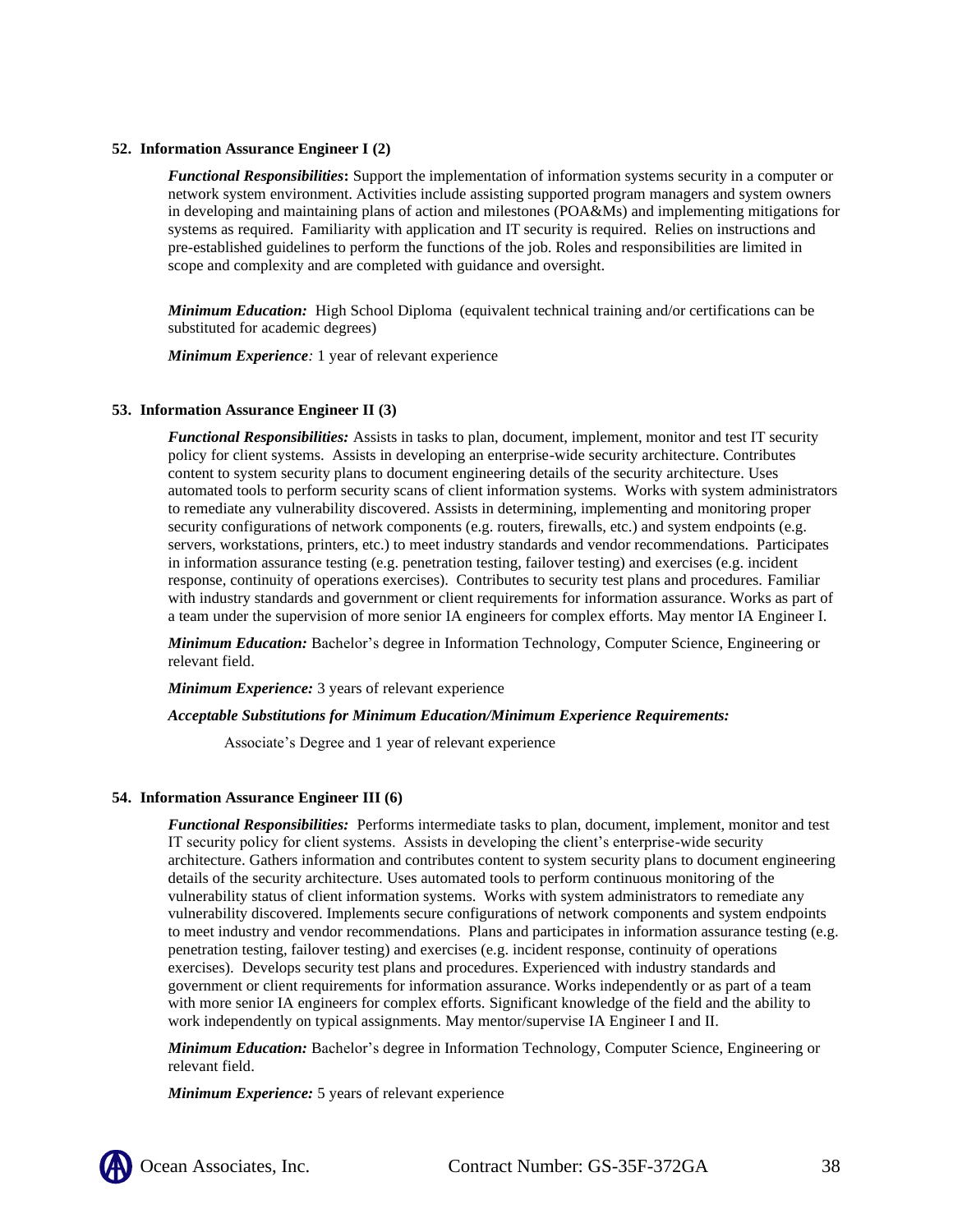#### *Acceptable Substitutions for Minimum Education/Minimum Experience Requirements:*

Master's Degree and 3 years of relevant experience

#### **55. Information Assurance Engineer IV (8)**

*Functional Responsibilities:* Performs advanced tasks to plan, document, implement, monitor and test IT security policy for client systems. Develops an enterprise-wide security architecture. Authors system security plans to document engineering details of the security architecture. Directs others in the use of automated tools to perform continuous monitoring of the vulnerability status of client information systems. Works with system administrators to develop procedures to remediate vulnerabilities. Implements secure configurations of network components and system endpoints to meet industry and vendor recommendations. Plans and participates in information assurance testing (e.g. penetration testing, failover testing) and exercises (e.g. incident response, continuity of operations exercises). Develops security test plans and procedures. Performs risk analyses which also includes risk assessment. Experienced in implementing industry standards and government or client requirements for information assurance. Works independently or as part of a team with more senior IA engineers for complex efforts. Significant knowledge of the IA field and the ability to work independently on typical assignments. May supervise junior engineers on IA assignments. May mentor/supervise IA Engineer I, II, and III.

*Minimum Education:* Bachelor's degree in Information Technology, Computer Science, Engineering or relevant field.

*Minimum Experience:* 7 years of relevant experience

#### *Acceptable Substitutions for Minimum Education/Minimum Experience Requirements:*

Master's degree and 5 years of relevant experience

#### **56. Information Assurance Engineer V (10)**

*Functional Responsibilities:* Leads a team performing all tasks to plan, document, implement, monitor and test IT security policy for client systems. Directs development of an enterprise-wide security architecture and system security plans to document engineering details of the security architecture. Directs others in the use of automated tools to perform continuous monitoring of the vulnerability status of client information systems. Reviews and approves procedures to remediate vulnerabilities. Monitors the security posture of network components and system endpoints to meet industry and vendor recommendations. Lead role to plans and conduct information assurance testing and exercises. Reviews and approves security test plans and procedures. Experienced directing teams to implement industry standards and government or client requirements for information assurance. Works independently or as part of a team with systems, software and network engineers for complex efforts. Significant knowledge of the IA field and the ability to work independently on typical assignments. Responsible for technical, cost and schedule performance of IA engineering projects. Likely mentors/supervises IA Engineer I, II, III, and IV..

*Minimum Education:* Bachelor's degree in Information Technology, Computer Science, Engineering or relevant field.

*Minimum Experience:* 10 years of relevant experience

#### *Acceptable Substitutions for Minimum Education/Minimum Experience Requirements:*

Master's degree and 7 years of relevant experience

#### **57. Help Desk Specialist I (2)**

*Functional Responsibilities***:** Provides phone and in-person support to users in the areas of e-mail, directories, standard desktop and mobile applications, video teleconferencing and applications developed

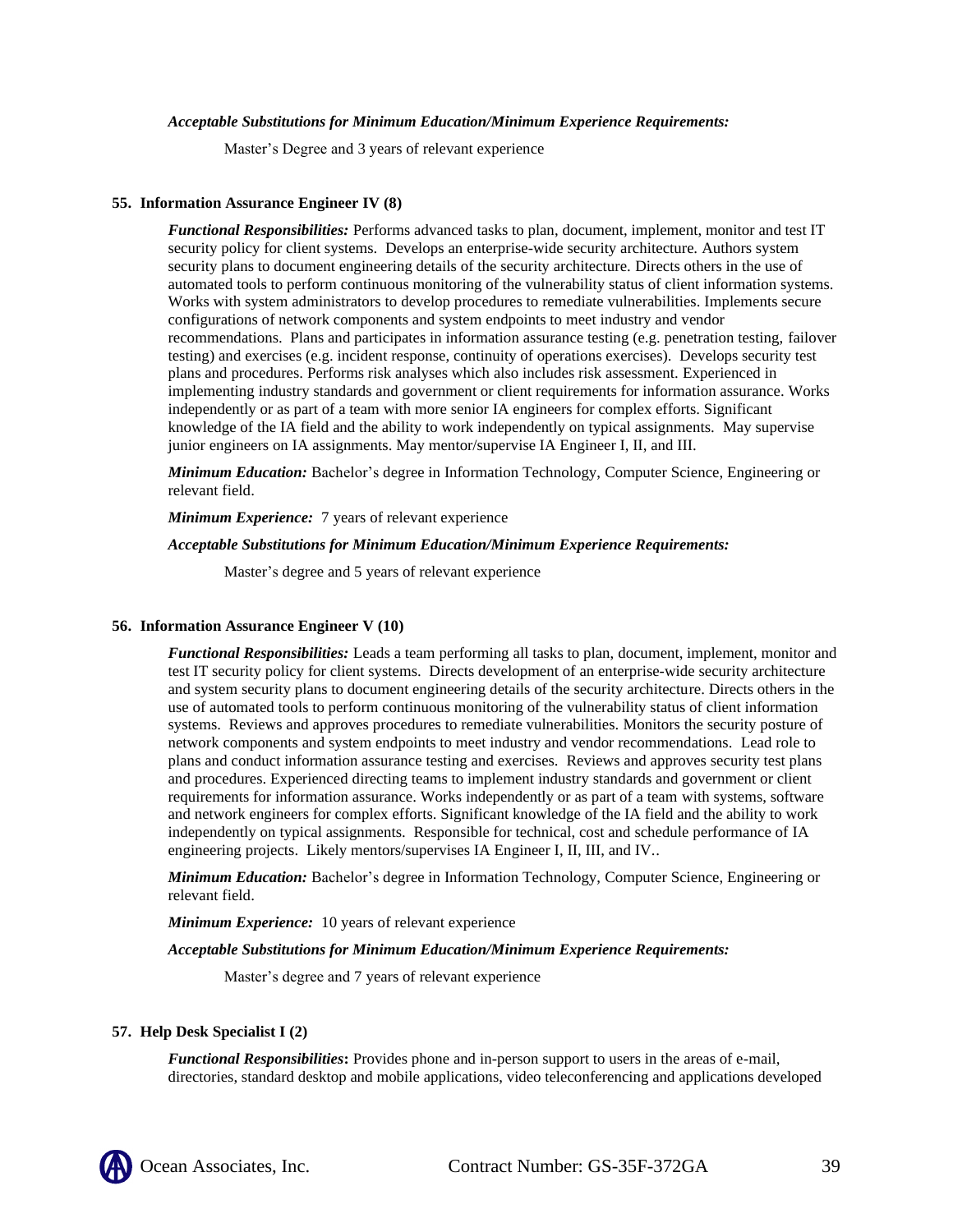under this contract or predecessors. Serves as the initial point of contact for troubleshooting hardware/software PC, video teleconferencing and printer problems.

*Minimum Education:* High School Diploma (equivalent technical training and/or certifications can be substituted for academic degrees)

*Minimum Experience:* 1 year of relevant experience

#### **58. Help Desk Specialist II (3)**

*Functional Responsibilities***:** Provides phone and in-person support to users in the areas of e-mail, directories, standard desktop and mobile applications, and applications developed under this contract or predecessors. Serves as the initial point of contact for troubleshooting hardware/software PC, video teleconferencing and printer problems. Provides oversight and mentoring to Help Desk Specialist I.

*Minimum Education:* Bachelor's degree in Information Technology, Computer Science, Engineering or relevant field.

*Minimum Experience:* 3 years of relevant experience

*Acceptable Substitutions for Minimum Education/Minimum Experience Requirements:*

Master's Degree and 1 year of relevant experience

#### **59. Help Desk Specialist III (4)**

*Functional Responsibilities***:** Provides phone and in-person support to users in the areas of e-mail, directories, standard desktop and mobile applications, and applications developed under this contract or predecessors. Serves as the initial point of contact for troubleshooting hardware/software PC, video teleconferencing and printer problems. Provides oversight and mentoring to Help Desk Specialist I and II.

*Minimum Education:* Bachelor's degree in Information Technology, Computer Science, Engineering or relevant field.

*Minimum Experience:* 5 years of relevant experience

#### *Acceptable Substitutions for Minimum Education/Minimum Experience Requirements:*

Master's Degree and 3 years of relevant experience

#### **60. Help Desk Specialist IV (6)**

*Functional Responsibilities***:** Provides phone and in-person support to users in the areas of e-mail, directories, standard desktop and mobile applications, and applications developed under this contract or predecessors. Serves as the initial point of contact for troubleshooting hardware/software PC, video teleconferencing and printer problems. Develops documentation and standard operating procedures. Provides oversight and mentoring to Help Desk Specialist I, II, and III.

*Minimum Education:* Bachelor's degree in Information Technology, Computer Science, Engineering or relevant field.

*Minimum Experience:* 7 years of relevant experience

*Acceptable Substitutions for Minimum Education/Minimum Experience Requirements:*

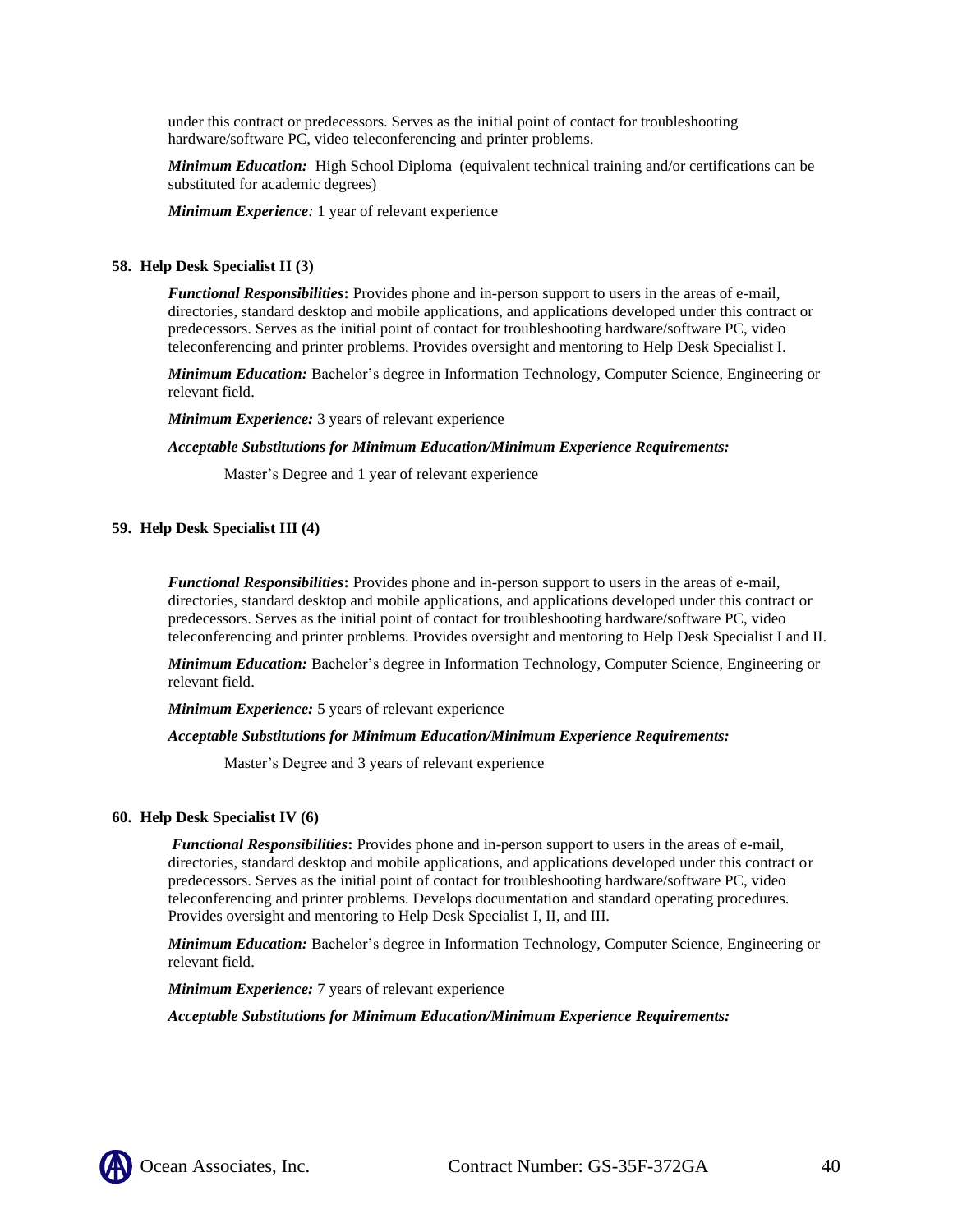Master's Degree and 5 years of relevant experience

#### **61. Computer Operator (2)**

*Functional Responsibilities*: The Computer Operator monitors and operates the control console of either a mainframe digital computer or a group of minicomputers, in accordance with operating instructions, to process data. Work is characterized by the following: Studies operating instructions to determine equipment setup needed. Loads equipment with required items (tapes, cards, paper, etc.). Switches necessary auxiliary equipment into system; Diagnoses and corrects equipment malfunctions; Reviews error messages and makes corrections during operation or refers problems; Maintains operating record.

*Minimum Education:* High School Diploma

*Minimum Experience:* 2 years of relevant experience

#### *Acceptable Substitutions for Minimum Education/Minimum Experience Requirements:*

Associate's Degree with no experience

#### **62. Computer Support Technician (2)**

*Functional Responsibilities:* The Personal Computer Support Technician provides support to distributed PC/networking environment including installation, testing, repair, and troubleshooting for stand-alone PCs, PCs linked to networks, printers, and other computer peripherals. Support responsibilities include software installation, and configurations. This technician performs technical, operational, and training support to users of personal computers either by telephone, or on-site for PC desktop hardware and software packages. Job duties require the technician to install and test personal computers, printers, and other peripherals, configure operating system, load shrink-wrap programs and other application software programs. In this position, the incumbent troubleshoots computer problems, performs hardware and software diagnostics, coordinates needed repairs, resolves computer system problems, including coordination between users and components of a local area network, and participates in the evaluation of system configuration and software.

*Minimum Education:* High School Diploma

*Minimum Experience:* 2 years of relevant experience

#### *Acceptable Substitutions for Minimum Education/Minimum Experience Requirements:*

Associate's Degree with no experience

Acceptable substitute for a Bachelor's degree includes 5 years of military experience in a relevant Military Occupational Specialty (MOS)

Acceptable substitute for a Master's degree includes 8 years of military experience in a relevant MOS. Acceptable substitute for a Ph.D. includes 12 years of military experience in a relevant MOS.

## **Professional Services Labor Category Descriptions**

#### **Clerical / Administrative (General) (2)**

*Functional Responsibilities:* Provides office clerical, secretarial, and administrative functions including typing, payroll, travel, and filing. Works under general supervision. Depending on the level of independence and personal discretion of the position, and whether the position benefits the business operations of OAI or the customer, it may be subject to the Service Contract Act.

#### *Minimum Education:* High School

*Minimum Experience:* 1 year of relevant experience.

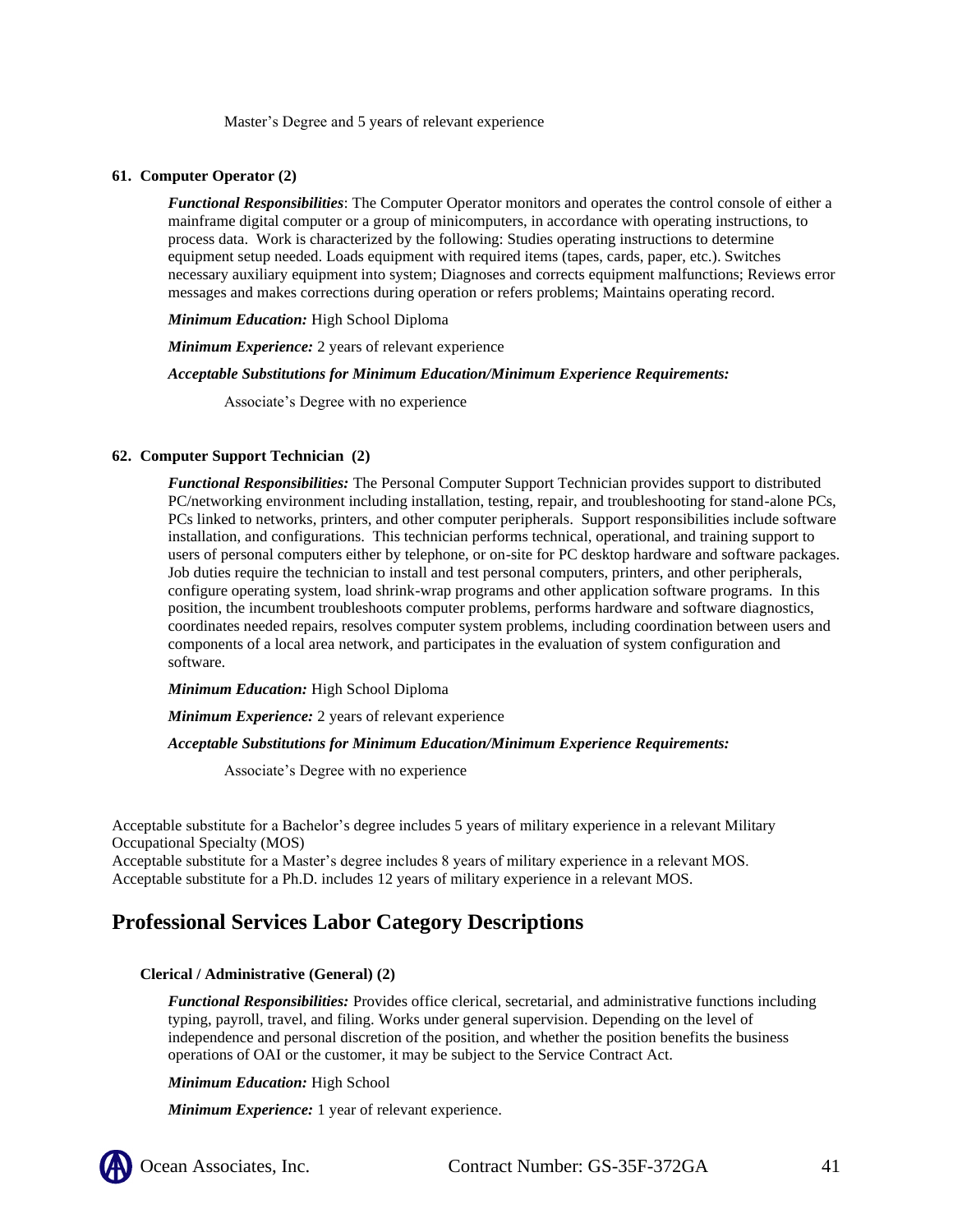#### *Acceptable Substitutions for Minimum Education/Minimum Experience Requirements:* Bachelors and no experience

*Keywords:* clerical, secretarial, administrative, receptionist, travel

#### **Consultant (6)**

*Functional Responsibilities:* Provides mid-level subject matter expertise in science, engineering, IT, economics, GIS, administrative systems, history, geography, sociology, acquisitions, regulatory and related areas at state and national level, under guidance of senior staff. May supervise junior staff. A person in this category is expected to have A broader, more interdisciplinary background than would a scientist or engineer.

*Minimum Education:* BS in Engineering, Science, IT, or relevant field

*Minimum Experience: 5 years of relevant experience.* 

#### *Acceptable Substitutions for Minimum Education/Minimum Experience Requirements:*

High school diploma and 9 years work experience

Master's Degree and 3 years of relevant experience

PhD and one year experience

Bachelors, Master's and Doctoral degrees may be substituted for equals (e.g., BSc, BA, BS).

*Keywords:* engineering, Information Technology, economics, strategic planning, management consulting

#### **Senior Consultant (8)**

*Functional Responsibilities:* Provides program and task order management support. Provides senior level subject matter expertise in science, engineering, IT, economics, GIS, history, geography, sociology, acquisitions, regulatory and related areas at state, national and/or international level. May supervise senior staff. Works with minimal supervision. A person in this category is expected to have a broader, more interdisciplinary background than would a Senior Scientist or Senior Engineer.

*Minimum Education:* MS in engineering, business, science or relevant field.

*Minimum Experience: 10 years of relevant experience.* 

#### *Acceptable Substitutions for Minimum Education/Minimum Experience Requirements:*

High school diploma and 16 years work experience.

Bachelor's degree and 12 years work experience.

PhD and 8 years experience

Bachelor's, Master's and Doctoral degrees may be substituted for equals (e.g., BSc, BA, BS).

*Keywords:* GIS, administrative systems, history, geography, sociology

#### **Supervisory Consultant (9)**

*Functional Responsibilities:* Provides technical oversight of individual projects and program management Provides senior level subject matter expertise in science, engineering, economics, GIS, administrative systems, IT, history, geography, sociology, acquisitions, regulatory and related areas at state, national and/or international level. Supports senior client staff.

*Minimum Education:* MS in Engineering, Science, History, Geography, Sociology or relevant field

*Minimum Experience:* 15 years of relevant experience

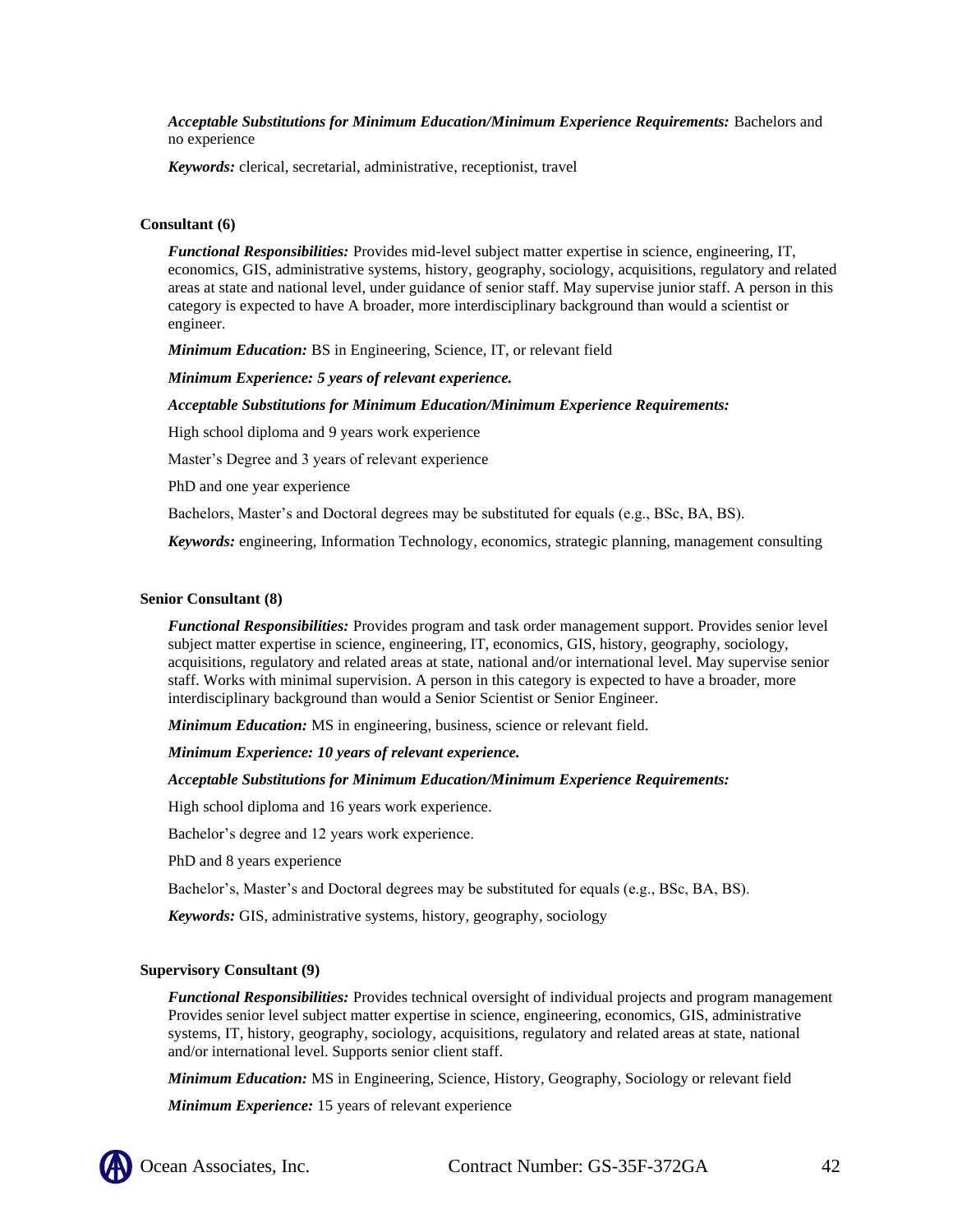#### *Acceptable Substitutions for Minimum Education/Minimum Experience Requirements:*

High school diploma and 21 years work experience.

Bachelor's degree and 17 years work experience.

PhD and 13 years experience

Bachelor's, Master's and Doctoral degrees may be substituted for equals (e.g., BSc, BA, BS).

*Keywords:* Engineering, Information Technology, economics, strategic planning, management consulting

#### **Editor/Graphics Specialist (4)**

*Functional Responsibilities:* Provides composition, editorial or graphics design functions on technical documents and presentations in science, engineering, economics, history, geography, sociology, regulations and related areas. Works under supervision.

*Minimum Education:* BA or equivalent experience in science, languages, arts, or graphic design

*Minimum Experience:* 3 years of relevant experience.

#### *Acceptable Substitutions for Minimum Education/Minimum Experience Requirements:*

High school diploma and 7 years work experience.

Master's Degree and one year work experience

Bachelor's degrees may be substituted for each other (e.g., BSc, BA, BS).

*Keywords:* composition, editing, graphics design, presentations, web pages

#### **Engineer (6)**

*Functional Responsibilities:* Provides mid-level subject matter expertise in engineering and related areas at state and national level, under guidance of senior staff. May supervise junior staff.

*Minimum Education:* BS in Engineering, science, IT or relevant field

*Minimum Experience: 5 years of relevant experience.* 

*Acceptable Substitutions for Minimum Education/Minimum Experience Requirements:*

High school diploma and 9 years work experience

Master's Degree and 3 years of relevant experience

PhD and one year experience

Bachelor's, Master's and Doctoral degrees may be substituted for equals (e.g., BSc, BA, BS).

*Keywords:* engineering, architecture, quality, systems, information technology

#### **Senior Engineer (8)**

*Functional Responsibilities:* Provides program and task order management support. Provides senior level subject matter expertise in engineering and related areas at state, national and/or international level. May supervise senior staff. Works with minimal supervision.

*Minimum Education: MS in Engineering, science, IT or relevant field.*

*Minimum Experience:* 10 years of relevant experience.

*Acceptable Substitutions for Minimum Education/Minimum Experience Requirements:*

High school diploma and 16 years work experience.

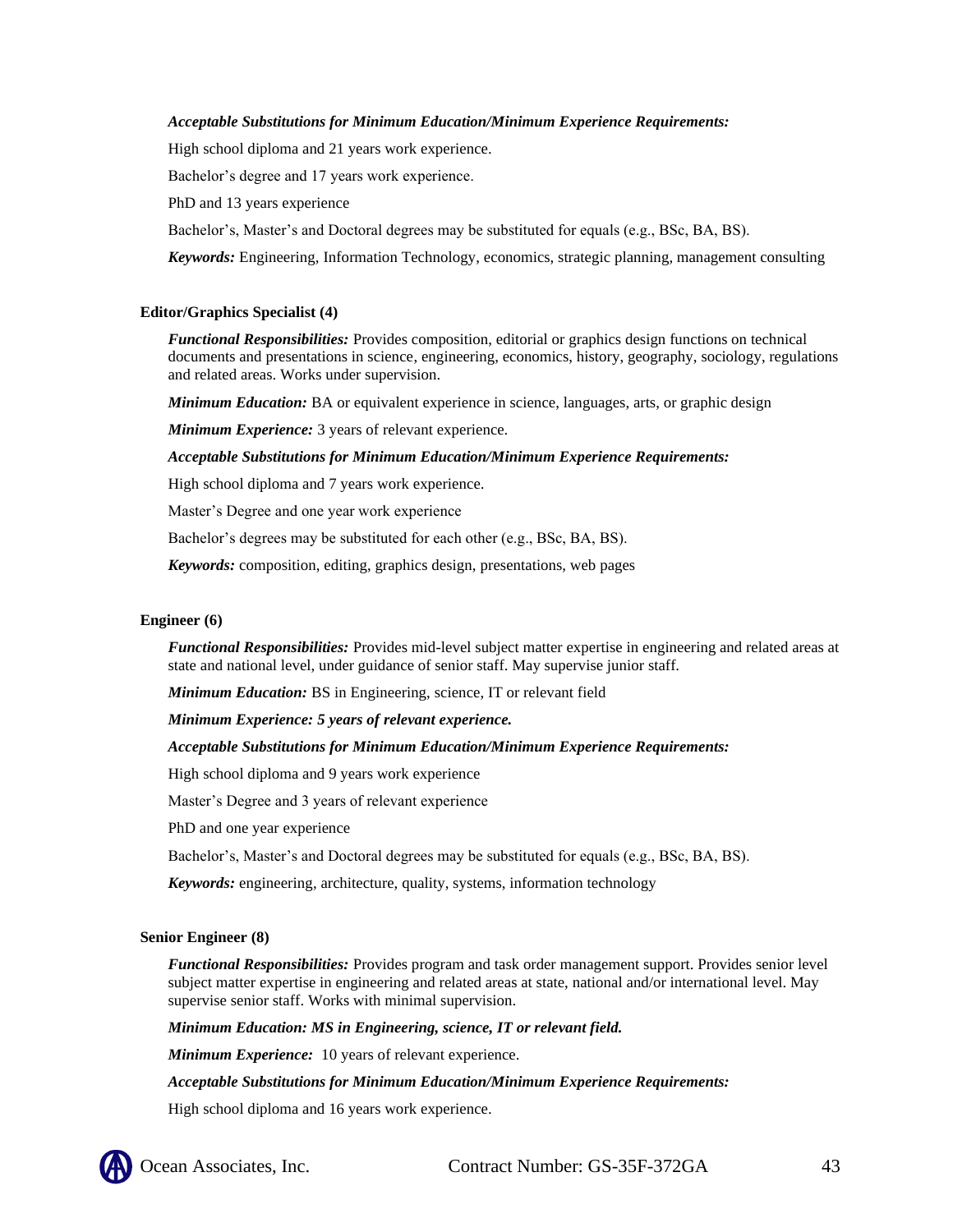Bachelor's degree and 12 years work experience.

PhD and 8 years experience

Bachelor's, Master's and Doctoral degrees may be substituted for equals (e.g., BSc, BA, BS).

*Keywords:* engineering, architecture, renewable energy, systems, information technology

#### **Project Manager (10)**

*Functional Responsibilities:* Responsible for program management Provides extensive senior level expertise in management of national/international science, engineering, IT, projects. Provides subject matter expertise in science, technology, history, geography, sociology, regulatory and related areas at state, national/international level. Supports client's senior managers

#### *Minimum Education: PhD in Engineering, Science, Info Tech, History, Geography, Sociology or relevant field.*

*Minimum Experience:* 15 years of relevant experience

*Acceptable Substitutions for Minimum Education/Minimum Experience Requirements:*

Master's Degree and 17 years of relevant experience

Bachelor's Degree and 19 years of relevant experience

High school diploma and 23 years work experience may be substituted for a doctoral degree\*

Bachelor's, Master's and Doctoral degrees may be substituted for equals (e.g., BSc, BA, BS).

*Keywords:* program management, project, supervision, planning, logistics

#### **Junior Scientist/Technician/Administrative (3)**

*Functional Responsibilities:* Provides junior level subject matter expertise in science, economics, GIS, history, geography, sociology, regulatory and related areas at state and national level, under guidance of senior staff. In IT, serves as expert in software setup and use, network use, and maintenance of information systems. Provides coordination of administrative functions. Develops and implements filing, data storage, inventory, and procurement systems in support of science and engineering and regulatory functions. May coordinate travel and meeting logistics for senior managers and staff. Operates under own initiative with minimal supervision. May supervise junior staff.

*Minimum Education:* BS in science, economics, history, anthropology, geography, sociology, GIS, IT or relevant subject.

*Minimum Experience:* 2 years of relevant experience.

#### *Acceptable Substitutions for Minimum Education/Minimum Experience Requirements:*

High school diploma and 6 years work experience.

Master's Degree and no experience.

Bachelor's and Master's degrees may be substituted for each other (e.g., BSc, BA, BS).

*Keywords: S*cience, filing systems, data storage, inventory, procurement systems

#### **Senior Technician/Administrative (5)**

*Functional Responsibilities:* Provides junior to mid-level subject matter expertise in science, engineering, economics, GIS, administrative and acquisitions systems, IT, regulatory and related areas at state and national level, under guidance of senior staff. May supervise junior staff.

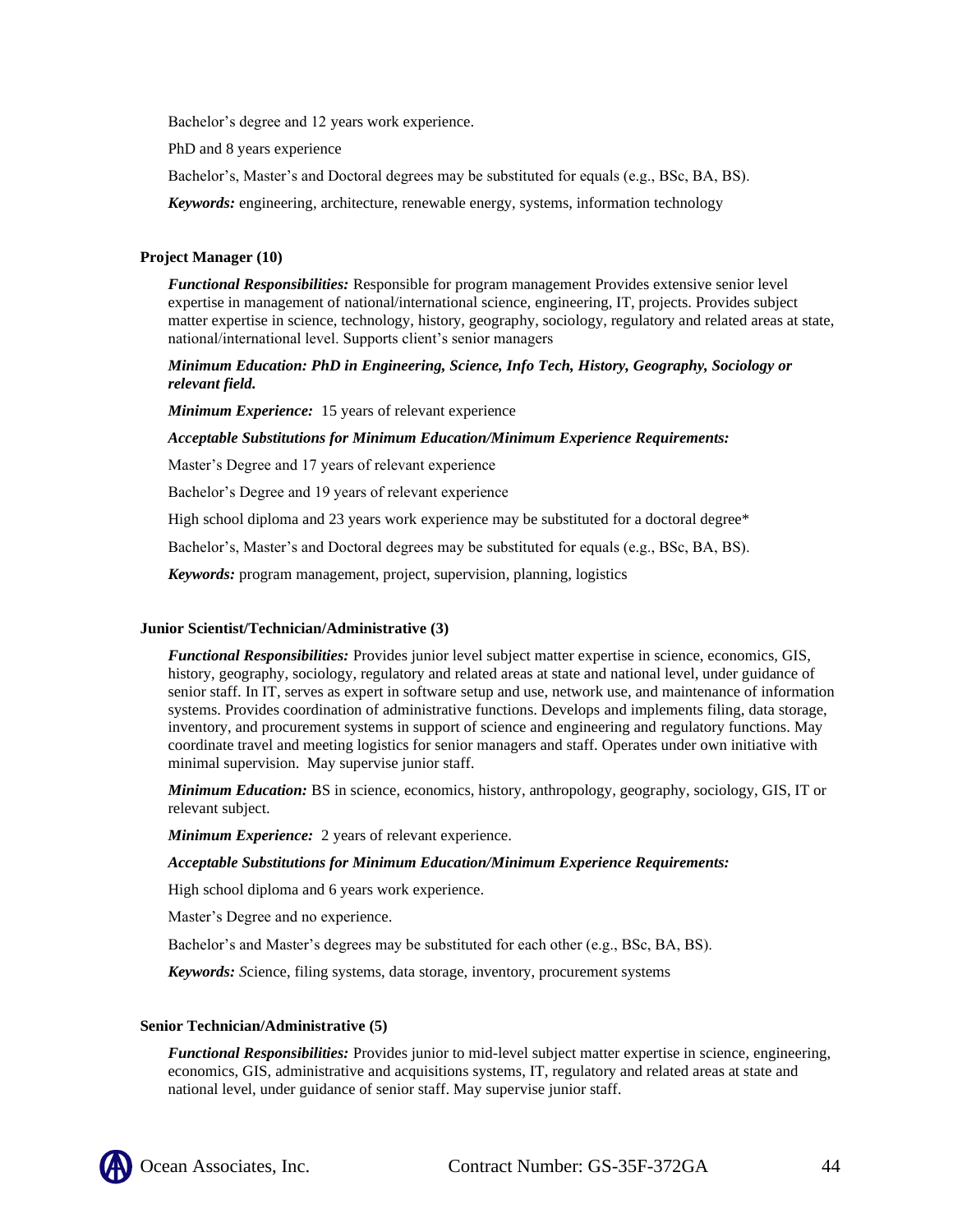*Minimum Education:* BS or equivalent experience in IT, Engineering, Science or relevant field *Minimum Experience:* 3 years of relevant experience.

*Acceptable Substitutions for Minimum Education/Minimum Experience Requirements:*

High school diploma and 7 years work experience.

Master's Degree and one year work experience

Bachelor's and Master's degrees may be substituted for each other (e.g., BSc, BA, BS).

*Keywords:* Technician, administrative, economics, GIS, history

#### **Scientist (6)**

*Functional Responsibilities:* Provides mid-level subject matter expertise in science, economics, GIS, history, geography, sociology, regulatory and related areas at state and national level, under guidance of senior staff. May supervise junior staff.

*Minimum Education:* BS in Science, History, Geography, Sociology or relevant field.

*Minimum Experience: 5 years of relevant experience.* 

*Acceptable Substitutions for Minimum Education/Minimum Experience Requirements:*

High school diploma and 9 years work experience

Master's Degree and 3 years of relevant experience

PhD and one year experience

Bachelor's, Master's and Doctoral degrees may be substituted for equals (e.g., BSc, BA, BS).

*Keywords:* science, geography, history, sociology, regulatory

#### **Senior Scientist (8)**

*Functional Responsibilities:* Provides program and task order management support. Provides senior level subject matter expertise in science, economics, GIS applications, history, geography, sociology, regulatory and related areas at state, national and/or international level. May supervise senior staff. Works with minimal supervision.

*Minimum Education: MS in Science, IT, History, Geography, Sociology or relevant field.*

*Minimum Experience: 10 years of relevant experience.* 

#### *Acceptable Substitutions for Minimum Education/Minimum Experience Requirements:*

High school diploma and 16 years work experience.

Bachelor's degree and 12 years work experience.

PhD and 8 years experience

Bachelor's, Master's and Doctoral degrees may be substituted for equals (e.g., BSc, BA, BS).

*Keywords:* science, economics, GIS applications, history, geography

#### **Systems Analyst I (Human, Biological, Integrated) (2)**

*Functional Responsibilities:* Provides junior level subject matter expertise in science, economics, history, geography, GIS application, administrative and acquisition systems, sociology, regulatory and related areas at state and national level, under guidance of senior staff. Such systems include (among others) ecosystems,

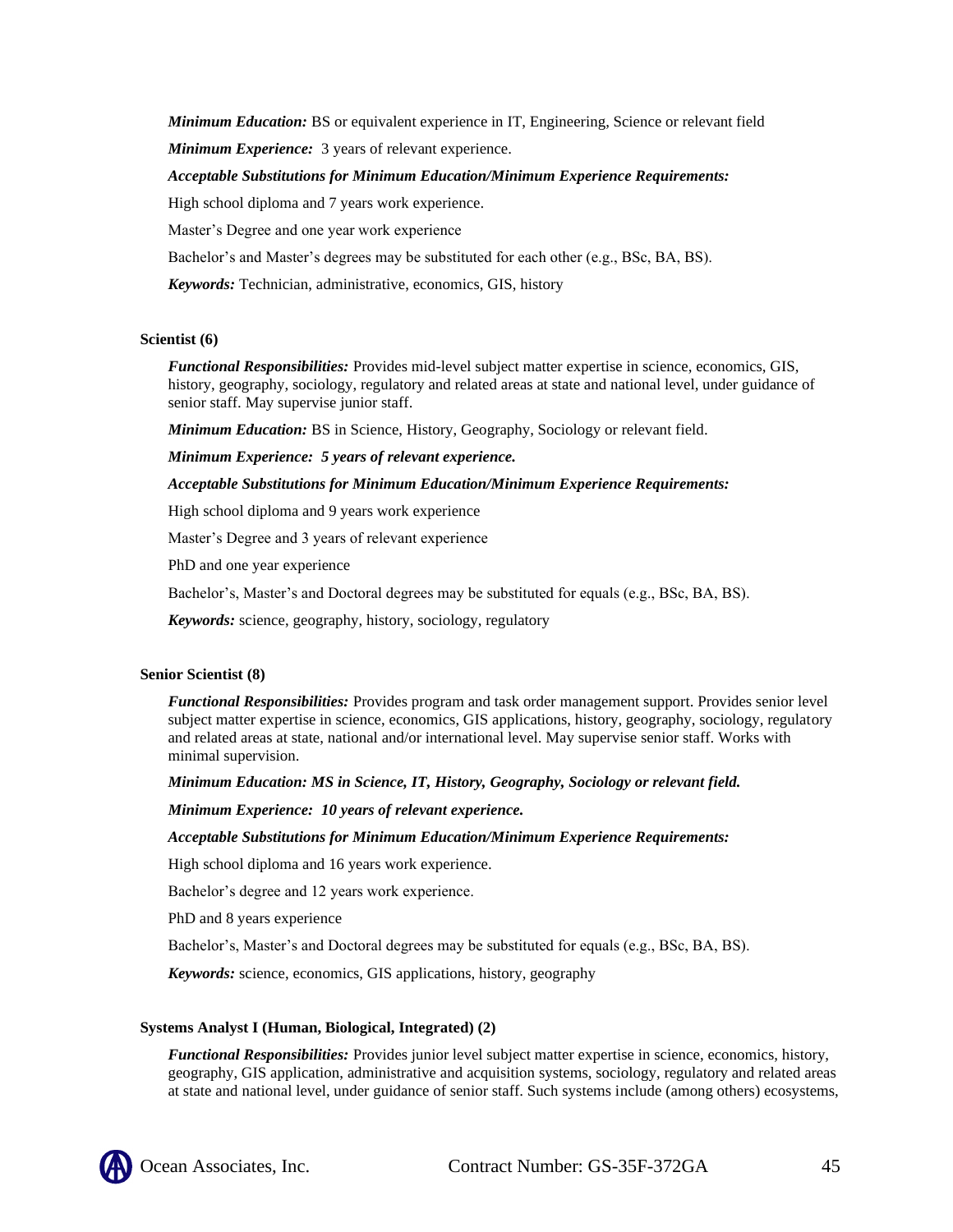administrative and acquisition, communities, pre-historic and present cultures, and international relationships.

*Minimum Education:* BS or BA in Science, Economics, History, Anthropology, Geography, Sociology or relevant subject.

*Minimum Experience:* No experience required.

#### *Acceptable Substitutions for Minimum Education/Minimum Experience Requirements:*

High school diploma and 4 years work experience.

Bachelor's degrees may be substituted for each other (e.g., BSc, BA, BS).

*Keywords:* ecosystems, administrative, acquisition, communities, culture

#### **Systems Analyst I (Physical and Technical) (2)**

*Functional Responsibilities:* Provides junior level subject matter expertise in systems engineering, modeling, GIS design and development, Information Technology, administrative and acquisition, regulatory reporting, monitoring, and enforcement systems development and related areas at state and national level, under guidance of senior staff. These systems include (among others) research and fishing vessels, ocean and atmospheric physical systems, biological, meteorological and oceanographic data acquisition and processing systems, ship and facility systems in support of environmental services, data recording and analysis systems, and complex modeling systems.

*Minimum Education:* BS or BA in Engineering, physical sciences, mathematics, computer science, IT, or relevant subject.

*Minimum Experience:* No experience required.

#### *Acceptable Substitutions for Minimum Education/Minimum Experience Requirements:*

High school diploma and 4 years work experience.

Bachelor's degrees may be substituted for each other (e.g., BSc, BA, BS).

*Keywords:* systems engineering, modeling, GIS design, Information Technology, enforcement systems

#### **Systems Analyst II (Human, Biological, Integrated) (5)**

*Functional Responsibilities:* Provides mid-level subject matter expertise in science, economics, history, geography, GIS application, sociology, regulatory and related areas at state and national level, under guidance of senior staff. Such systems include (among others) ecosystems, communities, pre-historic and present cultures, and international relationships.

*Minimum Education:* BS or BA in Science, Economics, History, Anthropology, Geography, Sociology or relevant subject.

*Minimum Experience:* 3 years of relevant experience.

#### *Acceptable Substitutions for Minimum Education/Minimum Experience Requirements:*

High school diploma and 7 years work experience.

Master's Degree and one year experience.

Bachelor's and Master's degrees may be substituted for each other (e.g., BSc, BA, BS).

*Keywords:* ecosystems, communities, cultures, international relationships, anthropology

#### **Systems Analyst II (Physical and Technical) (5)**

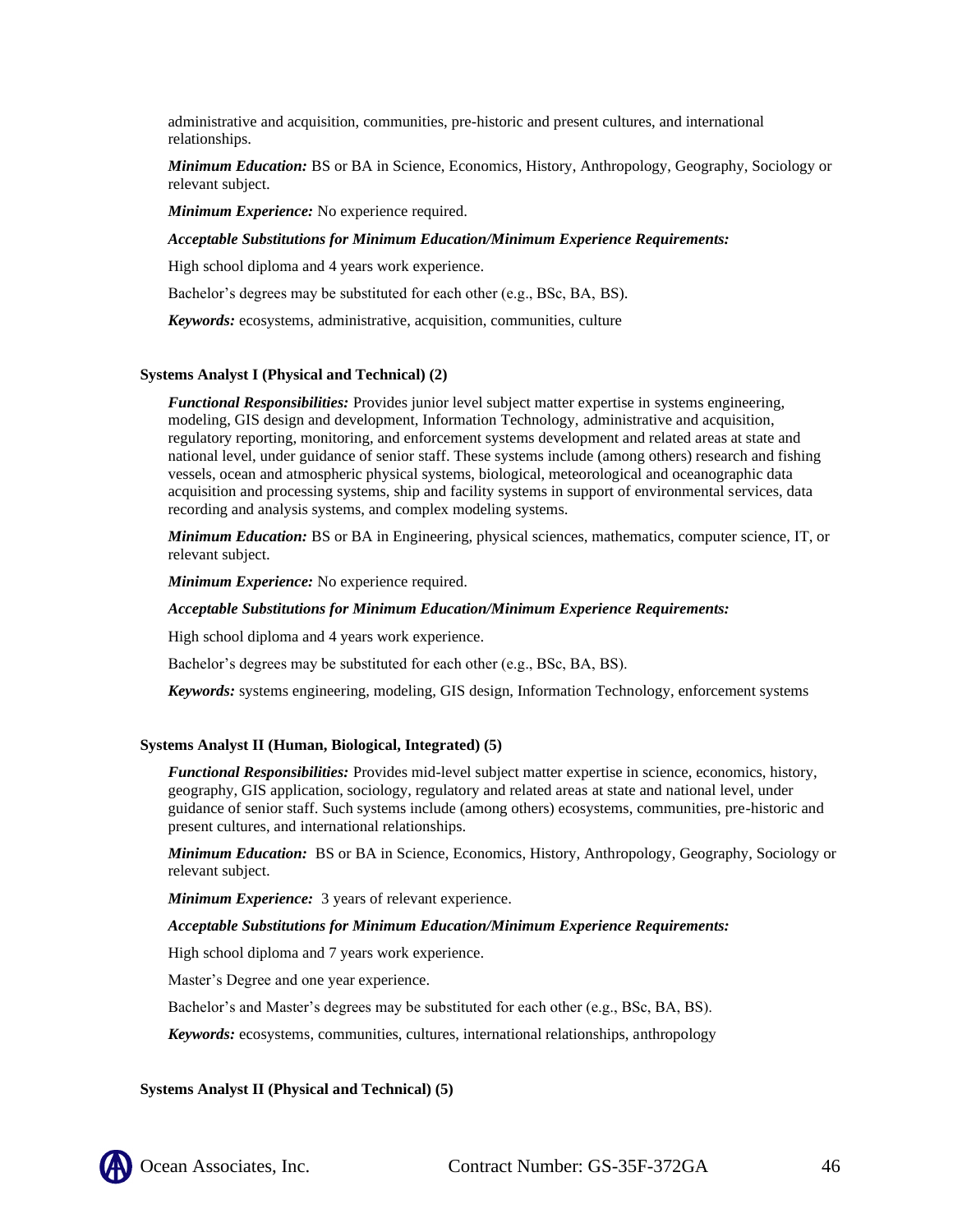*Functional Responsibilities:* Provides mid-level subject matter expertise in systems engineering, modeling, GIS design and development, Information Technology, administrative and acquisition systems, regulatory reporting, monitoring, and enforcement systems development and related areas at state and national level, under guidance of senior staff. These systems include (among others) research and fishing vessels, ocean and atmospheric physical systems, biological, meteorological and oceanographic data acquisition and processing systems, ship and facility systems in support of environmental services, data recording and analysis systems, complex modeling systems, and administrative and acquisition systems. In IT, serves as expert in software acquisition, and websites and network design

*Minimum Education:* BS in Engineering, physical sciences, mathematics, computer science, IT, or relevant subject.

*Minimum Experience:* 3 years of relevant experience.

#### *Acceptable Substitutions for Minimum Education/Minimum Experience Requirements:*

High school diploma and 7 years work experience.

Master's Degree and one year experience.

Bachelor's and Master's degrees may be substituted for each other (e.g., BSc, BA, BS)

*Keywords:* ships*,* ocean and atmospheric systems, biological, data acquisition and processing systems, data recording and analysis systems

#### **Senior Systems Analyst (Human, Biological, Integrated) (5)**

*Functional Responsibilities:* Provides mid-level subject matter expertise in science, economics, history, geography, GIS application, sociology, regulatory and related areas at state and national level, under guidance of senior staff. Such systems include (among others) ecosystems, communities, pre-historic and present cultures, and international relationships. May supervise junior staff.

*Minimum Education:* BS in Science, Economics, History, Anthropology, Geography, Sociology or relevant subject

*Minimum Experience: 5 years of relevant experience.* 

#### *Acceptable Substitutions for Minimum Education/Minimum Experience Requirements:*

High school diploma and 9 years work experience.

Master's Degree and 3 years of relevant experience

PhD and one year experience

Bachelor's and Master's degrees may be substituted for equals (e.g., BSc, BA, BS)

*Keywords:* Economics, History, Anthropology, Geography, Sociology

#### **Senior Systems Analyst (Physical and Technical) (5)**

*Functional Responsibilities:* Provides mid-level subject matter expertise systems engineering, modeling, GIS design and development, Information Technology, administrative and acquisition systems, regulatory reporting, monitoring, and enforcement systems development and related areas at state and national level under guidance of senior staff. These systems include (among others) research and fishing vessels, ocean and atmospheric physical systems, biological, meteorological and oceanographic data acquisition and processing systems, ship and facility systems in support of environmental services, data recording and analysis systems, and complex modeling systems. May develop remote sensing algorithms for environmental- parameter measurements. In Information Technology, serves as team leader in software, network operation, websites, and system architecture. May supervise junior staff.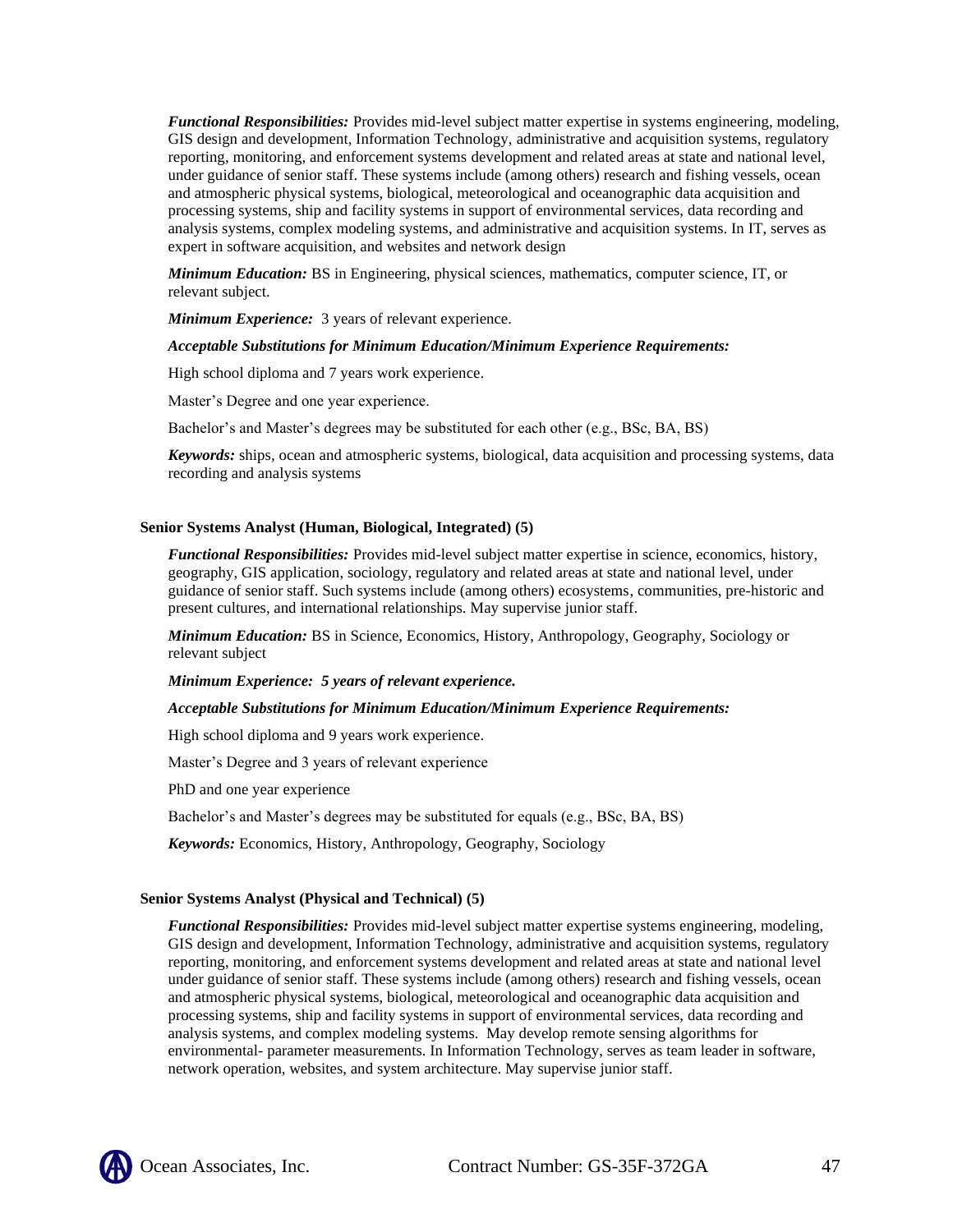*Minimum Education:* BS or BA in engineering, physical sciences, mathematics, computer science, IT, or relevant subject

#### *Minimum Experience: 5 years of relevant experience.*

#### *Acceptable Substitutions for Minimum Education/Minimum Experience Requirements:*

High school diploma and 9 years work experience.

Master's Degree and 3 years of relevant experience

PhD and one year experience

Bachelor's and Master's degrees may be substituted for equals (e.g., BSc, BA, BS)

*Keywords:* systems engineering, modeling, GIS design and development, Information Technology, administrative systems

#### **Principal Systems Analyst (Human, Biological, Integrated) (7)**

*Functional Responsibilities:* Provides senior subject matter expertise in science, economics, history, geography, GIS application, sociology, regulatory and related areas at state and national level. Such systems include (among others) ecosystems, communities, pre-historic and present cultures, and international relationships. May supervise senior staff.

*Minimum Education:* MS or MA in Science, Economics, History, Anthropology, Geography, Sociology or relevant subject

*Minimum Experience: 10 years of relevant experience.* 

#### *Acceptable Substitutions for Minimum Education/Minimum Experience Requirements:*

High school diploma and 16 years work experience.

Bachelor's degree and 12 years work experience.

PhD and 8 years experience

Bachelor's, Master's and Doctoral degrees may be substituted for equals (e.g., BSc, BA, BS).

*Keywords:* Economics, History, Anthropology, Geography, Sociology

#### **Principal Systems Analyst (Physical and Technical) (7)**

*Functional Responsibilities:* Provides senior subject matter expertise in systems engineering, modeling, GIS design and development, Information Technology, administrative and acquisition systems, regulatory reporting, monitoring, and enforcement systems development and related areas at state and national level. These systems include (among others) research and fishing vessels, ocean and atmospheric physical systems, biological, meteorological and oceanographic data acquisition and processing systems, ship and facility systems in support of environmental services, data recording and analysis systems, and complex modeling systems. May supervise senior staff.

#### *Minimum Education: MS or MA in Engineering, physical sciences, mathematics, computer science, IT, or relevant subject*

*Minimum Experience: 10 years of relevant experience.* 

#### *Acceptable Substitutions for Minimum Education/Minimum Experience Requirements:*

High school diploma and 16 years work experience.

Bachelor's degree and 12 years work experience.

PhD and 8 years experience

Bachelor's, Master's and Doctoral degrees may be substituted for equals (e.g., BSc, BA, BS).

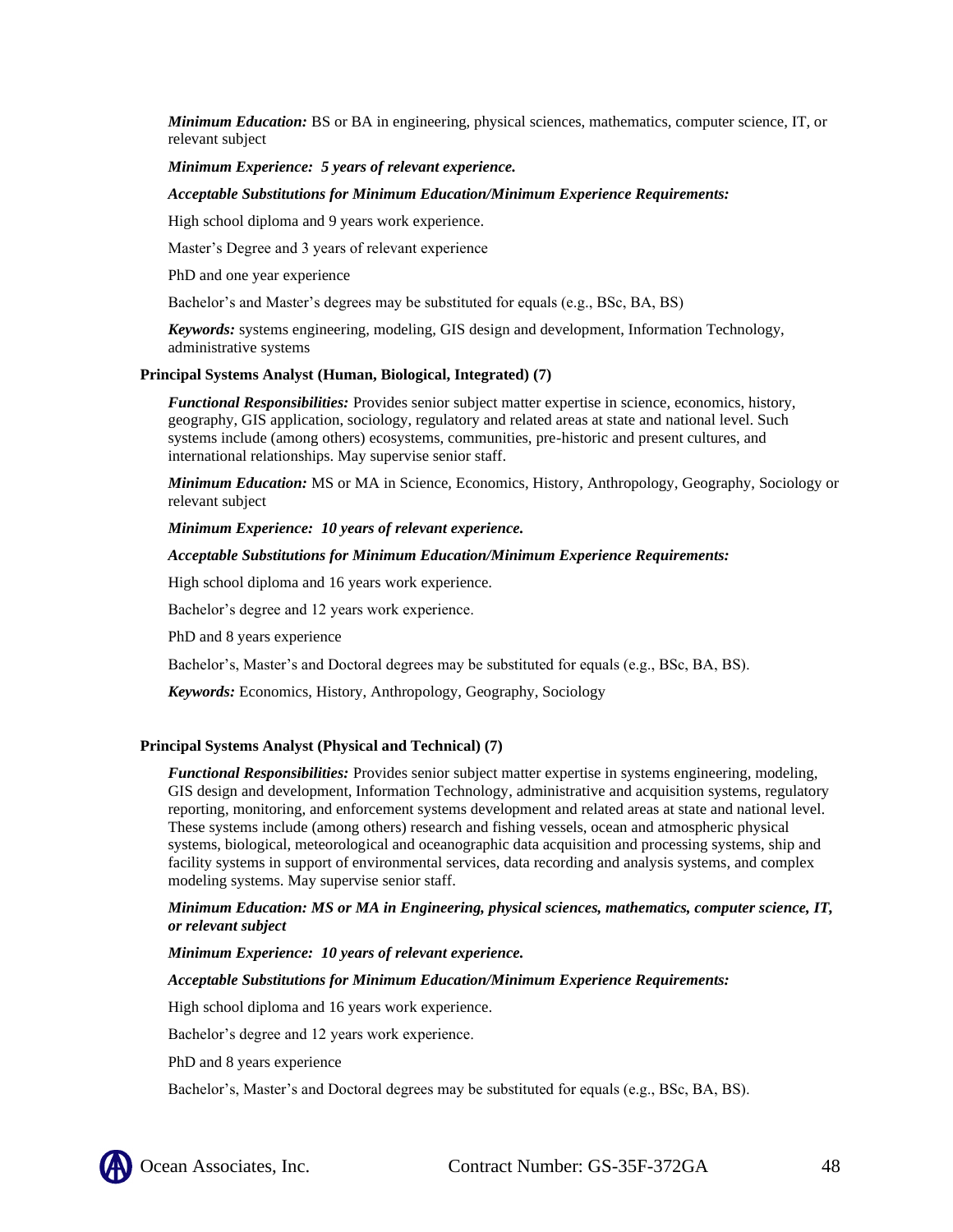*Keywords:* acquisition systems, regulatory reporting, monitoring, computer systems, enforcement systems

**Technical Writer I (1)**

*Functional Responsibilities:* Prepares manuals, reports, procedures, brochures, guides, specifications, and technical documentation under guidance of senior staff.

*Minimum Education:* Bachelor degree: English, Science, or technical field

*Minimum Experience:* No experience required.

*Acceptable Substitutions for Minimum Education/Minimum Experience Requirements:*

High school diploma and 4 years work experience.

Bachelor's degrees may be substituted for each other (e.g., BSc, BA, BS).

*Keywords:* manuals, reports, procedures, brochures, guides

#### **Technical Writer II (5)**

*Functional Responsibilities:* Prepares manuals, reports, procedures, brochures, guides, specifications, and other technical documentation under guidance of senior staff.

*Minimum Education:* BA in English, Science, or technical field

*Minimum Experience:* 3 years of relevant experience.

*Acceptable Substitutions for Minimum Education/Minimum Experience Requirements:*

High school diploma and 7 years work experience may be substituted for a bachelor's degree.

Master's Degree and one year experience

Bachelor's and Master's degrees may be substituted for each other (e.g., BSc, BA, BS).

*Keywords:* manuals, reports, procedures, brochures, guides

#### **Senior Technical Writer (6)**

*Functional Responsibilities:* Prepare manuals, reports, guides, procedures, brochures, specifications, and related materials working independently in complex situations. May provide mid-level to senior subject matter expertise in science, engineering, economics, history, geography, sociology, administrative and acquisition systems, regulatory systems and related areas at state and national level. May supervise junior staff

*Minimum Education:* MA/MS in English, Journalism, scientific or technical discipline

#### *Minimum Experience: 10 years of relevant experience.*

#### *Acceptable Substitutions for Minimum Education/Minimum Experience Requirements:*

High school diploma and 16 years work experience.

PhD and 8 years experience

Bachelor's, Master's and Doctoral degrees may be substituted for equals (e.g., BSc, BA, BS).

*Keywords:* specifications, technical documentation, web page, presentations, outreach

\* Persons with no upper level education must demonstrate a superior level of accomplishment in order to be considered for a position at this level. It would be considered